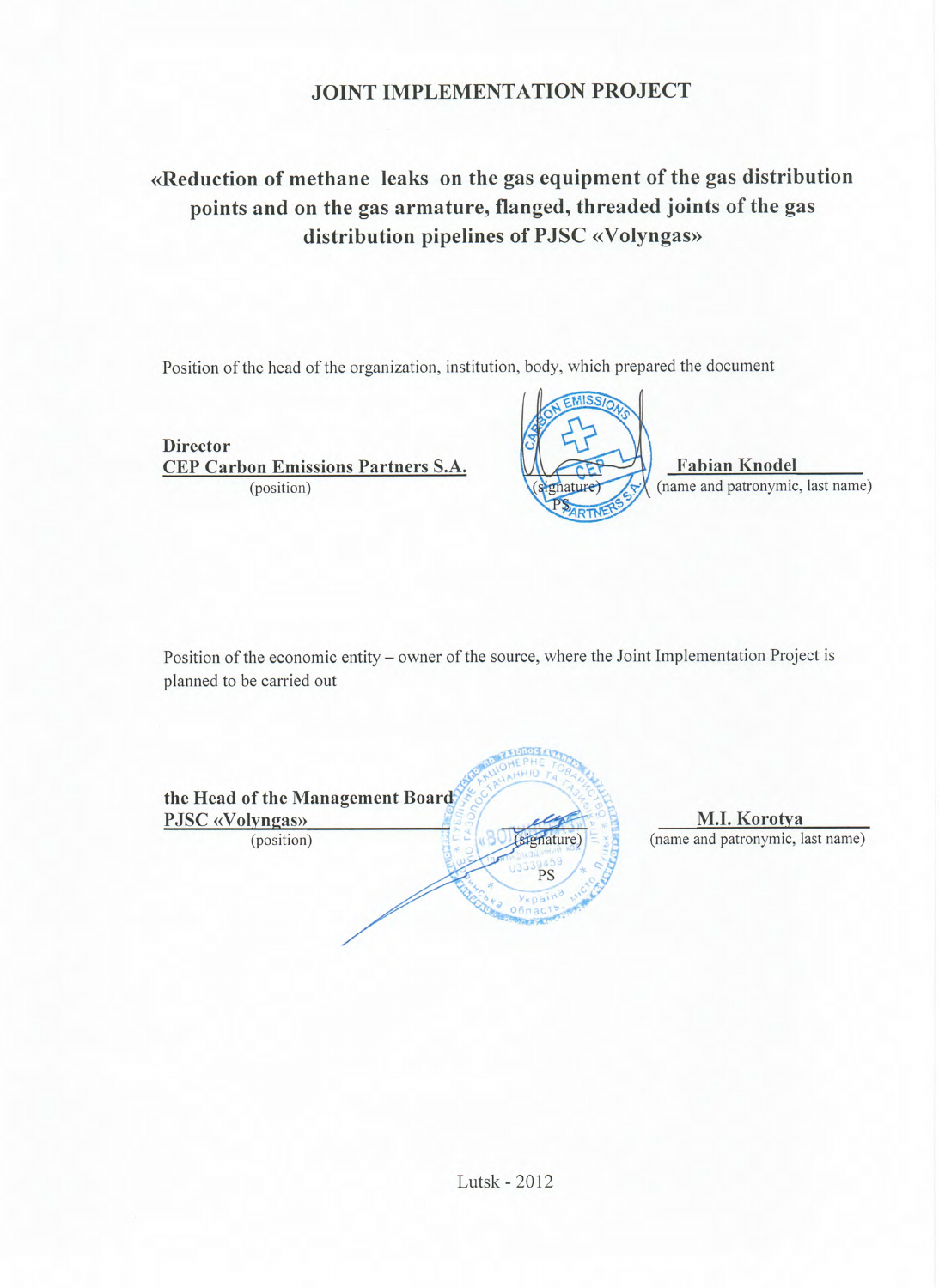

**UNFORD** 

### **JOINT IMPLEMENTATION PROJECT DESIGN DOCUMENT FORM Version 01 - in effect as of: 15 June 2006**

## **CONTENTS**

- A. General description of the project
- B. Baseline
- C. Duration of the project/ Crediting period
- D. Monitoring plan
- E. Estimation of greenhouse gas emission reductions
- F. Environmental impacts
- G. Stakeholders' comments

### **Annexes**

- Annex 1: Contact information on the project participants
- Annex 2: Baseline information
- Annex 3: Monitoring plan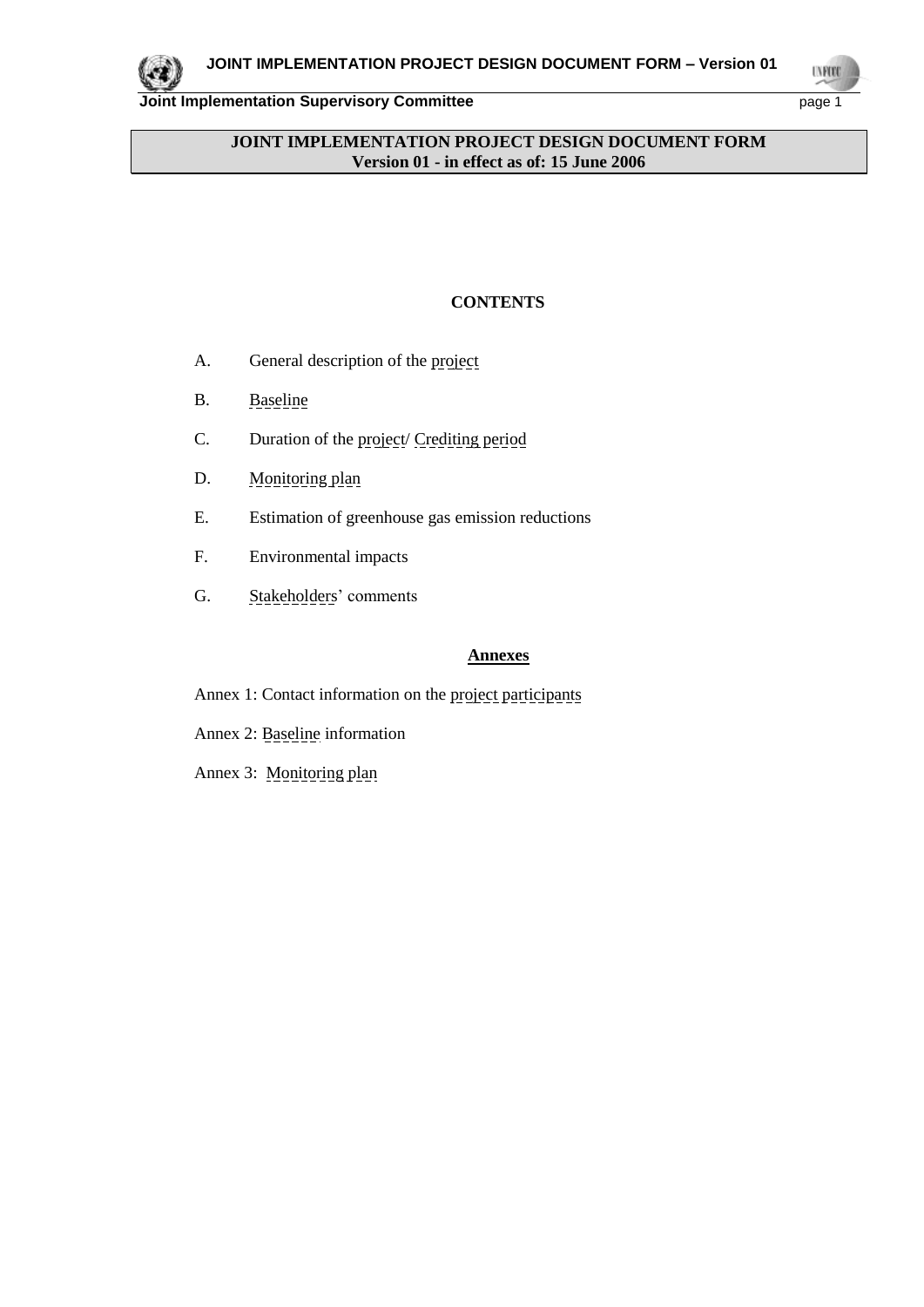

#### **LIST OF ABBREVIATIONS PRESENTED IN PDD**

GDN – Gas distribution network CLS – Conditional leakproof state SPLNG – Standard physical leak of natural gas APLNG – Above-standard physical leak of natural gas PETM – Purposeful Examination and Technical Maintenance NGLF – Natural gas leak factor NG – Natural gas UGSSR – Ukrainian Gas Supply System Safety Rules GDP – Gas distribution point CGDP - Cabinet-type gas distribution point CDM - Clean Development Mechanism NERC – National Electricity Regulatory Commission PJSC - Public Joint Stock Company PDD – Project Design Document JI – Joint Implementation

**IN ROD**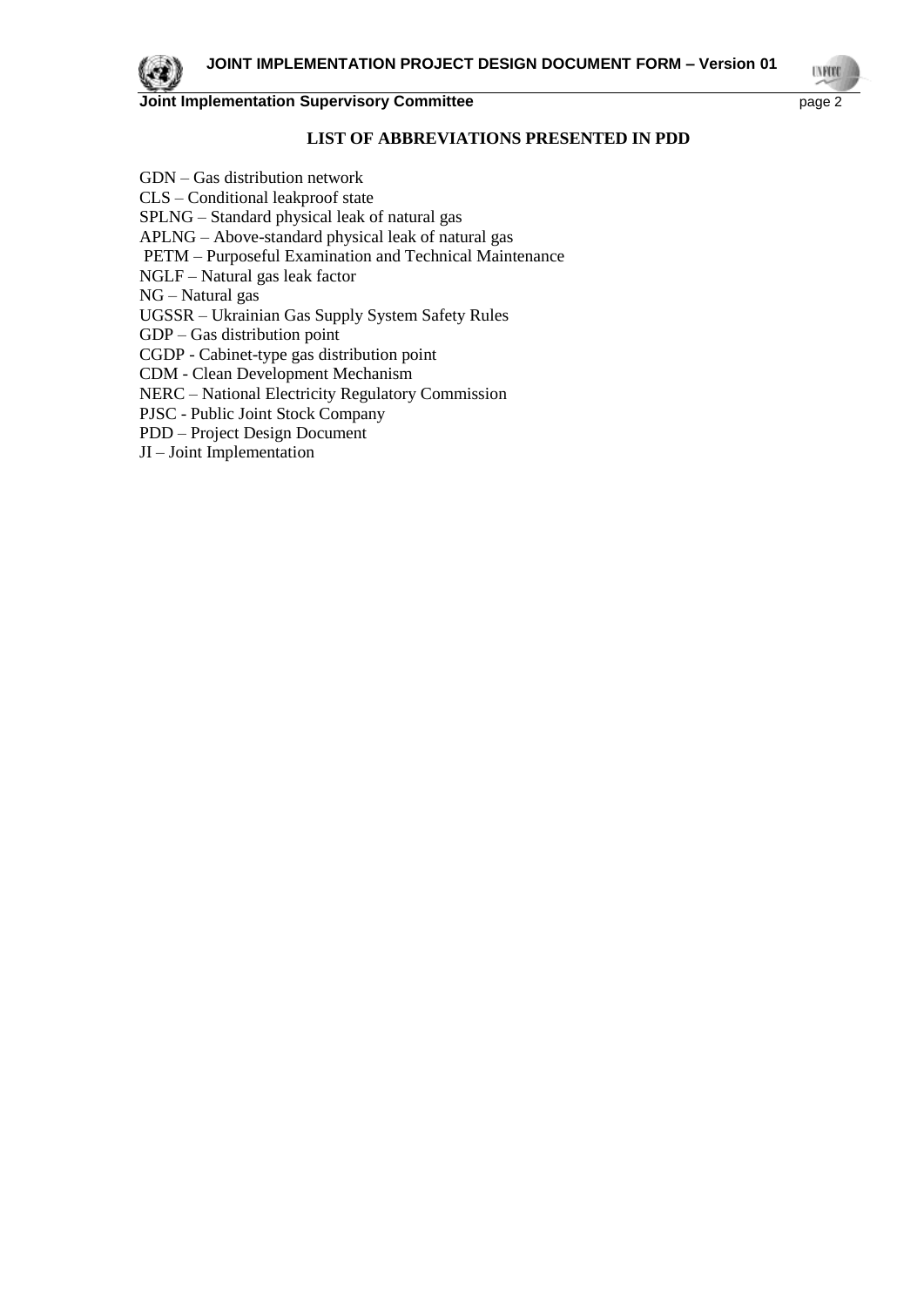

**TYPE** 

## **SECTION A. General description of the project**

#### **A.1. Title of the project:**

Reduction of methane leaks on the gas equipment of the gas distribution points and on the gas armature, flanged, threaded joints of the gas distribution pipelines of PJSC "Volyngas"

Sectoral scope 10. Fugitive emissions from fuels (solid, oil and gas)

Version of Project Design Document: 02

Date: August 15, 2012.

#### **A.2. Description of the project:**

The purpose of the project "Reduction of methane leaks on the gas equipment of the gas distribution points and on the gas armature, flanged, threaded joints of the gas distribution pipelines of PJSC "Volyngas" is reduction of the methane leaks at gas transportation and gas distribution infrastructure of PJSC "Volyngas". These leaks are the result of leaking gas equipment and gas fittings. The basic sources of leaks, included into the project boundary are:

*-* gas equipment (pressure relief valves, gate valves, filters, breakers, etc.) located at gas distribution points (GDPs) and cabinet-type gas distribution points (CGDPs) of PJSC "Volyngas";

*-* gas fittings (faucets, slide valve, screw valves, etc.) located at gas pipelines of PJSC "Volyngas". The project boundary encompasses 1134 GDPs (CGDPs) and 1519 gas fitting units at gas pipelines.

The main cause of methane leaks is failure of sealing elements of equipment caused by temperature fluctuations and moisture. Basic component of natural gas is methane (92 - 95%), which is greenhouse gas. Repair of methane leaks will result in a reduction of greenhouse gas emissions. Hereinafter, for determination of natural gas leaks the term "methane leaks" is also used, since leak measurements refer to methane.

#### **Situation existing prior to the start of the project**

PJSC "Volyngas" is an enterprise that provides transportation and supply of natural gas to industrial enterprises (186), public-service facilities (4 249), consumers and population (317 511 apartments and individual accomodation units) in towns and villages of Volyn region, Ukraine.

*The main activities of the company are:*

- Transportation of natural gas and oil gas by distribution pipelines;
- Supply of natural gas at regulated tariffs;
- Installation of domestic gas meters;
- Design, installation of gas supply systems;
- Maintenance, repair works.

The structure of existing tariffs for gas transportation regulated by the state does not take into account the amortization and investment needs of gas distribution enterprises. This leads to a lack of financing for repair works and modernization of gas networks, purchase of proper technological equipment and components, and, as a result, contributes to the increase of natural gas leaks at PJSC "Volyngas" facilities.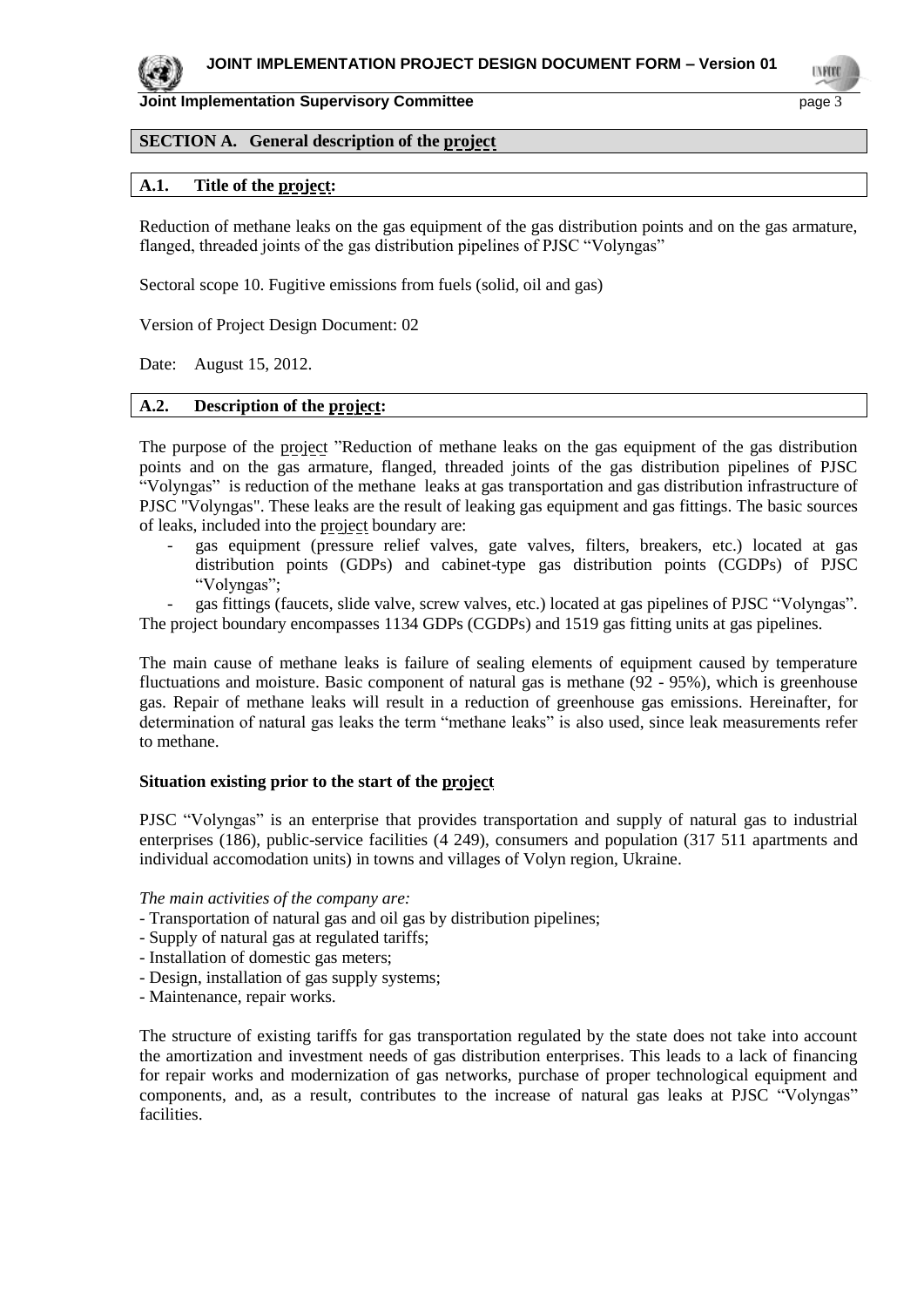

#### **Baseline scenario**

Prior to the start of the Project (2005) PJSC "Volyngas" carried out only the detection of methane leaks at gas fittings of gas distribution networks by organoleptic means and the detection of methane leaks at GDP CGDP equipment by gas detectors by gas detectors in accordance with Ukrainian Gas Supply System Safety Rules<sup>1</sup>. The company detected methane leaks with the purpose of avoidance of emergency and explosive situations. Measurings of methane leak volumes, their registration and accounting were not conducted, and the proper measuring devices were absent. Repair of leaks detected by by organoleptic means and gas detectors usually consisted in the current repair of GDP and CGDP equipment and the gas fittings with gaskets made of cotton fibers with fatty treatment and asbestic and graphite filler. This technology of repairs provided only for short-term sealing of equipment and gas fittings and ensured avoidance of explosive situations. However, theoretical calculations of methane leak volumes as a result of leakiness of GDP and CGDP gas equipment, gas fittings of PJSC "Volyngas" gas pipelines showed that methane leak volumes amounted to about 49 million  $m<sup>3</sup>$  per year.

## **Project scenario**

Project activities consist in the reduction of methane leaks that occur as a result of faulty sealing of GDN components of PJSC «Volyngas» (gas equipment of GDPs (CGDPs) and gas fittings of gas pipelines).

Within the framework of the JI project in order to repair methane leaks at gas equipment and gas fittings two types of repairs are applied:

- 1. Complete replacement of old gas equipment and gas fittings with new units.
- 2. Replacement of sealing elements with the use of modern sealing materials, changing the common practice of maintenance and repair on the basis of paronite packing and gaskets made of cotton fibers with fatty treatment and asbestic and graphite filler.

The existing practice of maintenance and repair on the basis of paronite packing and gaskets made of cotton fibers with fatty treatment and asbestic and graphite filler does not give a long-lasting effect of methane leak reduction.

As a result of JI project activities, in addition to methane leak reductions, technical losses of natural gas will decrease, a contribution will be made to the improvement of environmental situation, and the risk of accidents and explosions will be reduced.

Project activities will include:

l

- Implementation of Purposeful Examination and Technical Maintenance (PETM) of GDN components (gas equipment of GDPs (CGDPs) and gas fittings). This is a modern and the most economically effective practice, which provides possibilities of detection of leak points, determination of leak volume (i.e., potential gas leak reductions) and evaluation of quality of conducted repairs. This key information is required for substantiation of efficiency of repair works and priority choice of its objects, which is important under short financing for repair of all leaks. PETM program will include such organizational measures as: creation of a working team of the project, training of employees, introduction of procedures on monitoring of all GDP and CGDP gas equipment units and fittings, creation of conducted repairs and methane leak data collection and storage system, implementation of internal audit and quality assurance of methane leak repair system;
- Detection of methane leaks: leak monitoring system at all GDN components (gas equipment of GDPs (CGDPs), gas fittings) that are included in the project boundary and including repaired methane leaks (elements of GDN repaired as part of the project activity). Monitoring will be carried out on a regular basis by specially trained staff. Detected leak points will be duly tagged with individual numbers and registered in the database;

<sup>&</sup>lt;sup>1</sup>The Order of The State Committee of Ukraine on supervision of labor safety No. 254 dated 01/10/1997, registered at the Ministry of Justice of Ukraine No. 318/2758 dated 15/05/1998.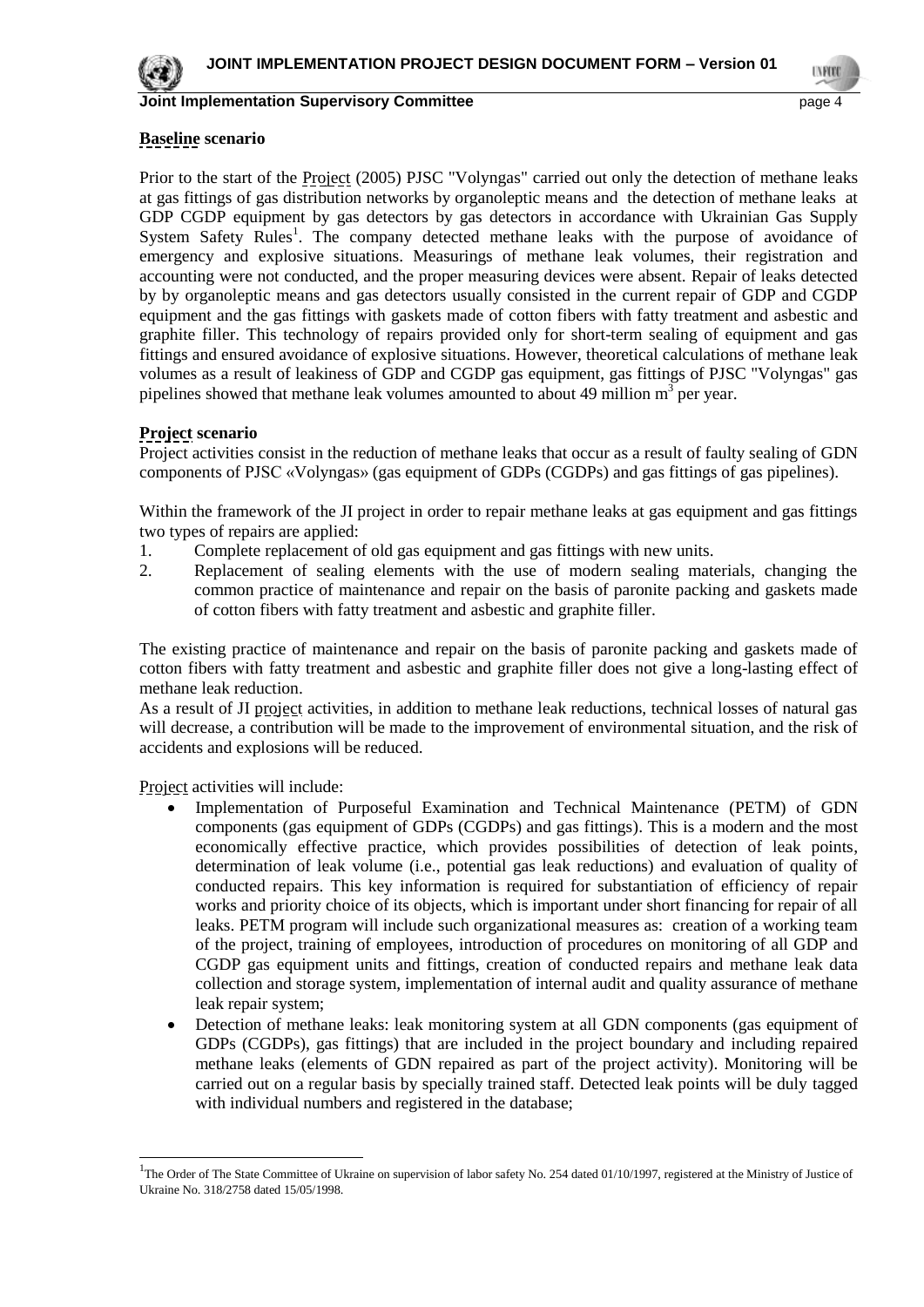

**INFOR** 

**Joint Implementation Supervisory Committee** page 5

- 
- Repair of all leaks detected: repair of leaking GDN components within the project boundary will vary from replacement of sealing elements by using new and modern materials to replacement of gas equipment units and gas fittings with new and modern ones. The repaired GDP (CGDP) equipment and gas pipeline fittings will be inspected regularly, as a part of standard monitoring activity, to make sure that they did not become the source of leaks again.

The project was initiated in March 2005:

In March 2005 an inspection of all GDN components of PJSC "Volyngas" (GDP (CGDP) gas equipment and gas fittings, flanged and threaded joints of gas pipelines) took place, the results of this inspection made the basis for the Registry of leak spots of the project.

01/03/2005 – PJSC «Volyngas» approved the PDD (version 01), which included the programme of emission monitoring.

May 18, 2005 – the starting date of the project, when PJSC "Volyngas" started inspection and repair works at GDP (CGDP) gas equipment and gas fittings, flanged and threaded joints of PJSC «Volyngas» gas distribution networks in the framework of the JI Project.

July 17, 2012 – a Working Team was created at PJSC "Volyngaz" in order to ensure implementation of the JI project monitoring plan.

August 14, 2012 – a Letter of Endorsement № 2219/23/7 was issued by the State Environmental Investment Agency of Ukraine.

## **A.3. Project participants:**

| Party involved <sup>*</sup>                            | Legal entity project participant<br>(as applicable) | Please indicate if the Party<br>involved wishes to be considered<br>as project participant<br>(Yes/No) |  |
|--------------------------------------------------------|-----------------------------------------------------|--------------------------------------------------------------------------------------------------------|--|
| Ukraine<br>(Host Party)                                | • PJSC "Volyngas"                                   | N <sub>0</sub>                                                                                         |  |
| Switzerland                                            | CEP Carbon Emissions Partners S.A.                  | N <sub>0</sub>                                                                                         |  |
| *Please indicate if the Party involved is a host Party |                                                     |                                                                                                        |  |

## **A.4. Technical description of the project:**

## **A.4.1. Location of the project:**

The Project is located in the territory of Volyn region, Ukraine. (Figure 1).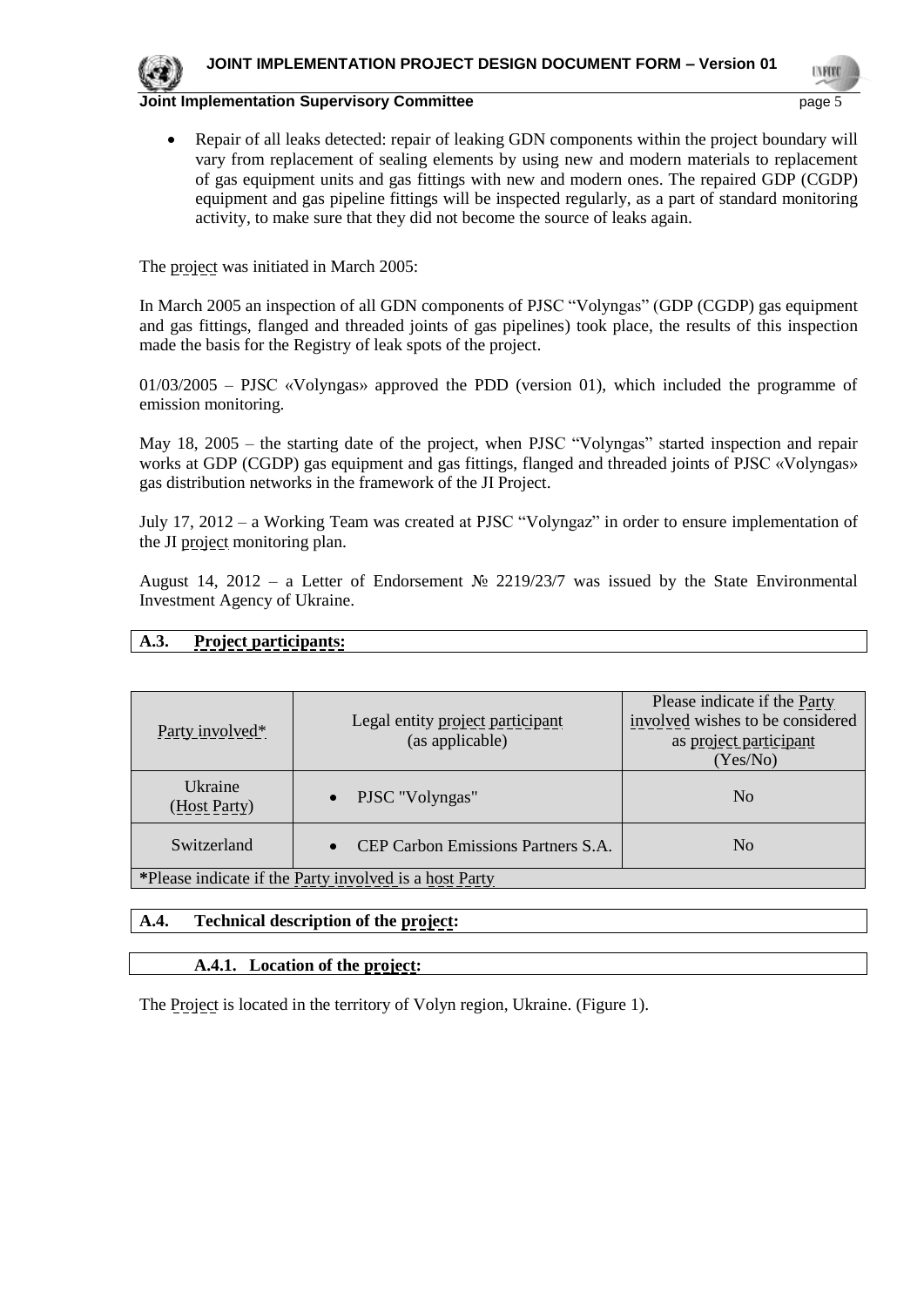**TVRD** 



*Figure 1. The map of Ukraine with indication of Volyn region*

## **A.4.1.1. Host Party(-ies):**

The Project is located in the territory of Ukraine.

Ukraine is an Eastern European country that ratified the Kyoto Protocol to the UN Framework Convention on Climate Change on February 4, 2004. It is listed in Annex 1 and meets the requirements of participation in Joint Implementation projects.

#### **A.4.1.2. Region/State/Province etc.:**

The Project is located in the territory of Volyn region, Ukraine.

#### **A.4.1.3. City/Town/Community etc.:**

Lutsk city and Volyn region.

**A.4.1.4. Detail of physical location, including information allowing the unique identification of the project (maximum one page):**

Volyn region is located in the Northern West of Ukraine. The area is 20 143 square kilometers. The population is 1 0338 988 people.

The territory of Volyn region borders Rivne region in the East and Lviv region in the South. The the region has a state border stretching 395 km.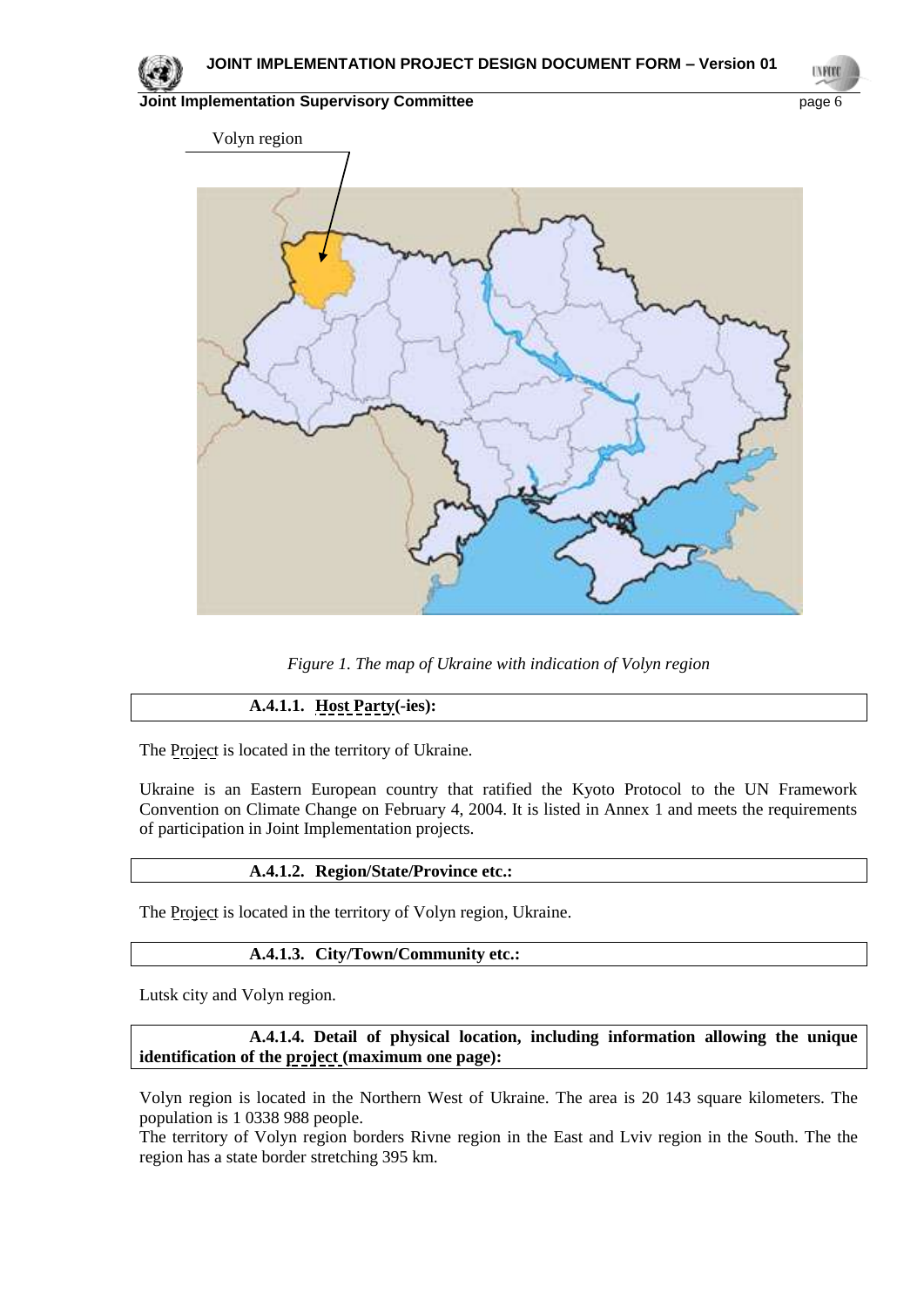

-

#### **Joint Implementation Supervisory Committee** *page* **7 and 7 and 7 and 7 and 7 and 7 and 7 and 7 and 7 and 7 and 7 and 7 and 7 and 7 and 7 and 7 and 7 and 7 and 7 and 7 and 7 and 7 and 7 and 7 and 7 and 7 and 7 and 7 and 7 a**

A complete list and addresses of gas distribution points and cabinet-type gas distribution points (1134 units) and gas fittings (1519 units), that are included in the project boundary, is provided in Supporting Document 1 - "Registry of gas distribution points and gas fittings included in the project boundary of the Joint Implementation Project "Reduction of methane leaks on the gas equipment of the gas distribution points and on the gas armature, flanged, threaded joints of the gas distribution pipelines of PJSC "Volyngas"<sup>2</sup>.

| A.4.2. Technology(-ies) to be employed, or measures, operations or actions to be |  |  |  |  |  |
|----------------------------------------------------------------------------------|--|--|--|--|--|
| implemented by the <u>project</u> :                                              |  |  |  |  |  |

#### **1. Development and introduction of methane leak measuring method**

To calculate the volume of methane leaks a JI specific approach was used. The JI specific approach was developed in accordance with "Methodology for calculation of greenhouse gas emission reductions achieved by above-standard natural gas leak repair at the gas distribution networks" (registration number UkrNTI 0112U00A816 dated 2012) that was developed by the Institute of Gas of the National Academy of Sciences of Ukraine (hereinafter - the Methodology). According to the Methodology the project participants chose calculation method as the one that satisfies the project requirements to accuracy and transparency of detecting and repairing methane leaks and to the conservative approach to the calculations. In addition, taking into account the limited funding and lack of long-term development plan for the industry, we can state that it is impossible to apply measurement method of calculations in the conditions described above at PJSC "Volyngas".

Description of the main activities and technologies under the project is provided below. More detailed information about all implemented activities aimed at detection and repair of leaks at the GDN components of PJSC "Volyngas" will be presented at the monitoring stage of the JI project:

**FT-02V1 gas leak indicator.** To determine whether methane leak is present in a sample or not FT-02V1 gas leak indicator is used. It is shown in Figure 2.



*Figure 2. FT-02V1 gas leak indicator*

Technical characteristics of FT-02V1 gas leak indicator are provided in Talbe 1.

<sup>2</sup> Supporting document 1 "Registry of gas distribution points and gas fittings included in the project boundary of the Joint Implementation Project "Reduction of methane leaks on the gas equipment of the gas distribution points and on the gas armature, flanged, threaded joints of the gas distribution pipelines of PJSC "Volyngas" is executed in an electronic form and submitted to the State Environmental Investment Agency of Ukraine and Bureau Veritas Certification Holding SAS – a company that verifies the project.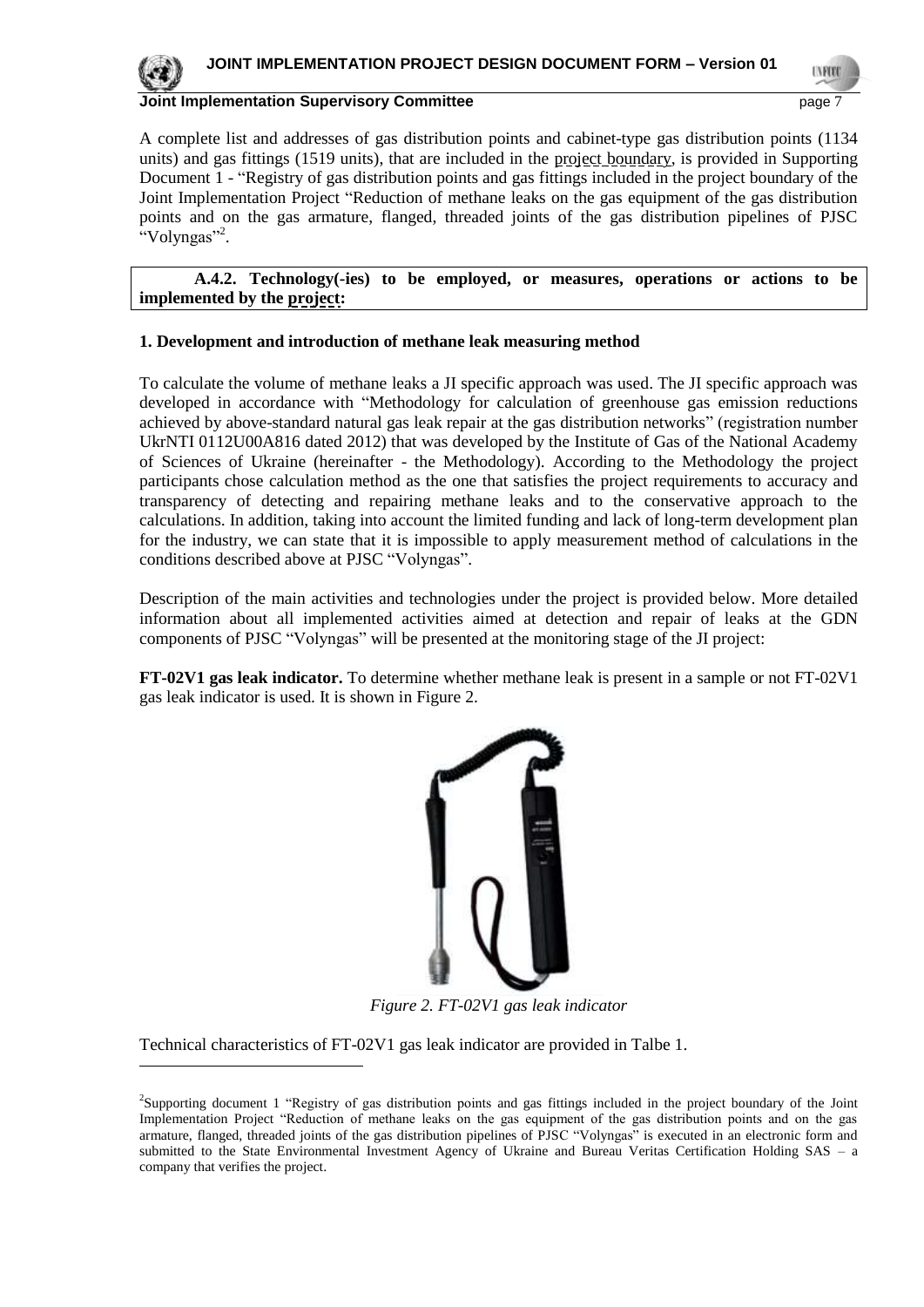| $1 \pm 0 = 1 \pm 0.00$ retain interesting<br>Parameter       | Value            |
|--------------------------------------------------------------|------------------|
| Dimensions, mm                                               | Up to 190x33x18  |
| Weight, g                                                    | Up to $200$      |
| Power supply voltage, V                                      | From 3.05 to 4.5 |
| The limit of sensitivity, volume share, %                    |                  |
| - For methane                                                | 0.01             |
| - For propane                                                | 0.03             |
| Limit of wear of alarm, volume share,%                       |                  |
| - For methane                                                | $1.00 \pm 0.4$   |
| - For propane                                                | $0.4 \pm 0.16$   |
| Time to working mode, s                                      | Up to $45$       |
| Response time, s                                             | Up to $3$        |
| Maximum power                                                | 1.5              |
| Hours without recharging an accumulator battery, h           | Not less than 5  |
| Voltage of idle run at accumulator battery, V                | Up to $4.5$      |
| Short-circuit current at an accumulator battery, A           | Up to $0.6$      |
| The indicator has the mark of explosion protection           | 1ExibdIICT5      |
| The indicator of method of protection against electric shock | 3 class          |
| Degree of protection                                         |                  |
| - Shells of electronic module                                | IP20             |
| - of accumulator                                             | IP54             |

*Table 1. Technical characteristics of FT-02V1 gas leak indicator*

After leak detection, repair or replacement at relevant GDN component (GDP (CGDP) gas equipment and gas fittings of gas pipelines) is carried out with the use of modern sealing materials (GOST 7338-  $90^3$ , GOST 5152-84<sup>4</sup> or GOST 10330-76<sup>5</sup>).

Detailed information on the measuring methods used in leak monitoring is provided in the Annex 3.

## **2. Introduction of modern sealants for leak repair.**

**Sealants (sealing agents) GOST 7338-90** are oil-and-petrol-resistant plates used for making rubber and technical wares, that serve for the compression of immobile connections, prevention from friction between metallic surfaces, single shock load accommodation; the sealants are also used for making gaskets, flooring and other sealing wares.

The project activities provides for greasing of locking devices and compression of the threaded connections with flax fibres GOST 10330-76 and Plitol-M oil (TU U 25404313.004-2201)

**Sealing gland GOST 5152-84.** Asbestic braided sealing gland is used for the compression of sealing armature chambers, centrifugal and piston pumps, and also different devices at working temperatures from - 70 to 300˚С.

Braided sealing gland is the most widespread type of sealing materials, used to fill sealing armature chambers, centrifugal and piston pumps, different devices. This sealing gland is used to complete more than 80% of armature. They differentiate both in materials they are made of and methods of making (by structure). Both factors substantially influence operating properties of sealing gland. The important

<sup>&</sup>lt;sup>3</sup> "Rubber and Rubber-fabric Planes"

<sup>&</sup>lt;sup>4</sup> "Sealing Gland"

<sup>&</sup>lt;sup>5</sup> "Dishevelled flax. Specifications"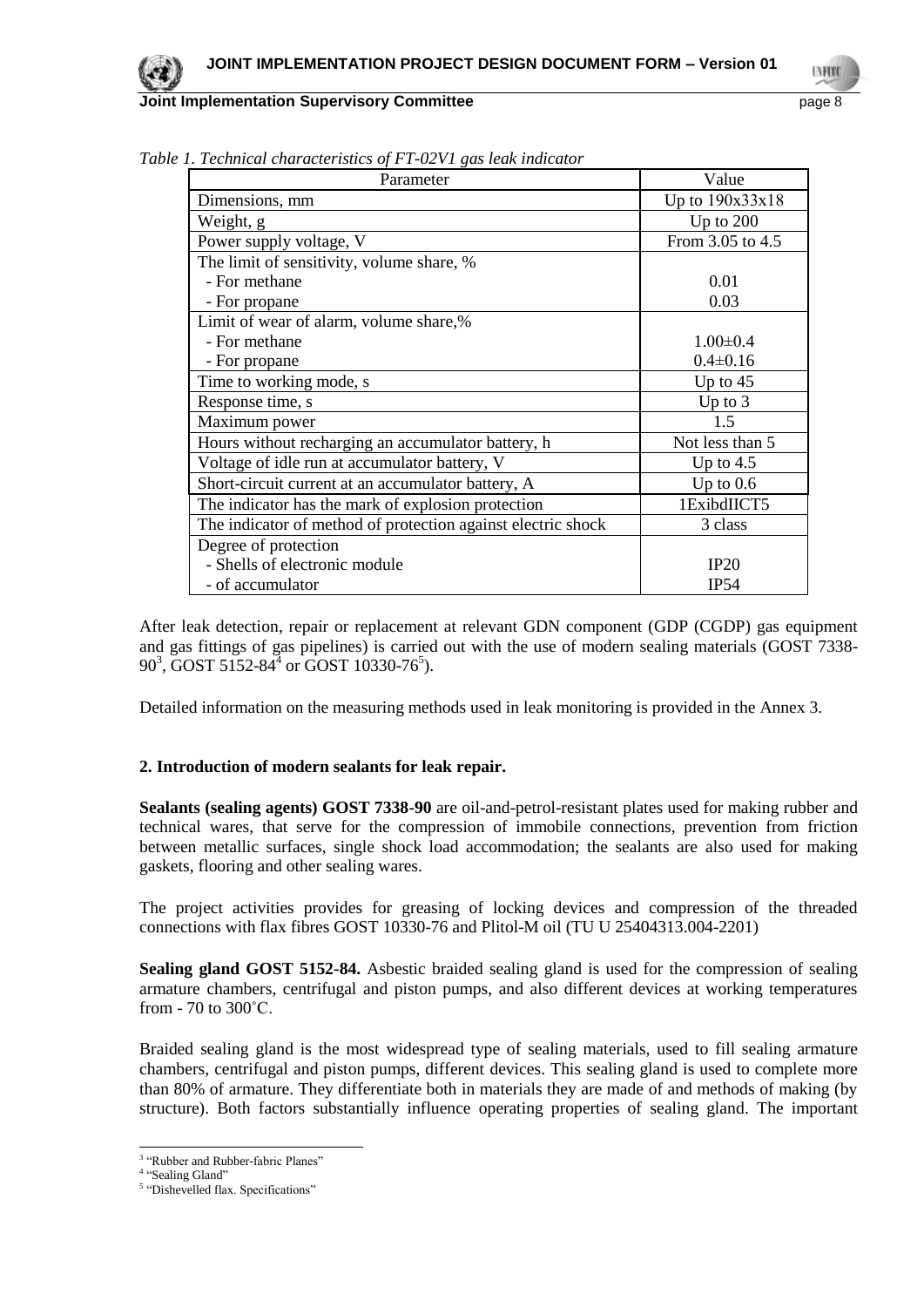

components of sealing gland are different types of treatment and fillers that give necessary properties to sealing gland.

#### **3. Replacement of shut-off and control valves.**

**Shut-off and control valves.** Within the framework of the Project it is also planned to replace old GDP (CGDP) gas equipment as well as shut-off and control valves of the USSR production with the equipment and shut-off and control valves of European producers and their analogues of national production.

In the process of the Project implementation manufacturer of gas equipment used to prevent methane leaks can be subject to change depending on introduction of more modern and sophisticated technologies and equipment in the market.

#### **4. Installation of centralized methane leak accounting system.**

The choice of equipment and materials will depend on the size, source of leaks and operating schedule of system component where this leak was detected in the process of PETM of gas distribution networks implementation, including:

• studying of baseline conditions – when using measuring devices described above;

• registration of the results and determination of priority in repair of leaks, which ensures the highest efficiency of this work on condition of limited means for repair.

data analysis and evaluation of natural gas loss reduction and emission reductions.

• development of plan of future inspections, and further monitoring of GDN components included in the project boundary, as well as monitoring of elements where leaks have already been repaired in the framework of the project.

Implementation of the PETM program aimed at leak detection and repair, further maintaining of leakproofness of GDN components of PJSC "Volyngas" is not time limited. Even after the end of the crediting period, the Project will generate methane emission reductions.

#### **Implementation Schedule**

- 1. Drawing of the primary registry of GDPs and gas fittings included in the project boundary (GDP (CGDP) gas equipment, threaded and flanged connections of gas pipelines). Inspection of GDP (CGDP) gas equipment, gas fittings, threaded and flanged connections of gas pipelines and primary monitoring measurements. The start of development of the monitoring Plan, the PDD of the project, version 01. (March 2005).
- 2. Introduction and implementation of the PETM programme, repair (replacement) of gas equipment at 111 GDPs (CGDPs) and 152 gas fittings (May - December 2005).
- 3. Implementation of the PETM programme, repair (replacement) of gas equipment at 285 GDPs (CGDPs) and 380 gas fittings (January - December 2006)
- 4. Implementation of the PETM programme, repair (replacement) of gas equipment at 282 GDPs (CGDPs) and 379 gas fittings (January - December 2007).
- 5. Implementation of the PETM programme, repair (replacement) of gas equipment at 171 GDPs (CGDPs) and 228 gas fittings (January - December 2008)
- 6. Implementation of the PETM programme, repair (replacement) of gas equipment at 231 GDPs (CGDPs) and 279 gas fittings (January - December 2009)
- 7. Implementation of the PETM programme, repair (replacement) of gas equipment at 20 GDPs (CGDPs) and 25 gas fittings (January - December 2010)
- 8. Implementation of the PETM programme, repair (replacement) of gas equipment at 21 GDPs (CGDPs) and 44 gas fittings (January - December 2011)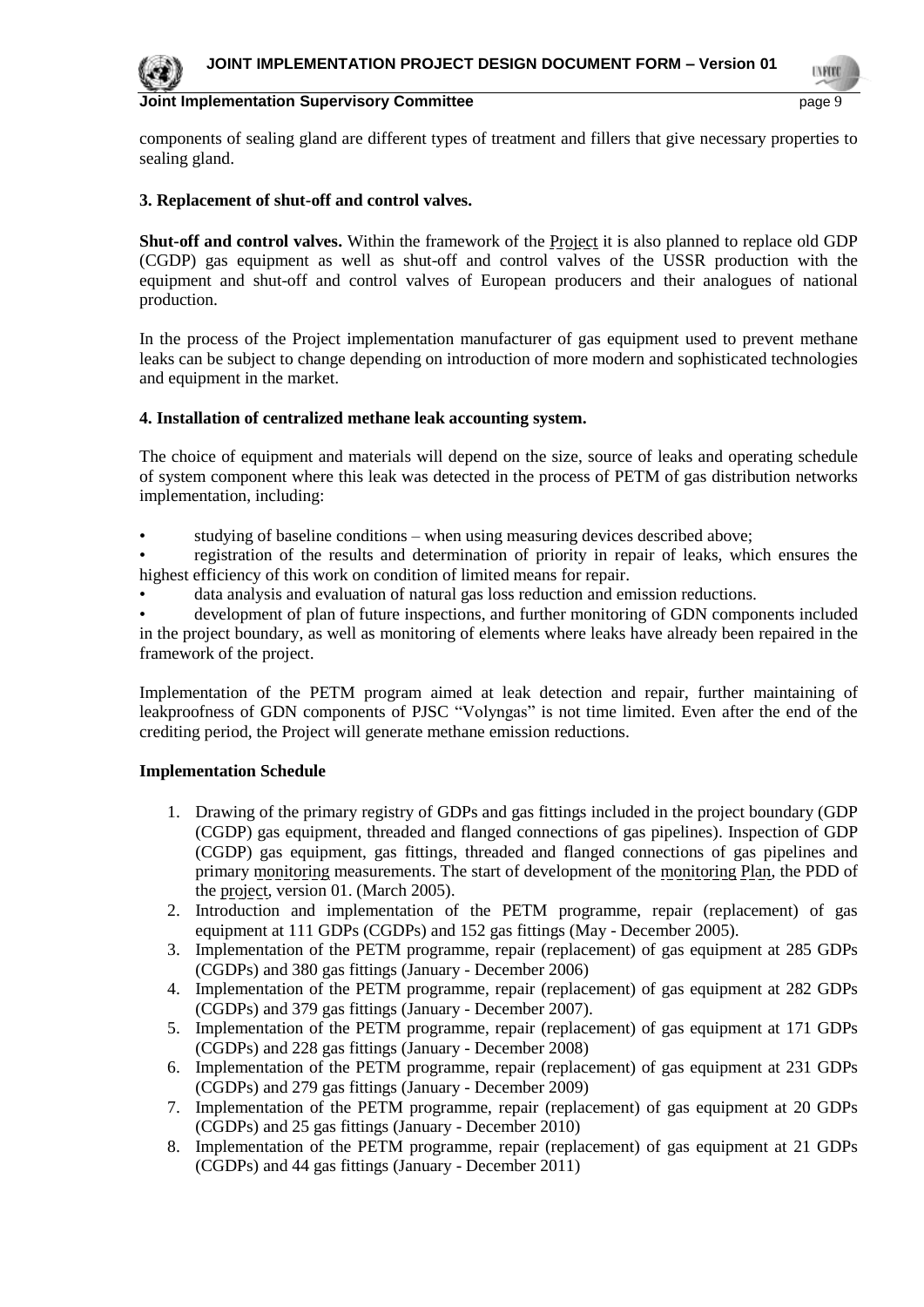

- 9. Implementation of the PETM programme, repair (replacement) of gas equipment at 11 GDPs (CGDPs) and 32 gas fittings (January - December 2012)
- 10. Continuation of implementation of the PETM programme, implementation of regular monitoring inspections and measurements at already repaired gas equipment of GDPs (CGDPs) and fittings of gas pipelines, leak repair at already repaired equipment, if such leaks take place (January 2013 - December 2017).

On condition of proper maintenance no replacement of equipment implemented in the framework of the project is expected during the project period, since it meets all criteria of the existing modern common practice. Training of employees and specialists of PJSC "Volyngas" will take place in accordance with practice that existed prior to the project, and in case of necessity, such as lack of skills for working with equipment that is implemented in the framework of the project activities, equipment manufacturers will conduct briefings and training, as stipulated in contracts for the purchase of equipment.

**A.4.3. Brief explanation of how the anthropogenic emissions of greenhouse gases by sources are to be reduced by the proposed JI project, including why the emission reductions would not occur in the absence of the proposed project, taking into account national and/or sectoral policies and circumstances:**

The project activity includes:

- repair (replacement) of GDP (CGDP) gas equipment, gas fittings of PJSC "Volyngas" gas pipelines with the use of modern sealing materials and modern equipment of European producers and their analogues of national production;

- monitoring of methane leaks aimed at the detection of methane leaks caused by sealing failures;

- further renewal of leakproofness at GDN components of PJSC "Volyngas".

Reduction of natural gas leaks will result in reduction of emissions of methane that is a greenhouse gas.

Absence of the Project activity means that all equipment, including old units, that are still capable of operating, and equipment characterized by worse leak-proofness than the one planned in the project activity, will be operated for a long time in the ordinary mode. This makes it impossible to reduce methane emissions.

#### **A.4.3.1. Estimated amount of emission reductions over the crediting period:**

The following emission reductions will be achieved during the Project implementation at each stage of the Project:

|                                                                                                  | Years                                                                   |
|--------------------------------------------------------------------------------------------------|-------------------------------------------------------------------------|
| Length of the crediting period                                                                   | 3                                                                       |
| Year                                                                                             | Estimate of annual emission reductions<br>in tonnes of $CO2$ equivalent |
| 2005                                                                                             | 53 993                                                                  |
| 2006                                                                                             | 188 975                                                                 |
| 2007                                                                                             | 323 957                                                                 |
| Total estimated emission reductions over the<br>crediting period<br>(tonnes of $CO2$ equivalent) | 566925                                                                  |

*Table 2. Estimated amount of emission reductions in the period before the first commitment period (2005-2007)*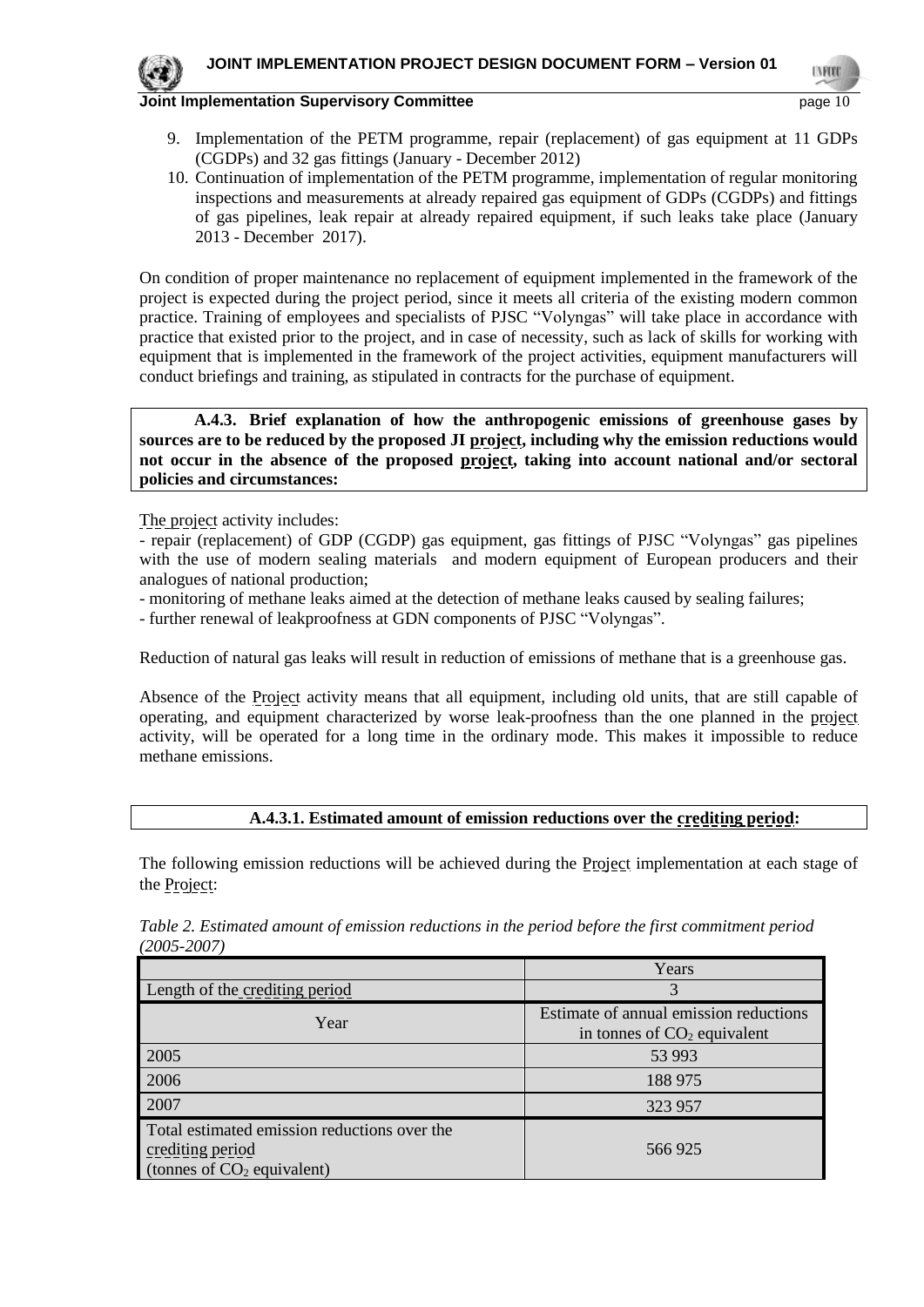

l

**Joint Implementation Supervisory Committee** page 11

| Annual average of estimated emission reductions |         |
|-------------------------------------------------|---------|
| over the crediting period                       | 188 975 |
| (tonnes of $CO2$ equivalent)                    |         |

|  | Table 3. Estimated amount of emission reductions in the first commitment period (2008-2012) |  |
|--|---------------------------------------------------------------------------------------------|--|
|  |                                                                                             |  |

|                                                 | Years                                  |
|-------------------------------------------------|----------------------------------------|
| Length of the crediting period                  | 5                                      |
| Year                                            | Estimate of annual emission reductions |
|                                                 | in tonnes of $CO2$ equivalent          |
| 2008                                            | 404 946                                |
| 2009                                            | 539 927                                |
| 2010                                            | 539 927                                |
| 2011                                            | 539 927                                |
| 2012                                            | 539 927                                |
| Total estimated emission reductions over the    |                                        |
| crediting period                                | 2 564 654                              |
| (tonnes of $CO2$ equivalent)                    |                                        |
| Annual average of estimated emission reductions |                                        |
| over the crediting period                       | 512931                                 |
| (tonnes of $CO2$ equivalent)                    |                                        |

*Table 4. Estimated amount of emission reductions in the period after the first commitment period (2013- 2017)*

|                                                                                                              | Years                                                                   |
|--------------------------------------------------------------------------------------------------------------|-------------------------------------------------------------------------|
| Length of the period after the crediting period                                                              | 5                                                                       |
| Years                                                                                                        | Estimate of annual emission reductions<br>in tonnes of $CO2$ equivalent |
| 2013                                                                                                         | 539 927                                                                 |
| 2014                                                                                                         | 539 927                                                                 |
| 2015                                                                                                         | 539 927                                                                 |
| 2016                                                                                                         | 539 927                                                                 |
| 2017                                                                                                         | 539 927                                                                 |
| Total estimated emission reductions over the<br>crediting period<br>(tonnes of $CO2$ equivalent)             | 2 699 635                                                               |
| Annual average of estimated emission reductions<br>over the crediting period<br>(tonnes of $CO2$ equivalent) | 539 927                                                                 |

More detailed information is provided in Supporting document  $2^6$ .

A description of formula used for calculation of emission reductions is provided in Section D.1.4.

<sup>&</sup>lt;sup>6</sup>Supporting document 2 "Calculation of GHG emission reductions of the Joint Implementation Project "Reduction of methane leaks on the gas equipment of the gas distribution points and on the gas armature, flanged, threaded joints of the gas distribution pipelines of PJSC "Volyngas" is executed in an electronic form and submitted to the State Environmental Investment Agency of Ukraine and Bureau Veritas Certification Holding SAS – a company that verifies the project.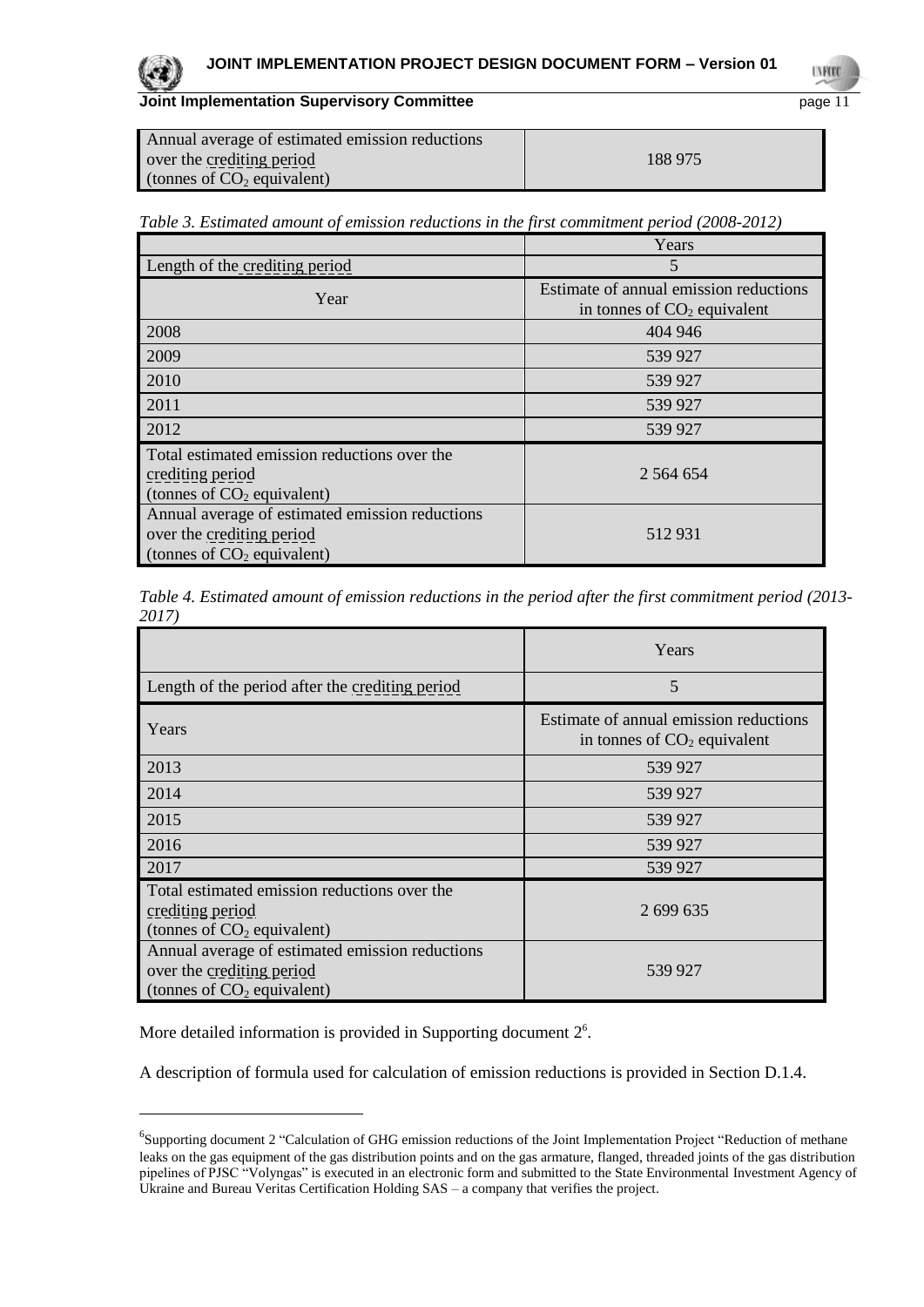I NFOT

## **Joint Implementation Supervisory Committee** page 12

## **A.5. Project approval by the Parties involved:**

The Project has been already supported by the Government of Ukraine, namely by the State Environmental Investment Agency of Ukraine, which issued a Letter of Endorsement for the JI Project (No. 2219/23/7 dated 14/08/2012).

Therefore, organizational risk for the JI Project is minimized.

Upon the receipt of the Determination Report from the Accredited Independent Entity the Project Design Document and Determination Report will be submitted to the State Environmental Investment Agency of Ukraine and the authorized body of the country where another project participant is registered to receive the Letters of Approval.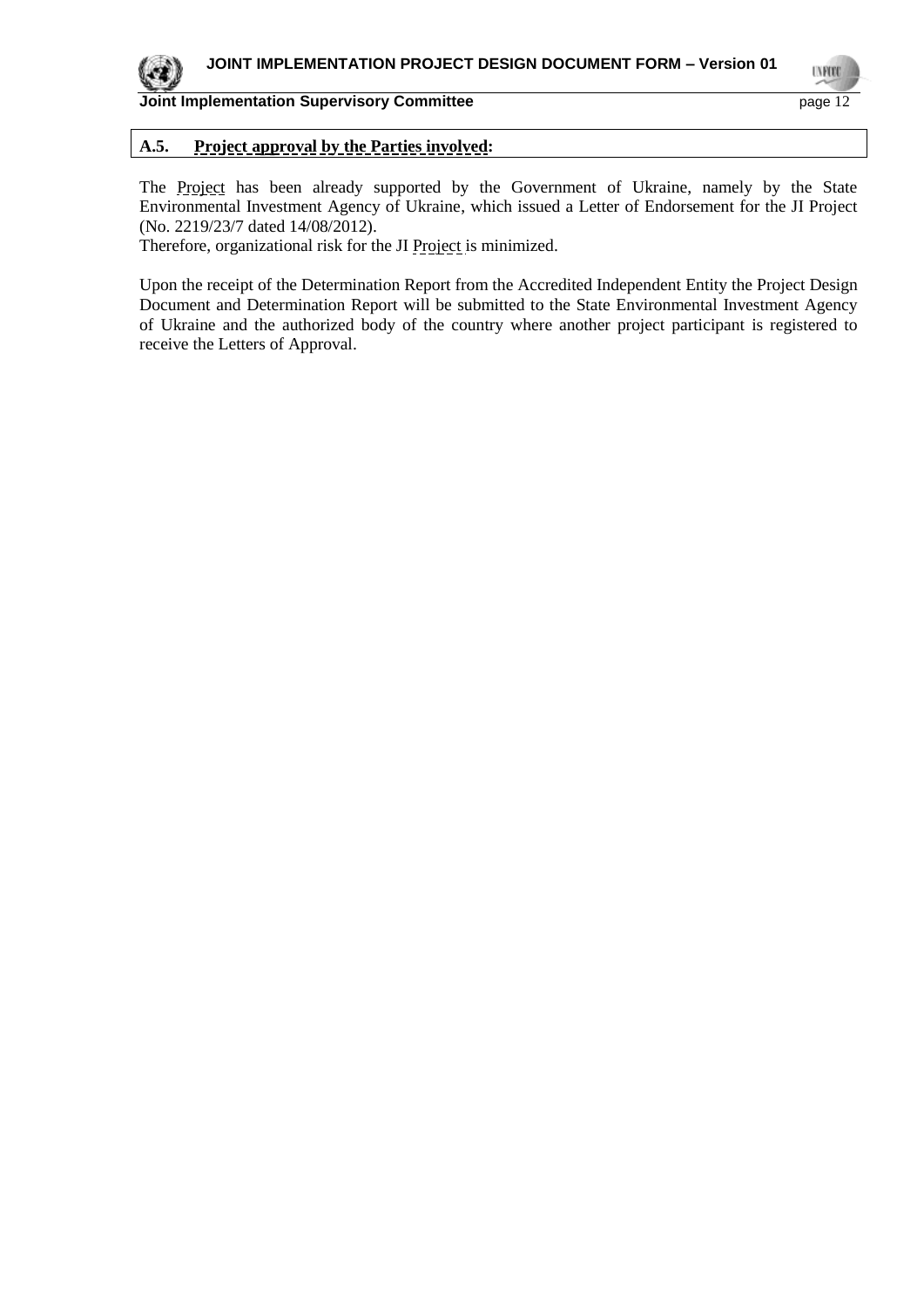

l

**Joint Implementation Supervisory Committee** *page 13* **page 13** 

## **SECTION B. Baseline**

#### **B.1. Description and justification of the baseline chosen:**

**Baseline** is the scenario that represents the anthropogenic emissions by sources of GHGs that would occur in the absence of the proposed project. The baseline was chosen in accordance with the requirements of the "Guidance on criteria for **baseline** setting and monitoring", Version 03<sup>7</sup>. In line with the "Guidelines for users of the joint implementation project design document form", Version 04, a stepwise approach is used for baseline description and justification:

#### **Step 1. Identification and description of the selected approach for the baseline setting.**

The proposed project applies a JI specific approach based on the Joint Implementation requirements in accordance with paragraph 9 (a) of the JI Guidance on criteria for baseline setting and monitoring, Version 03 and the "Methodology for calculation of greenhouse gas emission reductions achieved by above-standard natural gas leak repair at the gas distribution networks" (registration number UkrNTI 0112U00A816 dated 2012) that was developed by the Institute of Gas of the National Academy of Sciences of Ukraine to set the baseline (measurement and calculation of methane leaks). Project participants selected the calculation method for estimation of GHG emission reductions.

The Methodology is based on approved Clean Development Mechanism methodology AM0023 version 4.0 "Leak detection and repair in gas production, processing, transmission, storage and distribution systems and in refinery facilities"<sup>8</sup> and takes into account the specifics of methane leak detection and repair activity in Ukraine.

This Methodology is designed for development of the projects aimed at methane leak reduction at technological equipment of gas distribution networks and is applicable to project activities that reduce methane leaks by implementing investment activities, which would not be implemented under the existing company practice, i.e. methane leaks would not be repaired.

This Methodology is applicable to project activities that repair above-standard methane physical leaks in gas distribution network components by establishing advanced leak detection and repair practices, being the supplement to conventional Leak Detection and Repair Program, provided in the UGSSR, referred to as PETM in this project design document.

Ordinary program on Leak Detection and Repair that existed at PJSC "Volyngas" prior to the start of the Project was based on Ukrainian Gas Supply System Safety Rules (UGSSSR) and included only detection and repair of leaks with the purpose of avoidance of emergency and explosive situations. Ordinary activity within the UGSSR neither provides for mandatory replacement of worn-out equipment still capable of operation nor requires application of new modern although more expensive sealing materials to repair leaks. This practice does not lead to major reduction of methane leaks in GDN components during its transportation.

In the course of the Project implementation PETM program of GDN components of PJSC «Volyngas», as described in paragraph "Project scenario" in section A.2 of the PDD, is in its essence the implementation of advanced Leak Detection and Repair Program than the one which existed at PJSC "Volyngas" prior to the Project.

To use the proposed JI Specific Approach for baseline setting the following three conditions shall be satisfied:

<sup>&</sup>lt;sup>7</sup>http://ji.unfccc.int/Ref/Documents/Baseline setting and monitoring.pdf

<sup>8</sup> <http://cdm.unfccc.int/UserManagement/FileStorage/LV8NU1GYWTK06COJPDIXQ35FR2MA47>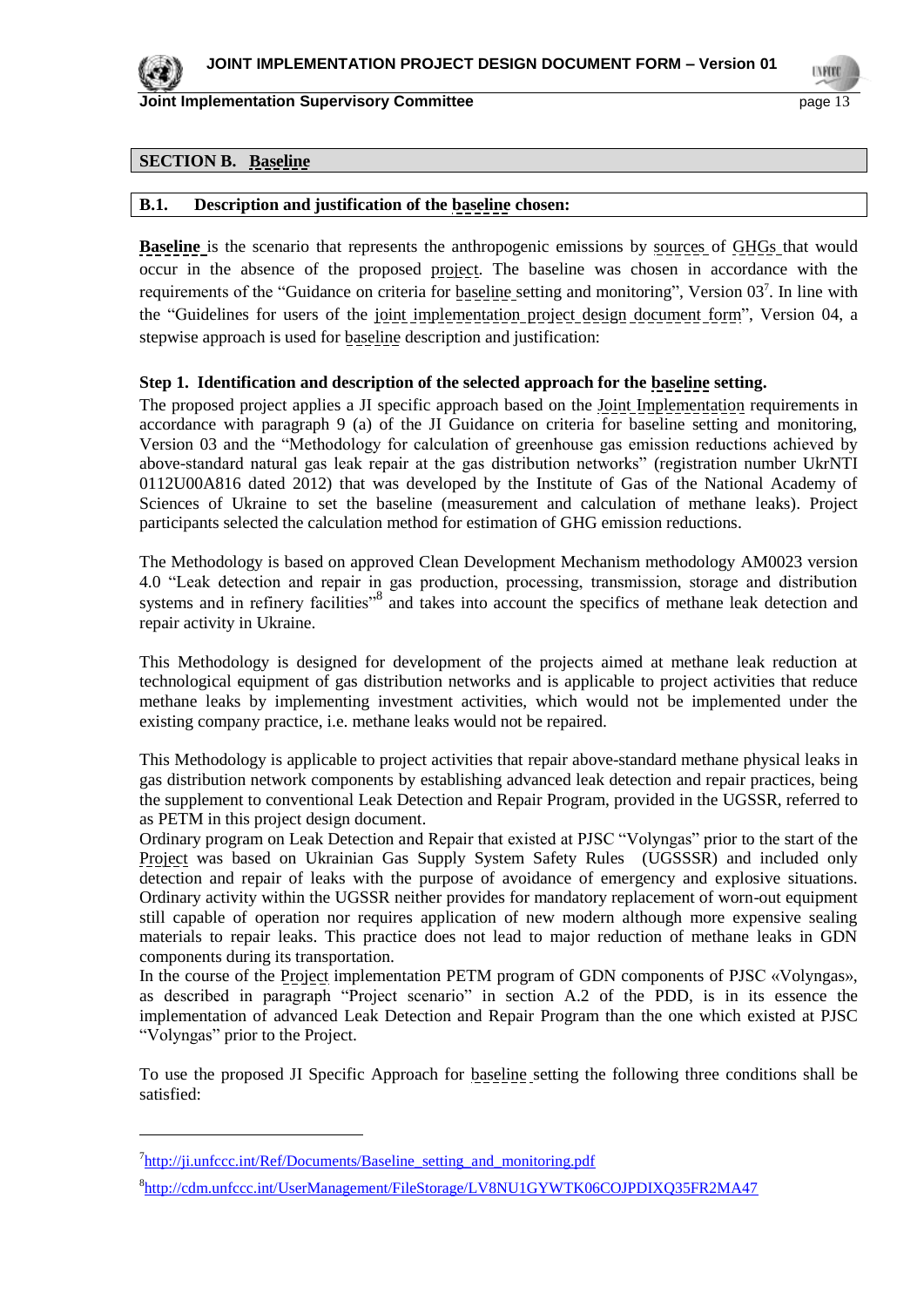- 1. Natural gas pipeline operators have no current LDaR program in place to systematically identify and repair leaks;
- 2. Methane losses (leaks) can be identified and accurately measured;
- 3. A monitoring system can be put in place to ensure leaks repaired remain repaired.

The Project fully complies with the second and the third conditions; it also complies with the first condition but there are some remarks relating to this condition. They are stated below.

Information relating to the *first condition*: before the beginning of the project PJSC "Volyngas" provided only the detection of leaks by means of gas detectors in accordance with Ukrainian Gas Supply System Safety Rules in order to avoid emergency and explosive situations. The measurements of the volumes of leaks, their registration and accounting were not carried out, and appropriate measuring devices were absent. The theoretical calculations of leak volumes, that were made on the basis of the initial measurements made, amount to about 49 million  $m<sup>3</sup>$  per year.

But aforementioned measures do not give understanding of the real volumes of leaks caused mainly by the use of old equipment and worn out sealing materials. The Project does not provide for more frequent checks of gas equipment, but it is planned to use modern sealing material, replace old gas equipment with the new, modern equipment of European production or their analogues of national production and implement the monitoring measuring of methane leak volumes.

According to international experience and data received from the regions, it can be concluded that at companies where new sealing materials and gas equipment were used, volumes of methane leaks reduced considerably.

In addition, due to the fact that the national legislation doesn't provide any mechanisms for encouragement of operators to reduce methane leaks, effective program for detection and repair of methane leaks could not be applied without the project activities. The operators which were mainly motivated by the safety conditions could only detect a leak, but could not measure its volume.

In other words, we want to emphasize that the practice that existed at PJSC «Volyngas» before the beginning of the Project implementation didn't repair the leaks included into this Project.

Information relating to *the second condition:* The purchase of modern equipment on detection and measurement of methane leak volumes and direct measurements of leak volumes at GDP (CGDP) gas equipment and gas fittings demonstrated that when applying modern practices and gas equipment not only the leaks may be detected and repaired but also they can be exactly measured.

Information relating to the *third condition:* Introduction of step-by-step procedures, creation of the comprehensive database and application of a system approach will allow the company to conduct reliable monitoring of the repaired GDP (CGDP) gas equipment and gas fittings of gas pipelines and detect leaks that occurred again after being repaired, if any (see Annex 3). The training of personnel at sites and introduction of quality control at all stages of the project activity will allow the company to implement the Monitoring Plan.

#### **Step 2. Application of the approach chosen**

#### **Initial conditions**

Only two options of baseline conditions can be considered as possible and reliable alternatives to the Project: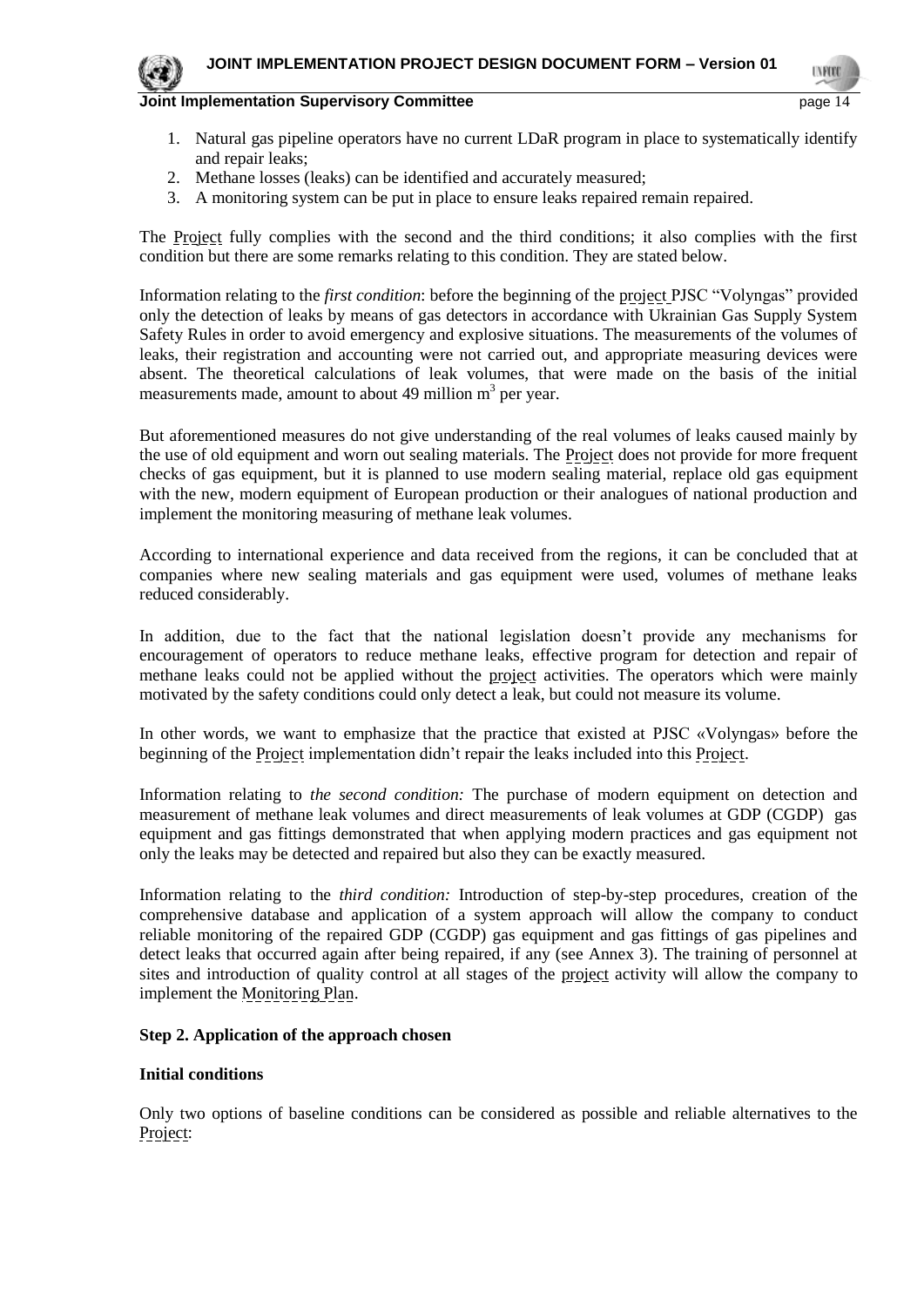

*Alternative 11.:* Continuation of the current system of leak detection and repair; *Alternative 1.2.:* Implementation of this Project without the application of JI mechanism.

Detailed analysis of each alternative is provided below.

*Alternative 1.1*: Continuation of the current system of leak detection and repair is the most plausible and realistic alternative to the Project implementation because it requires no additional costs for PJSC "Volyngas". Methane leaks are a component of natural gas transportation process, i.e. continuation of the current situation is a common practice that suits the financial and organizational situation of the enterprise. According to this alternative only routine repairs are provided; this allows of keeping methane leaks at a stable level, that is reduction of leaks in this case is impossible.

*Alternative 1.2*: Implementation of this Project without the application of JI mechanism. This alternative questions the use of new technologies aimed at repair of methane leaks in the process of natural gas transportation as it requires considerable resources and organizational programs (staff training). PJSC "Volyngas" is not obliged and motivated to conduct modernization of the equipment that will reduce greenhouse gas leaks, as improvement of ecological situation in the region is not an economically viable business without the JI mechanism.

Arguments that are presented in this PDD (see Section B.2) prove that continuation of the existing practice of leak detection and repair is the most plausible scenario on condition of the absence of the Project.

Therefore, this scenario can be viewed as the Baseline.

#### **Emission Reductions**

Calculation method of the "Methodology for calculation of greenhouse gas emission reductions achieved by above-standard natural gas leak repair at the gas distribution networks" (registration number UkrNTI 0112U00A816 dated 2012) consists in determining the presence of above-standard physical leaks of methane at GDN components, and after their repair, that is, after reducing them to conditional leakproof state (CLS), determining the volume of leaks with the help of leak factors that were obtained on the basis of statistical processing of results of actual measurements of methane leaks in gas distribution networks in Ukraine before and after measures aimed at leak repair.

In accordance with the Methodology, the level of emission reductions is determined in the following order:

1. The current practice of leak detection and repair activities is assessed and described.

2. Clear and transparent criteria are established to identify whether the detection and repair of methane leaks would also have occurred in the absence of the project activity.

3. The time schedules for replacement of equipment in the absence of the project activity are determined.

- 4. Data on leaks are collected during the project implementation.
- 5. The effectiveness of leak repair is checked during monitoring.
- 6. Emission reductions are calculated ex-post based on data collected in the previous steps.

The steps for this **Project** are described below.

#### **1. Assessment and description of the current leak detection and repair practices**

The Methodology stipulates that for the calculation of emission reductions only those emissions, which are not detected and repaired in accordance with the current practice, are taken into account. The project applies a JI specific approach based on the "Methodology for calculation of greenhouse gas emission reductions achieved by above-standard natural gas leak repair at the gas distribution networks"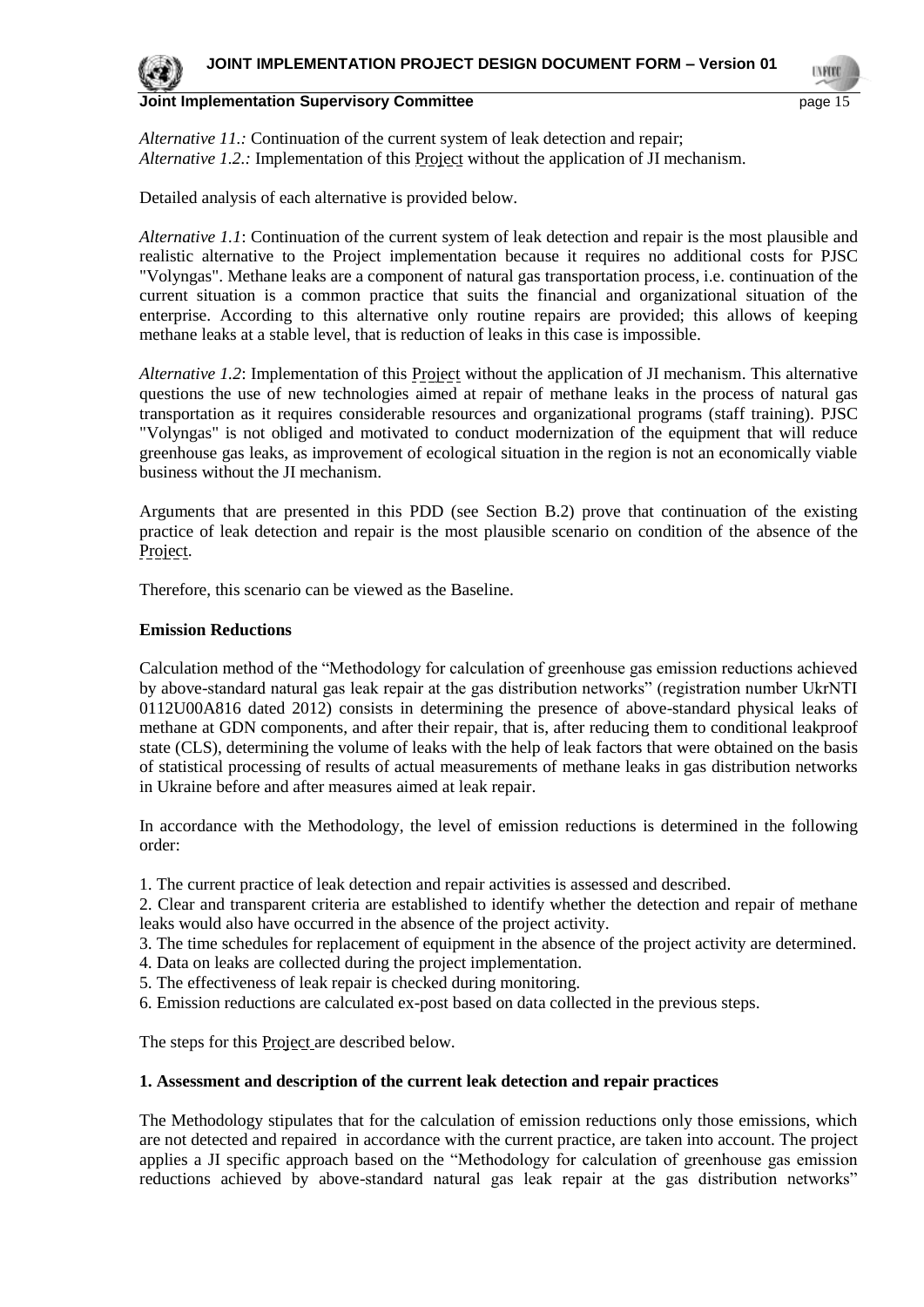

(registration number UkrNTI 0112U00A816 dated 2012) that was developed by the Institute of Gas of the National Academy of Sciences of Ukraine; the Methodology accounts specific nature of Ukrainian GDN operation and maintenance.

Before the beginning of the Project PJSC "Volyngas" provided only the detection of leaks in accordance with Ukrainian Gas Supply System Safety Rules in order to avoid emergency and explosive situations. The measurements of the volumes of leaks, their registration and accounting were not carried out

Before the Project implementation PJSC "Volyngas" didn't take any measures on purposeful examination and maintenance beyond the scope of requirements established by the safety rules. Traditional material used in the course of repair works ensured only temporary repair of methane leaks, while approach provided by the Project ensures reliable long-term repair of methane leaks.

Gas equipment of GDPs (CGDPs), gas fittings of gas pipelines included in the project boundary will be examined, repaired or replaced, despite the fact that they are regularly inspected and repaired in the framework of the existing maintenance system. Repair and replacement under the Project will be performed with the use of modern equipment of the European production, their analogues of national production, and new sealing materials, without regard to whether the leak has been detected or not, in order to prevent leaks in the future.

#### **2. Replacement schedules for equipment**

Since May 2005, when methane leaks are detected repair or replacement of GDP (CGDP) gas equipment, gas fittings of gas pipelines have been carried out with the use of modern equipment and materials, in accordance with the project activity.

Inclusion into calculation of methane emission reductions of any similar cases of replacement of components with application of materials and equipment that were used before the project practice is not appropriate, since they would not cause any substantial influence on the result of the Project, i.e. on the level of methane emission reductions.

It is also important to indicate that under this Project all GDN components (gas equipment of GDPs (CGDPs), gas fittings of gas pipelines) included in the project boundary will be repaired or replaced, even if leaks are detected only at some quantity of GDN components.

#### **3. Data collection during project implementation**

Full details on all GDN components (gas equipment of GDPs (CGDPs), gas fittings of gas pipelines) included in the project boundary are listed in the Registry of gas distribution points and gas fittings included in the project boundary of the JI project "Reduction of methane leaks on the gas equipment of the gas distribution points and on the gas armature, flanged, threaded joints of the gas distribution pipelines of PJSC "Volyngas" (Supporting Document 1). The presence of above-standard physical leaks of methane is determined with the help of individual indicators of leaks, that operate on the principle of registration of change in resistance of the semiconductor sensor that occurs in contact with gas. Repair work (replacement of equipment) is carried out after methane leaks were detected at a GDN component. Data to calculate emission volumes of methane (which is a component of natural gas) are collected in the process of repairs (replacement) of GDN components included in the project boundary. The calculations are carried out according to the Methodology by using calculation method to estimate methane leak reductions. The basis of the methodology is the use of natural gas leak factors (NGLF) for each type of GDN component, which were obtained based on statistical analysis of the results of actual measurements of methane leaks before and after they were repaired at the gas distribution networks in Ukraine. The project provides for collection of data relating to the presence of pressure in GDN components, since if it is absence, leaks at a corresponding GDN component are also absent.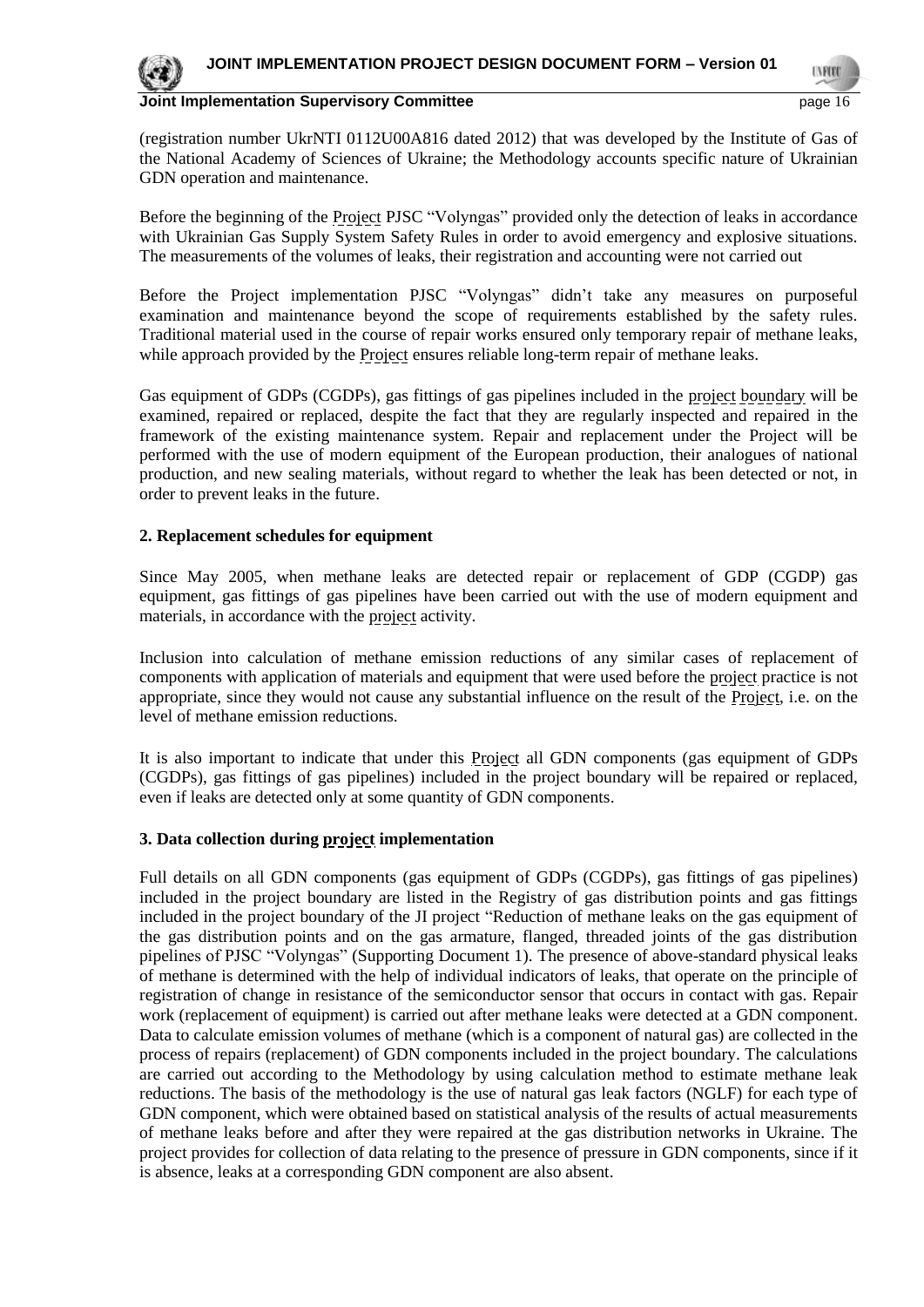

After repair (replacements) of gas equipment the new measuring is carried out, to make sure that methane leaks are repaired.

The data collected are included into the reports on fulfillment of the monitoring plan. All data are kept in a database. Every report on fulfillment of the monitoring plan will include complete information from such database (Annex 3).

#### **4. Monitoring requirements**

In the process of the Project implementation monitoring of the facilities of the Project is carried out to verify whether methane leaks repaired remain repaired. The Monitoring Plan for this Project covers all repaired (replaced) gas equipment of GDPs (CGDPs), gas fittings of gas pipelines. Frequency of leak detection and measuring activity at sites where leaks were already repaired, is specified in the Monitoring Plan.

For GDN component that was repaired (replaced) in a previous monitoring period and where abovestandard physical leak wasn't detected in a current monitoring period, methane leaks will be deemed to be equal to the volume of leaks, measured after the first repair (replacement) for the entire period since the last inspection/monitoring.

If APLNG was detected again at an equipment unit, such equipment unit will be excluded from the calculations of reduction of methane emissions for corresponding monitoring period. It will be considered that at this equipment unit there was no reduction of methane emissions during the period from the date of the last monitoring measurement of methane emissions. Such equipment unit will be repaired (or replaced) repeatedly. Then measuring of methane leaks will be carried out once again.

The collected data will be included into the regular reports on fulfillment of the monitoring plan. All data are kept in a database. Each report on fulfillment of the monitoring plan will include complete information from a corresponding database (Annex 3 to this PDD).

#### **5. Calculation of methane emission reductions**

Reduction of methane leaks at GDN components occurs only after removal of above-standard physical leaks at such component (which is connected with the replacement and / or replacement of sealing element) and only for a period of time when GDN component was under pressure. It is defined as the difference between the factors that correspond to volume of APLNG and SPLNG in m<sup>3</sup> per hour.

Description of the <u>baseline</u> and justification of its choice are presented in the section B.2. below.

Key information for determination of the baseline is presented below. Description of formulae for calculation of GHG emissions in the baseline scenario is shown below:

Greenhouse gas emissions in the baseline scenario according to a JI specific approach (which is calculated by using the tabular method of the Methodology) are calculated according to the formula:

$$
BE_{y} = GWP_{CH_{4}} \cdot ConvFactor \cdot W_{y} \cdot B_{y}
$$
\n(B1)

Where:

 $BE<sub>y</sub>$  – greenhouse gas emissions in period «y», in the baseline scenario (t CO<sub>2</sub>e);

 $GWP_{CH_4}$  – global warming potential of methane (tCO<sub>2</sub>e/tCH<sub>4</sub>);

 $W_y$  – Average mass fraction of methane in the natural gas in period «y», in the project scenario (%);

 $B_y$  – volume of natural gas leaks into the atmosphere in period «y», in the baseline scenario (m<sup>3</sup>);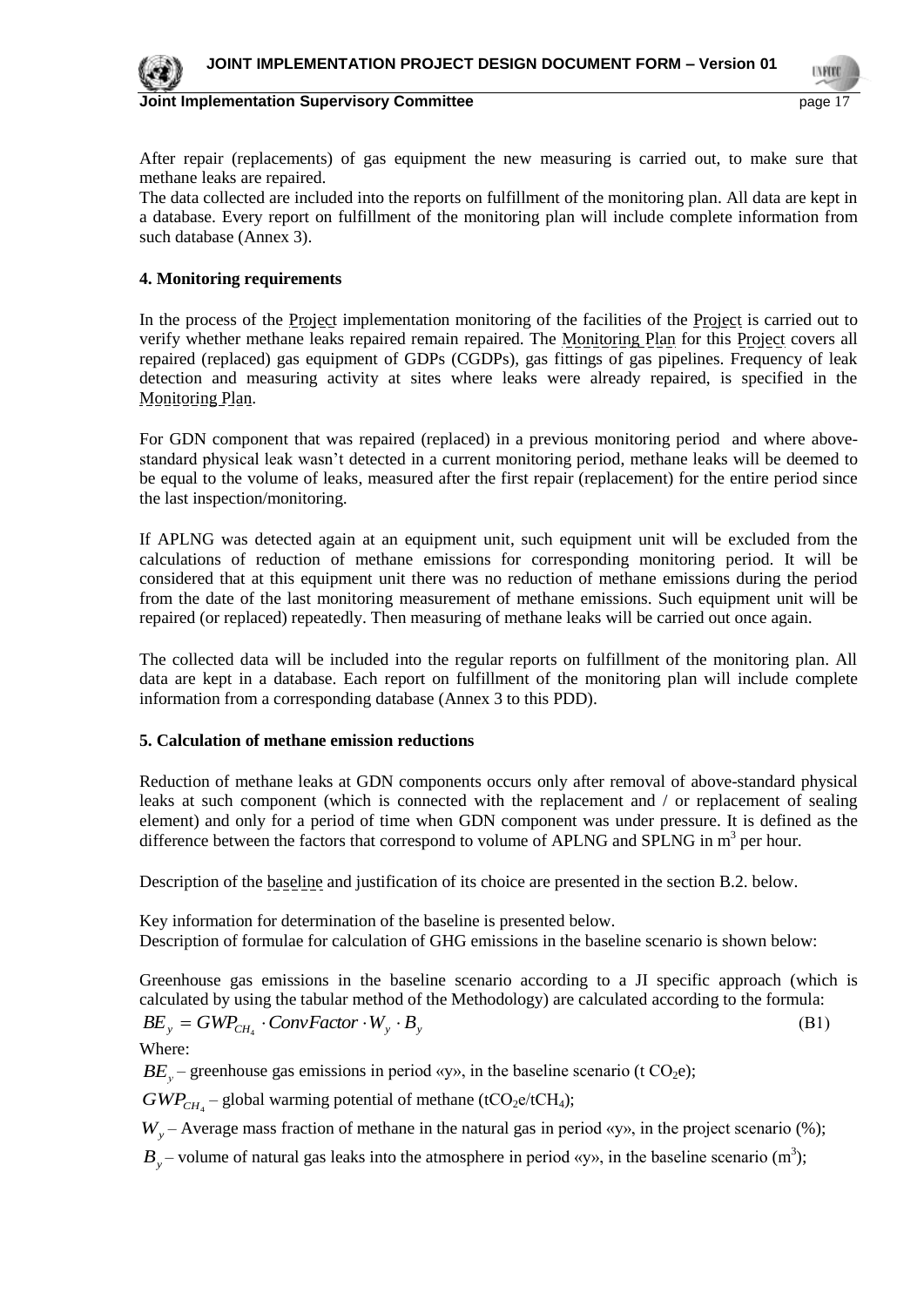*ConvFactor* – Conversion factor to convert methane leaks from volume units to weight units (t CH<sub>4</sub>/ m<sup>3</sup> CH<sub>4</sub>). Under normal conditions defined as 0 degree Celsius and 0.1013 MPa, *ConvFactor* =  $0.0007168$  t/m<sup>3</sup>.

[y] – index that corresponds to monitoring period;

 $[CH_4]$  – index that corresponds to methane.

Emissions of natural gas (92-95% of which is methane) in the atmosphere caused by leaks from gas

Emissions of natural gas (92-95% of which is methane) in the atmosphere caused by leaks from  
transportation networks are calculated according to the formula:  

$$
B_y = \sum_{h \in H_i} (\sum_{i' \in I'} K_{i',h}^s \cdot H_{i',h,y}^s + \sum_{i'' \in I'} K_{i''}^n \cdot H_{i'',h,y}^n); \tag{B2}
$$

Where:

 $K^g_{i',h}$  - natural gas leak factor for GDN component  $i'$  that is in CLS (i.e. corresponds to SPLNG) in period «y», in the baseline scenario  $(m^3/h)$ ;

 $K_{i'}^n$  – natural gas leak factor that corresponds to APLNG for GDN component  $i'$ , in period «y», in the baseline scenario  $(m^3/h)$ ;

 $H_{i',h,y}^g$  – Time of operation of GDN component in CLS under pressure in period «y», in the baseline scenario (h);

 $H_{i^*,h,y}^n$  – Time of operation of GDN component from the moment when project activities (repair / replacement) that resulted in the repair of APLNG were implemented to the end of monitoring period «у» (h);

[*y*] – index that corresponds to monitoring period;

 $[i']$  – index that corresponds to a number of GDN component, which is in a set of elements  $I'$   $((I' + I'') =$ *I*, where I is a set that includes all GDN components that are in the project boundary) where the project activities did not result in any emission reductions (there was no replacement / repair of components) in the reporting monitoring period;

[*і''*] – index that corresponds to a number of GDN component, which is in a set of elements *І'' ((I' + I'') = I*, where I is a set that includes all GDN components that are in the project boundary) where the project activities resulted in emission reductions (there was replacement / repair of components) in the reporting monitoring period;

[*h*] – index that corresponds to a number of activity under the project at GDN component, if more than one activity was carried out at reporting component in the monitoring period (where H is a set, which includes all activities in the project scenario at GDN component in the monitoring period);

[*g*] – index that corresponds to SPLNG;

[*n*] – index that corresponds to APLNG.

| Data/Parameter                 |                                                                                                                 |
|--------------------------------|-----------------------------------------------------------------------------------------------------------------|
| Data unit                      | Dimensionless                                                                                                   |
| Description                    | Sequence number of GDN component (GDP (CGDP), gas fittings<br>of gas pipeline) included in the project boundary |
| Time of                        | Once at the beginning of Project                                                                                |
| determination/monitoring       |                                                                                                                 |
| Source of data (to be) used    | Activity on leak measurements                                                                                   |
| Value of data applied          | N/A                                                                                                             |
| (for ex ante                   |                                                                                                                 |
| calculations/determinations)   |                                                                                                                 |
| Justification of the choice of | "Methodology for calculation of greenhouse gas emission                                                         |
| data or description of         | reductions achieved by above-standard natural gas leak repair at                                                |
| measurement methods and        | the gas distribution networks" (registration number UkrNTI                                                      |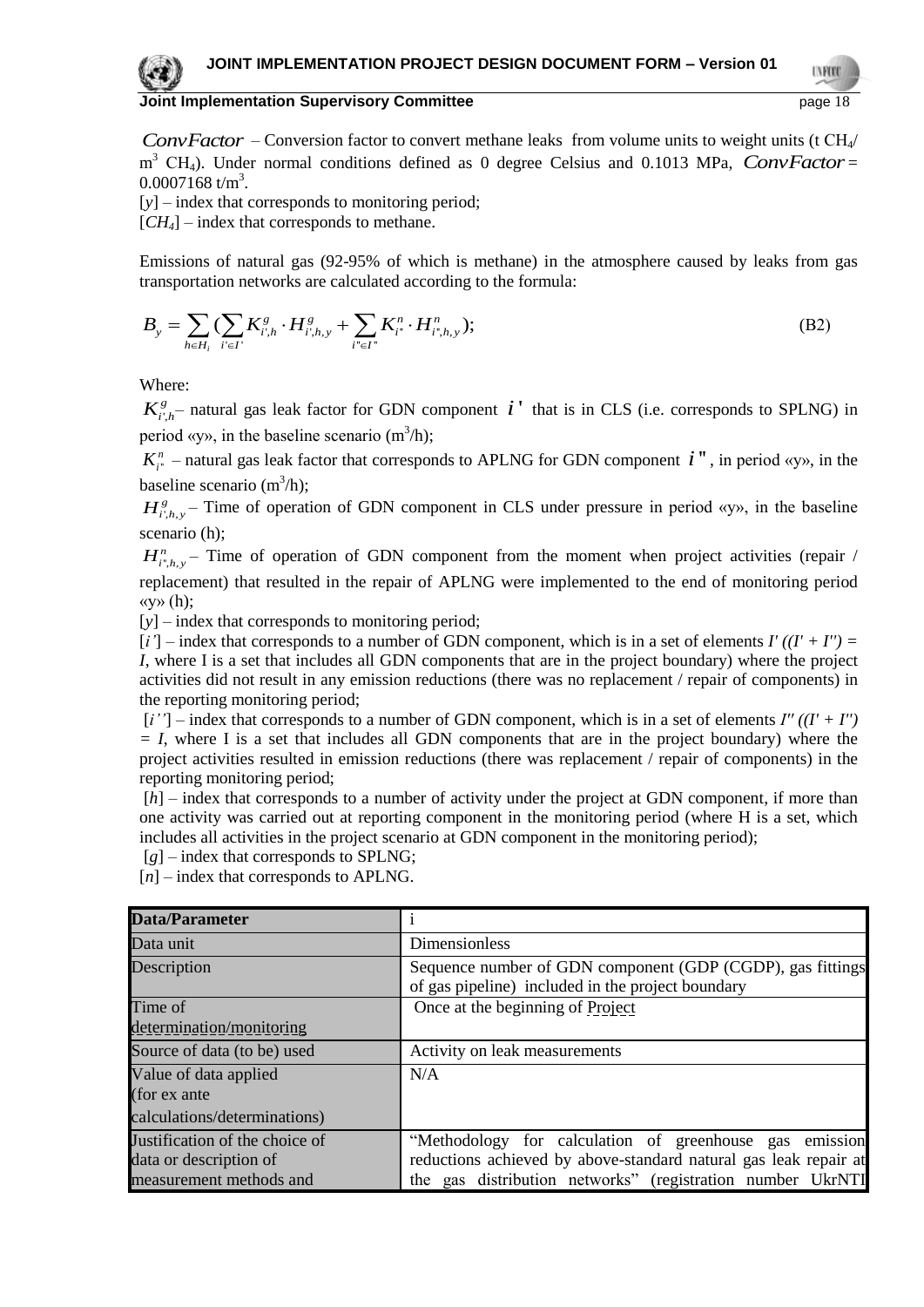

l

**UNROO** 

| procedures (to be) applied          | 0112U00A816 dated 2012) that was developed by the Institute of<br>Gas of the National Academy of Sciences of Ukraine                                            |
|-------------------------------------|-----------------------------------------------------------------------------------------------------------------------------------------------------------------|
| QA/QC procedures (to be)<br>applied | Personnel will have corresponding qualification for fixing of<br>results.                                                                                       |
| Any comment                         | List of GDN component (GDP (CGDP) gas equipment, gas<br>fittings of gas pipeline) included in the project boundary is<br>presented in the Supporting document 1 |

| <b>Data/Parameter</b>                                                                                             | GWP <sub>CH4</sub>                                                                                                                                              |  |
|-------------------------------------------------------------------------------------------------------------------|-----------------------------------------------------------------------------------------------------------------------------------------------------------------|--|
| Data unit                                                                                                         | tCO <sub>2</sub> e / tCH <sub>4</sub>                                                                                                                           |  |
| Description                                                                                                       | Global Warming Potential of methane                                                                                                                             |  |
| Time of                                                                                                           | During the whole crediting period                                                                                                                               |  |
| determination/monitoring                                                                                          |                                                                                                                                                                 |  |
| Source of data (to be) used                                                                                       | IPCC Second Assessment Report: Climate Change 1995(SAR)<br>and approved by the COP. GWP value for methane is<br>provided on the site of the UNFCCC <sup>9</sup> |  |
| Value of data applied<br>(for ex ante calculations/determinations)                                                | 21                                                                                                                                                              |  |
| Justification of the choice of<br>data or description of<br>measurement methods and<br>procedures (to be) applied | N/A                                                                                                                                                             |  |
| QA/QC procedures (to be)<br>applied                                                                               | The project developer will monitor any changes in GWP for<br>methane published by the IPCC and approved by the COP                                              |  |
| Any comment                                                                                                       | Data that allow of greenhouse gas emission calculation;<br>information will be archived in paper and electronic form.                                           |  |

| <b>Data/Parameter</b>                                                                                             | h                                                                                                                                                                                                                                                                                                                 |
|-------------------------------------------------------------------------------------------------------------------|-------------------------------------------------------------------------------------------------------------------------------------------------------------------------------------------------------------------------------------------------------------------------------------------------------------------|
| Data unit                                                                                                         | Dimensionless                                                                                                                                                                                                                                                                                                     |
| Description                                                                                                       | Number of activity (replacement/repair) at GDN component<br>the presence of APLNG was determined at such<br>after<br>component                                                                                                                                                                                    |
| Time of<br>determination/monitoring                                                                               | Every time after activity was carried out at corresponding<br><b>GDN</b> component                                                                                                                                                                                                                                |
| Source of data (to be) used                                                                                       | Activity on leak measurements                                                                                                                                                                                                                                                                                     |
| Value of data applied<br>(for ex ante calculations/determinations)                                                | N/A                                                                                                                                                                                                                                                                                                               |
| Justification of the choice of<br>data or description of<br>measurement methods and<br>procedures (to be) applied | "Methodology for calculation of greenhouse gas emission<br>reductions achieved by above-standard natural gas leak repair<br>at the gas distribution networks" (registration number UkrNTI<br>0112U00A816 dated 2012) that was developed by the Institute<br>of Gas of the National Academy of Sciences of Ukraine |
| QA/QC procedures (to be)<br>applied                                                                               | According to the procedures of operation data on all work at<br>GDN components of PJSC "Volyngas" are entered in equipment<br>repair logs. Personnel will have corresponding qualification for<br>fixing of results.                                                                                              |

<sup>&</sup>lt;sup>9</sup>[http://unfccc.int/ghg\\_data/items/3825.phphttp://unfccc.int/ghg\\_data/items/3825.php](http://unfccc.int/ghg_data/items/3825.phphttp:/unfccc.int/ghg_data/items/3825.php)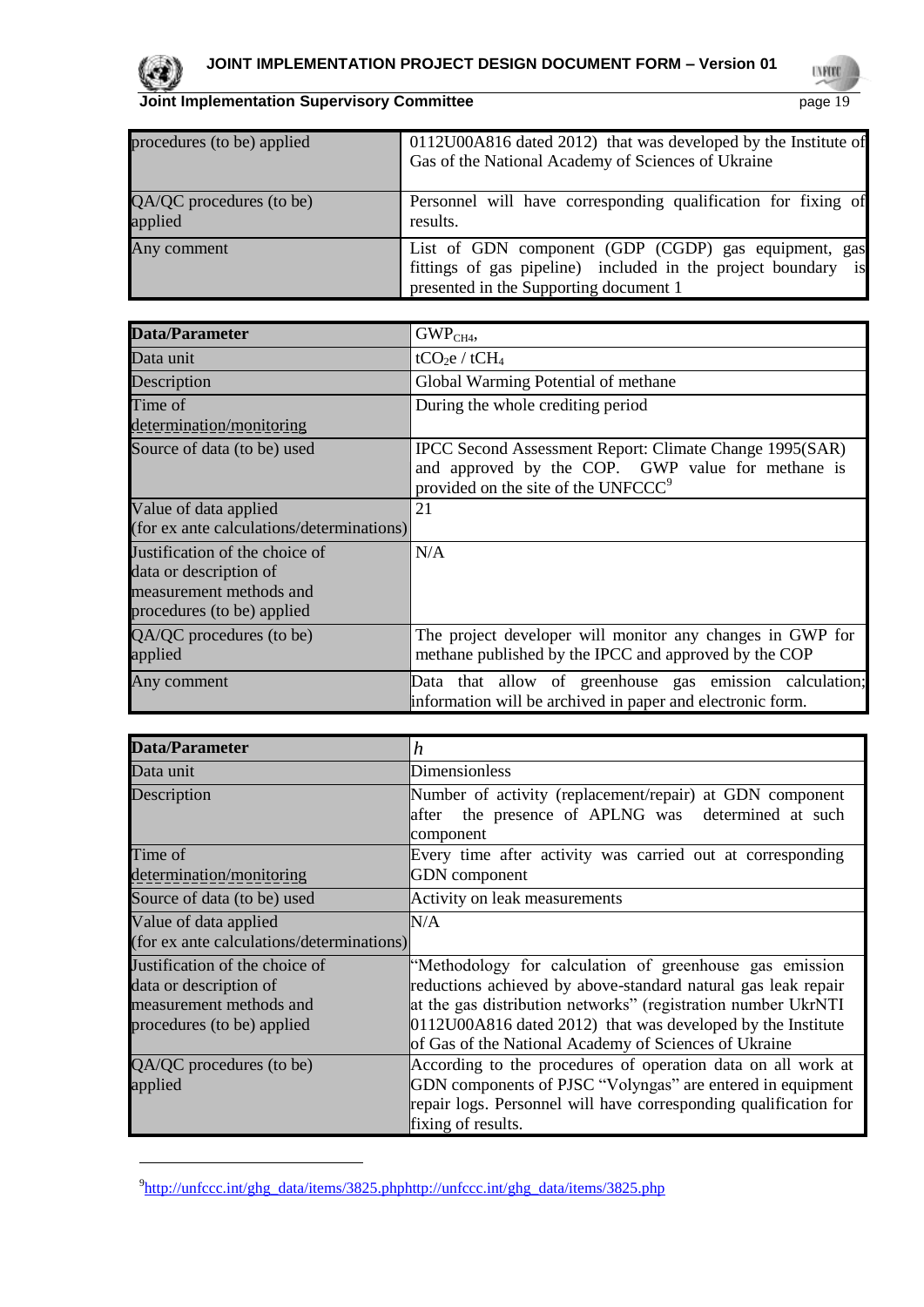

**UVFOR** 

| Any comment                                                                                                       | Data that allow of greenhouse gas emission calculation;<br>information will be archived in paper and electronic form.                                                             |  |  |  |  |  |
|-------------------------------------------------------------------------------------------------------------------|-----------------------------------------------------------------------------------------------------------------------------------------------------------------------------------|--|--|--|--|--|
|                                                                                                                   |                                                                                                                                                                                   |  |  |  |  |  |
| Data/Parameter                                                                                                    | $W_{\rm v}$                                                                                                                                                                       |  |  |  |  |  |
| Data unit                                                                                                         | $\%$                                                                                                                                                                              |  |  |  |  |  |
| Description                                                                                                       | Average mass fraction of methane in the natural gas in period<br>"y" in the project scenario                                                                                      |  |  |  |  |  |
| Time of<br>determination/monitoring                                                                               | Annually                                                                                                                                                                          |  |  |  |  |  |
| Source of data (to be) used                                                                                       | Calculation                                                                                                                                                                       |  |  |  |  |  |
| Value of data applied<br>(for ex ante calculations/determinations)                                                | N/A                                                                                                                                                                               |  |  |  |  |  |
| Justification of the choice of<br>data or description of<br>measurement methods and<br>procedures (to be) applied | The data on the basis of company's official data in monitoring<br>period are used                                                                                                 |  |  |  |  |  |
| QA/QC procedures (to be)<br>applied                                                                               | Equipment for measuring calorific value of natural gas<br>transported by GDNs of PJSC "Volyngas" calibrated and<br>verified in accordance with the procedures for quality control |  |  |  |  |  |
| Any comment                                                                                                       | Data that allow of greenhouse gas emission calculation;<br>information will be archived in paper and electronic form.                                                             |  |  |  |  |  |

| Data/Parameter                                                                                                    | $K_{i,h}^g$                                                                                                                                                                                                                                                                                                                                                                               |
|-------------------------------------------------------------------------------------------------------------------|-------------------------------------------------------------------------------------------------------------------------------------------------------------------------------------------------------------------------------------------------------------------------------------------------------------------------------------------------------------------------------------------|
| Data unit                                                                                                         | $m^3/h$                                                                                                                                                                                                                                                                                                                                                                                   |
| Description                                                                                                       | Natural gas leak factor from GDN component in CLS                                                                                                                                                                                                                                                                                                                                         |
| Time of                                                                                                           | Every time after activity was carried out at GDN component                                                                                                                                                                                                                                                                                                                                |
| determination/monitoring                                                                                          |                                                                                                                                                                                                                                                                                                                                                                                           |
| Source of data (to be) used                                                                                       | Standard values or data from "Methodology for calculation of<br>greenhouse gas emission reductions achieved by above-<br>standard natural gas leak repair at the gas distribution<br>networks" (registration number UkrNTI 0112U00A816 dated<br>2012) that was developed by the Institute of Gas of the<br>National Academy of Sciences of Ukraine                                        |
| Value of data applied                                                                                             | N/A                                                                                                                                                                                                                                                                                                                                                                                       |
| (for ex ante calculations/determinations)                                                                         |                                                                                                                                                                                                                                                                                                                                                                                           |
| Justification of the choice of<br>data or description of<br>measurement methods and<br>procedures (to be) applied | Standard values or data from Table A.1 in Annex A to<br>"Methodology for calculation of greenhouse gas emission<br>reductions achieved by above-standard natural gas leak repair<br>at the gas distribution networks" (registration number UkrNTI<br>$[0112U00A816$ dated 2012) that was developed by the Institute<br>of Gas of the National Academy of Sciences of Ukraine are<br>lused |
| QA/QC procedures (to be)<br>applied                                                                               | N/A                                                                                                                                                                                                                                                                                                                                                                                       |
| Any comment                                                                                                       | Data that allow of greenhouse gas emission calculation;<br>information will be archived in paper and electronic form.                                                                                                                                                                                                                                                                     |
|                                                                                                                   |                                                                                                                                                                                                                                                                                                                                                                                           |

|--|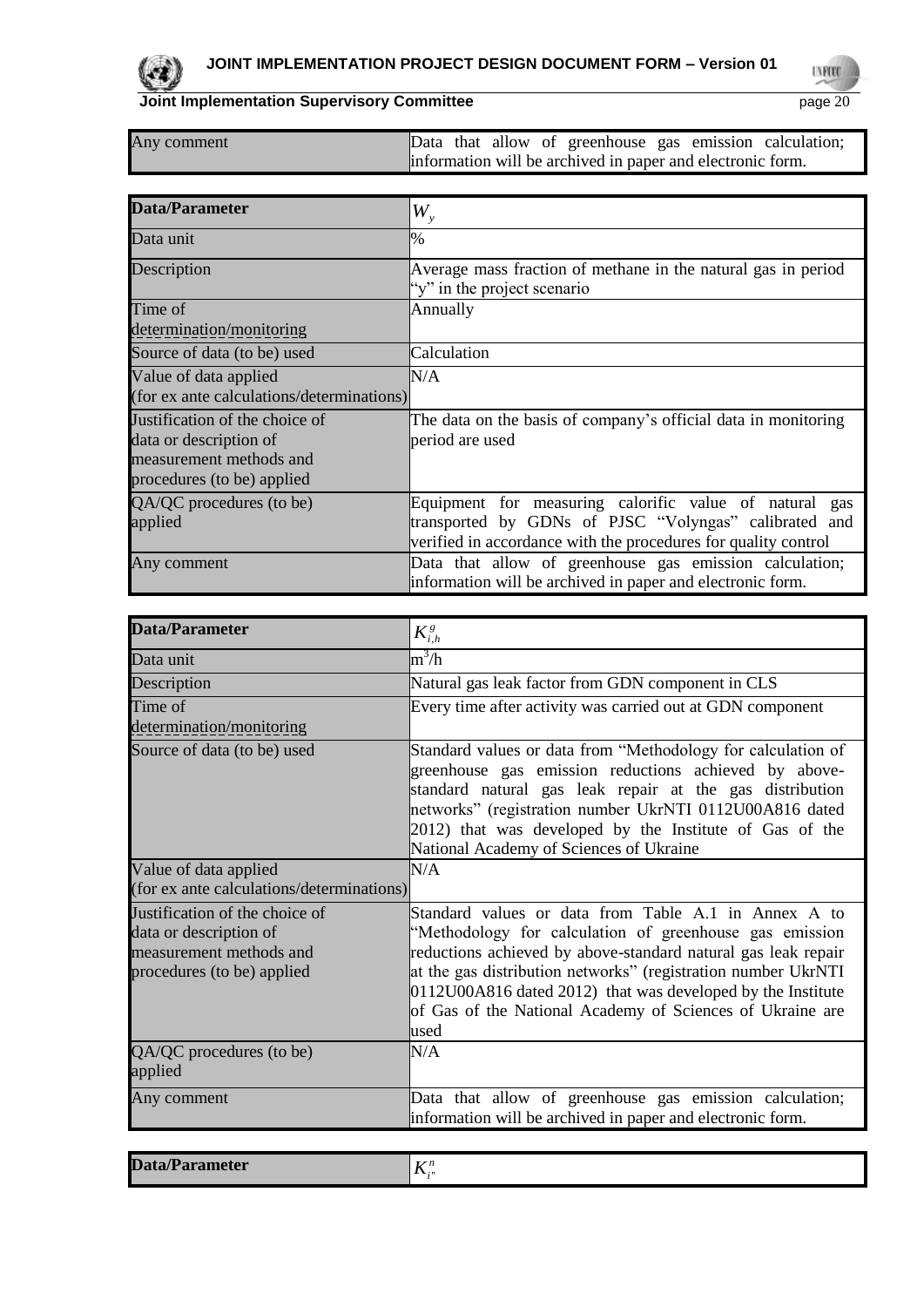

| Data unit                                                                                                         | $\text{m}^3/\text{h}$                                                                                                                                                                                                                                                                                                                                                     |
|-------------------------------------------------------------------------------------------------------------------|---------------------------------------------------------------------------------------------------------------------------------------------------------------------------------------------------------------------------------------------------------------------------------------------------------------------------------------------------------------------------|
| Description                                                                                                       | Natural gas leak factor that corresponds to APLNG for GDN<br>component                                                                                                                                                                                                                                                                                                    |
| Time of                                                                                                           | Once at the beginning of the project for each type of                                                                                                                                                                                                                                                                                                                     |
| determination/monitoring                                                                                          | component                                                                                                                                                                                                                                                                                                                                                                 |
| Source of data (to be) used                                                                                       | "Methodology for calculation of greenhouse gas emission<br>reductions achieved by above-standard natural gas leak repair<br>at the gas distribution networks" (registration number UkrNTI<br>0112U00A816 dated 2012) that was developed by the Institute<br>of Gas of the National Academy of Sciences of Ukraine                                                         |
| Value of data applied                                                                                             | N/A                                                                                                                                                                                                                                                                                                                                                                       |
| (for ex ante calculations/determinations)                                                                         |                                                                                                                                                                                                                                                                                                                                                                           |
| Justification of the choice of<br>data or description of<br>measurement methods and<br>procedures (to be) applied | Standard values or data from Table A.1 in Annex A to<br>"Methodology for calculation of greenhouse gas emission<br>reductions achieved by above-standard natural gas leak repair<br>at the gas distribution networks" (registration number UkrNTI<br>0112U00A816 dated 2012) that was developed by the Institute<br>of Gas of the National Academy of Sciences of Ukraine |
| QA/QC procedures (to be)<br>applied                                                                               | N/A                                                                                                                                                                                                                                                                                                                                                                       |
| Any comment                                                                                                       | Data that allow of greenhouse gas emission calculation;<br>information will be archived in paper and electronic form.                                                                                                                                                                                                                                                     |

| Data/Parameter                                                                                                    | $H^s_{i',h,y}$                                                                                                                                                                                                                      |
|-------------------------------------------------------------------------------------------------------------------|-------------------------------------------------------------------------------------------------------------------------------------------------------------------------------------------------------------------------------------|
| Data unit                                                                                                         |                                                                                                                                                                                                                                     |
| Description                                                                                                       | Time of operation of GDN component under pressure from the<br>beginning of monitoring period "y" to implementation of project<br>activities (repair / replacement) that resulted in the repair of<br><b>APLNG</b> at such component |
| Time of<br>determination/monitoring                                                                               | Annualy                                                                                                                                                                                                                             |
| Source of data (to be) used                                                                                       | Data of the company received during GDN operation and<br>activities aimed at leak repair                                                                                                                                            |
| Value of data applied<br>(for ex ante calculations/determinations)                                                | N/A                                                                                                                                                                                                                                 |
| Justification of the choice of<br>data or description of<br>measurement methods and<br>procedures (to be) applied | N/A                                                                                                                                                                                                                                 |
| QA/QC procedures (to be)<br>applied                                                                               | Company's official data that are entered in GDN component<br>operation logs are used                                                                                                                                                |
| Any comment                                                                                                       | Data that allow of greenhouse gas emission calculation;<br>information will be archived in paper and electronic form.                                                                                                               |

| <b>Data/Parameter</b> | $H^n_{{i^*,h},{\rm y}}$                                                                                                                                                           |
|-----------------------|-----------------------------------------------------------------------------------------------------------------------------------------------------------------------------------|
| Data unit             |                                                                                                                                                                                   |
| Description           | Time of operation of GDN component under pressure from the<br>moment of implementation of project activities (repair<br>replacement) that resulted in the repair of APLNG at such |

**UVFOOD**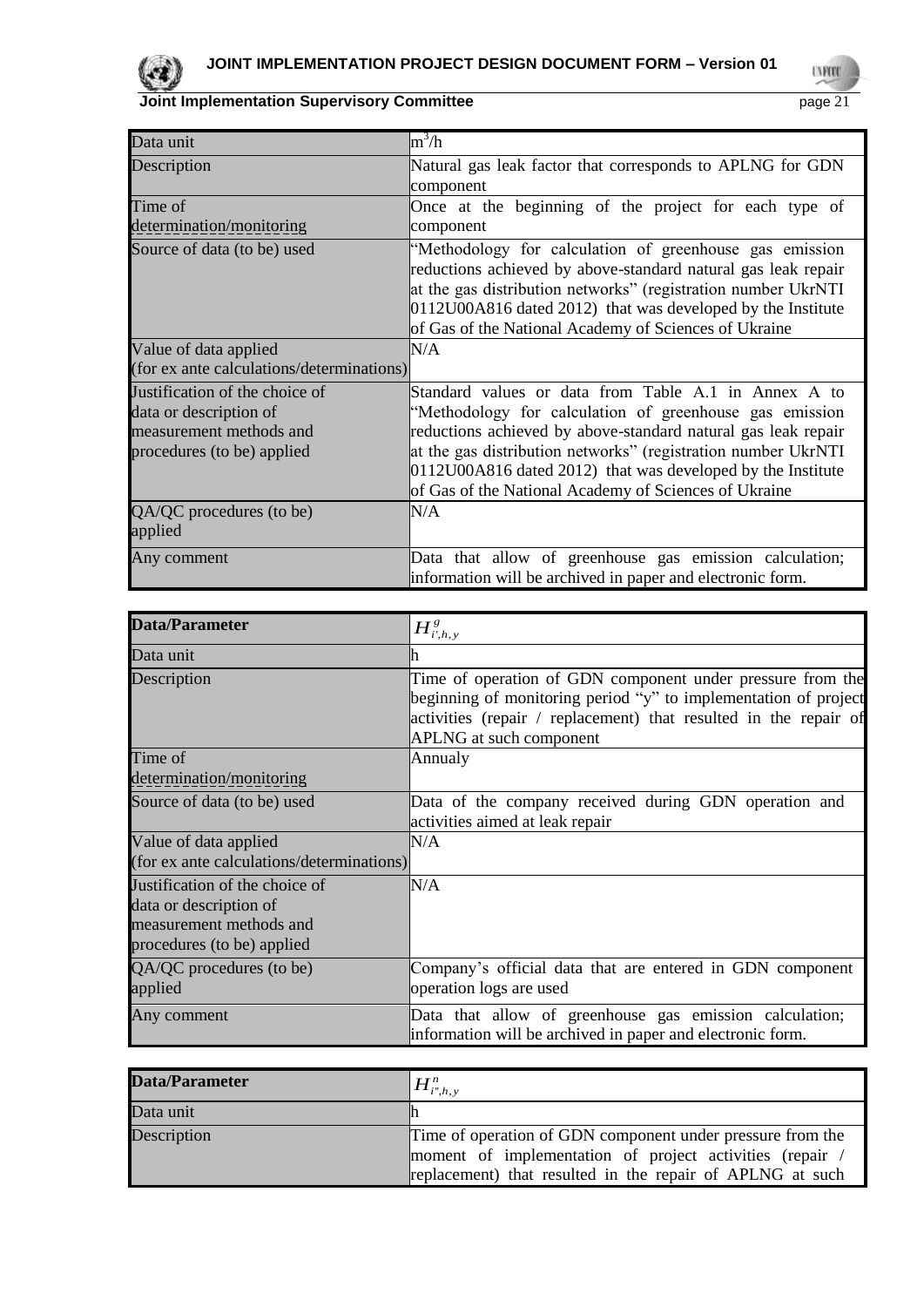

|                                           | component to the end of the monitoring period "y"                                                                     |  |  |  |  |  |
|-------------------------------------------|-----------------------------------------------------------------------------------------------------------------------|--|--|--|--|--|
| Time of                                   | Annually                                                                                                              |  |  |  |  |  |
| determination/monitoring                  |                                                                                                                       |  |  |  |  |  |
| Source of data (to be) used               | Data of the company received during GDN operation and                                                                 |  |  |  |  |  |
|                                           | activities aimed at leak repair                                                                                       |  |  |  |  |  |
| Value of data applied                     | N/A                                                                                                                   |  |  |  |  |  |
| (for ex ante calculations/determinations) |                                                                                                                       |  |  |  |  |  |
| Justification of the choice of            | N/A                                                                                                                   |  |  |  |  |  |
| data or description of                    |                                                                                                                       |  |  |  |  |  |
| measurement methods and                   |                                                                                                                       |  |  |  |  |  |
| procedures (to be) applied                |                                                                                                                       |  |  |  |  |  |
| QA/QC procedures (to be)                  | Company's official data that are entered in GDN component                                                             |  |  |  |  |  |
| applied                                   | operation logs are used                                                                                               |  |  |  |  |  |
| Any comment                               | Data that allow of greenhouse gas emission calculation;<br>information will be archived in paper and electronic form. |  |  |  |  |  |

**B.2. Description of how anthropogenic emissions of greenhouse gases by sources are reduced below those that would have occurred in the absence of the JI project:**

#### **1. Approach to demonstration of the fact that the Project generates reduction of emissions by sources which are additional to those that would have occurred in the absence of the JI project**

"Methodology for calculation of greenhouse gas emission reductions achieved by above-standard natural gas leak repair at the gas distribution networks" (registration number UkrNTI 0112U00A816 dated 2012) that was developed by the Institute of Gas of the National Academy of Sciences of Ukraine and the latest version of the "Tool for the demonstration and assessment of additionality" ver.  $06.0.0^{10}$ , approved by the CDM Executive Board, were used to justify the additionality of this Project.

This approach can be applied to this Project on methane leak reduction, because it was developed exactly for the projects of such type. The consideration of local conditions and legislation will allow of assessment of its additionality objectively.

## **2. Application of the selected approach. Proofs of the Project additionality**

*Step 1 - Identification of alternatives to the Project implementation consistent with current Ukrainian laws and regulations.*

*Sub-Step 1a: Identification of alternatives to the Project implementation:*

Only two baseline alternatives can be considered as acceptable for the **Project**:

*Alternative 1.1*: The continuation of the existing system of leak detection and repair;

*Alternative 1.2*: Implementation of this project without the use of JI mechanism.

*Alternative 1.1*: Continuation of the current practive of natural gas (and thus methane) leak detection and repair is the most plausible alternative to the Project implementation, because it does not require any additional investment from PJSC "Volyngas".

l

 $10^{10}$ "Tool for the demonstration and assessment of additionality" (Version

<sup>06.0.0</sup>[\):http://cdm.unfccc.int/methodologies/PAmethodologies/tools/am-tool-01-v6.0.0.pdf](http://cdm.unfccc.int/methodologies/PAmethodologies/tools/am-tool-01-v6.0.0.pdf)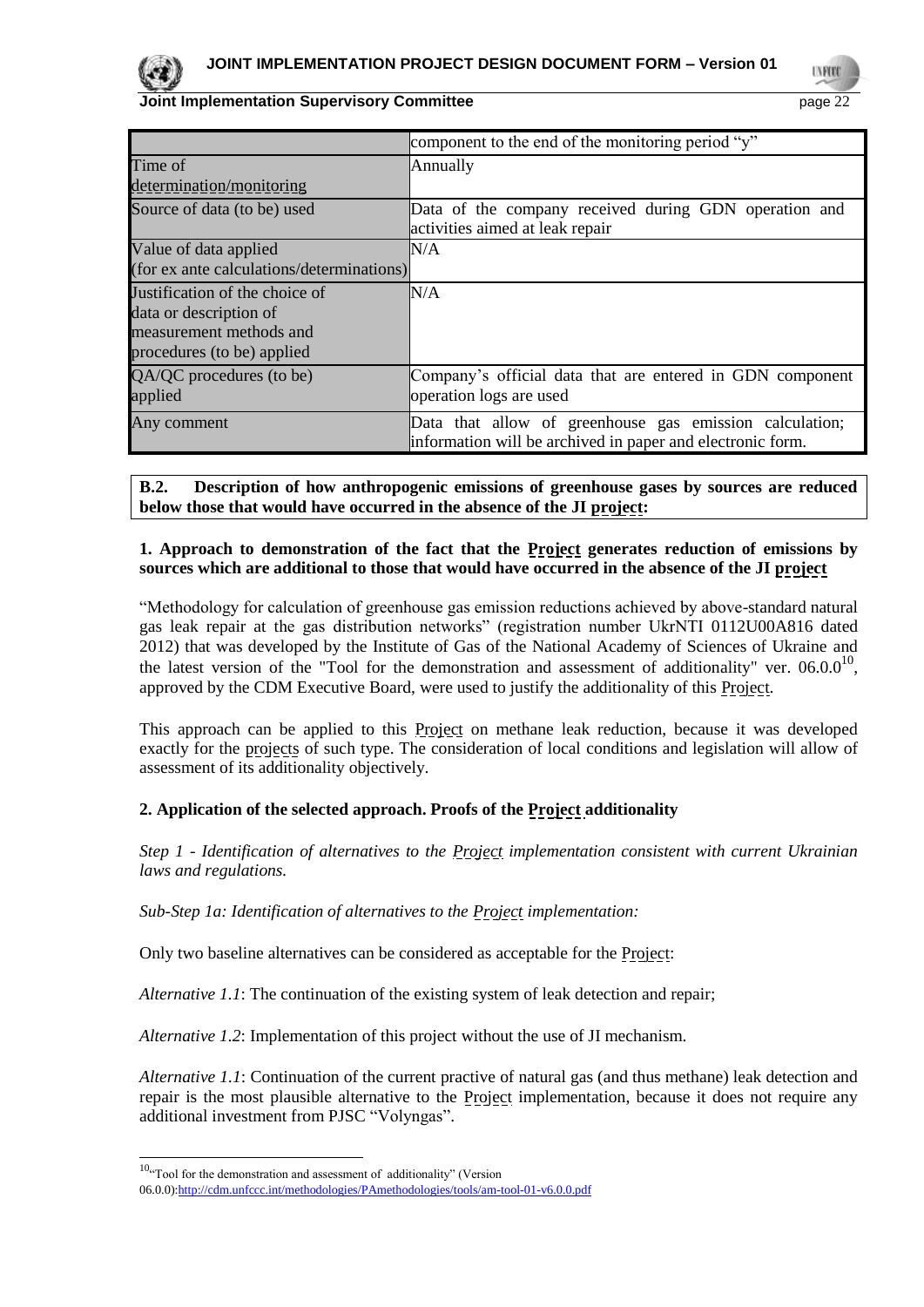

PJSC "Volyngas" does not receive any financial profit from methane emission reductions. The existing Ukrainian system of natural gas tariff formation stipulates the lowering of tariff on natural gas in case of reduction of its losses. The payment that is now set for the methane leaks within the fixed limits is difficult or impossible to charge because of the absence of measuring technologies and big amount of insignificant emissions spread in large territory.

*Alternative 1.2*: According to Methodology to determine the plausible baseline alternative it is necessary to determine if measures aimed at reduction of methane leaks from equipment have been implemented or are expected to be implemented, by using leak detection and measurement technology similar to the technology described in this methodology.

Before the beginning of the Project implementation PJSC "Volyngas" did not carry out any measures aimed at purposeful examination and technical maintenance that would go beyond the scope of the requirements set forth by safe practice regulations.

The type and volumes of technological losses in the Ukrainian gas distribution networks were mainly unknown to the moment of the first purposeful examination and prophylactic overviews, carried out for the evaluation of possibilities of project implementation within the framework of the mechanisms set by article 6 of the Kyoto protocol to the UN Framework Convention on Climate Change. Estimations of net volume of gas consumption and its losses were approximate, because most end-consumers (60 % of households) have no gas-meters, and the invoicing is executed on the basis of normative standards.

In case of the absence of the support of the Project by the mechanisms set by article 6 of the Kyoto protocol to the UN Framework Convention on Climate Change PJSC "Volyngas" had neither incentives nor resources for implementation of the measures planned in the framework of the Project,. The Project stipulates additional costs on measuring devices, new gas equipment of European producers and their analogues of national production, modern sealing materials and personnel training.

PJSC "Volyngas" has no financial incentives to cover such costs on the implementation of the Project measures or measures similar to the project measures, but for possible income, that can be obtained within the framework of the mechanism set by article 6 of the Kyoto protocol to the UN Framework Convention on Climate Change.

Outcome of Step 1a: One plausible alternative was identified. It's *Alternative 1.1.*

#### *Sub-Step 1b: Consistency with mandatory Ukrainian laws and regulations*

*Alternative 1.1*: The current practice of natural gas loss (and accordingly, methane emissions) detection and repair conforms to the current legislation of Ukraine, namely:

1. Law of Ukraine "On the basis of the natural gas market functioning" 11

2. Law of Ukraine "On Pipeline Transport"<sup>12</sup>

3. Order of the Ministry of Fuel and Energy Industry of Ukraine "On approval of methods for detection of specific losses, technological and production losses of natural gas during gas transportation in gas distribution networks $^{13}$ .

The legislation admits and doesn't forbid natural gas losses, and, accordingly, methane emissions in the process of natural gas transportation. The regulations set periodicity of equipment verifications to be carried out by gas distribution organizations with the aim of natural gas loss detection. Practice of

l

 $11$  http://search.ligazakon.ua/l\_doc2.nsf/link1/JD33S02A.html

<sup>12</sup> http://zakon2.rada.gov.ua/laws/show/192/96-вр/ed20120408

<sup>&</sup>lt;sup>13</sup><http://zakon1.rada.gov.ua/laws/show/z0570-03>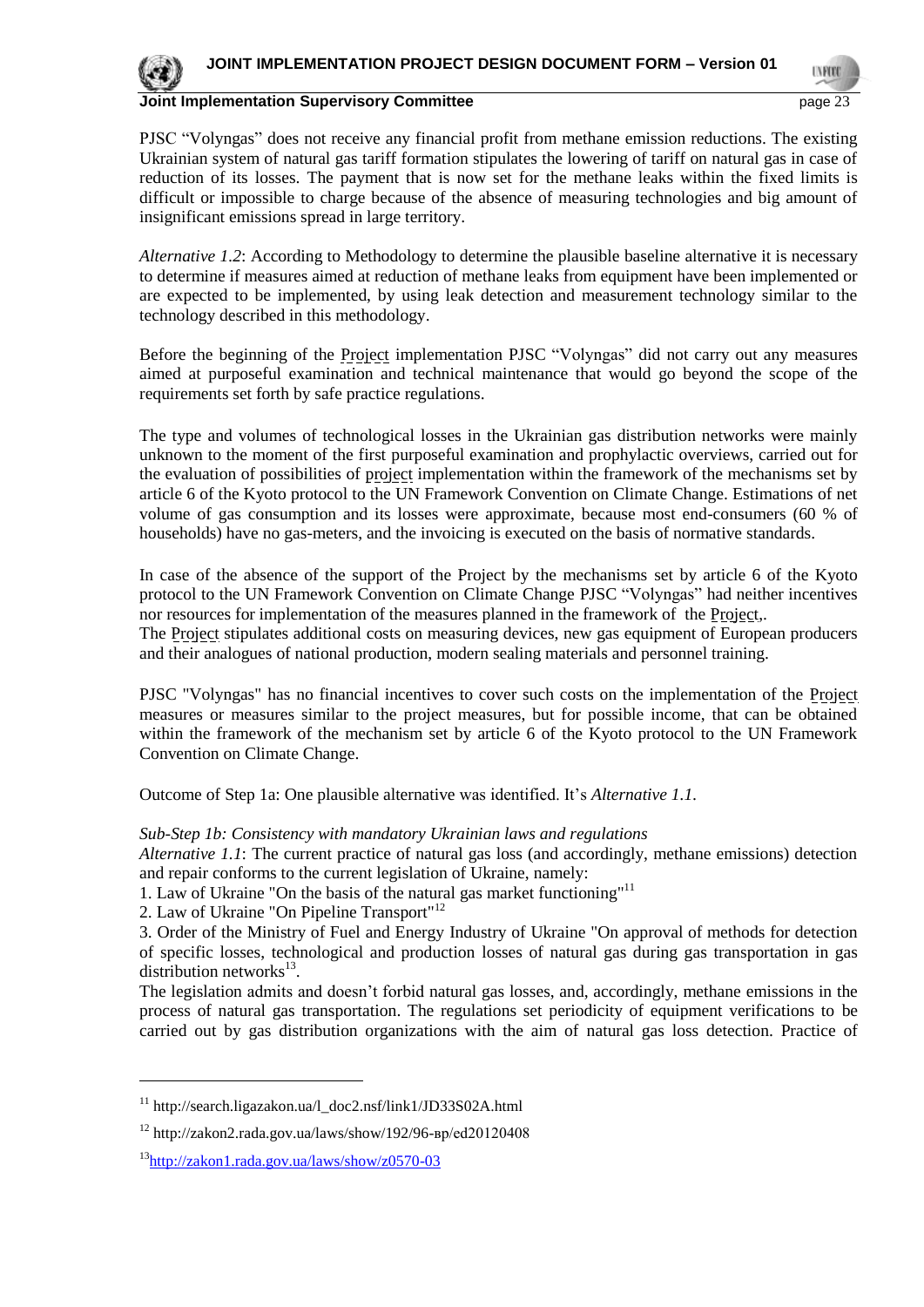

natural gas loss detection at PJSC "Volyngas" corresponds to the indicated standards. Control over compliance with standards is performed by implementation of annual revisions by authorized bodies.

The Project also conforms to the existing legislative requirements in Ukraine relating to detection of natural gas losses and methane leaks at gas distribution facilities, and to any other current applicable legislative regulations.

The program of PJSC "Volyngas" for regular detection of natural gas losses will be implemented together with application of more up-to-date methods of detection and measurement of natural gas losses, and therefore, methane leaks, as well as the activities for long-term natural gas emissions, and therefore, methane leaks, repair planned under the Project.

**Outcome of Sub-Step 1b**: The selected plausible, credible and conservative alternative (*Alternative 1.1*) fully correspondents to mandatory requirements and standards of the Ukrainian legislation. *Alternative 1.2* also doesn't contradict national legislation of Ukraine.

#### *Step 2 – Investment Analysis*

Since the "Tool for the demonstration and assessment of additionality" version 06.0.0 provides the choice to carry out either investment analysis or barrier analysis, the barrier analysis was chosen to demonstrate additionality.

#### *Step 3 – Barrier Analysis*

*Sub-step 3a – Identification of barriers that would prevent the implementation of the proposed JI Project activity:* 

The Project is the first project of such type for PJSC "Volyngas", and in this connection a few types of barriers arose at the beginning of the Project implementation. PJSC "Volyngas" faced financial barriers and the problem of insufficient experience in the use of new approaches and measuring devices for gas leak detection and repair at its facilities, including:

Organizational barrier.

Insufficient potential of labor and technical resources of PJSC "Volyngas" for implementation and carrying out of purposeful examination and technical maintenance of gas equipment. It is connected with the absence of qualified personnel: the company has faced significant outflow of qualified personnel in the last several years, and newly recruited employees do not have enough experience and knowledge.

Absence of special technical knowledge.

At the begining of the Project qualified personnel employed by the company at that time did not have any experience in operation and repair of more modern equipment planned under the project. Therefore, the Project implementation requires time to gain practical experience in installation, commissioning and further operation of equipment included in the project boundary.

Financial barrier.

Additional costs on the **Project** implementation include the costs on:

purchase and use of modern measuring devices for methane emission detection (detectors of AZ 7291 or SENSIT Trak-ItIIICGI or FT-02V1 type, gas analyzers of EX-TEC or Variotec type);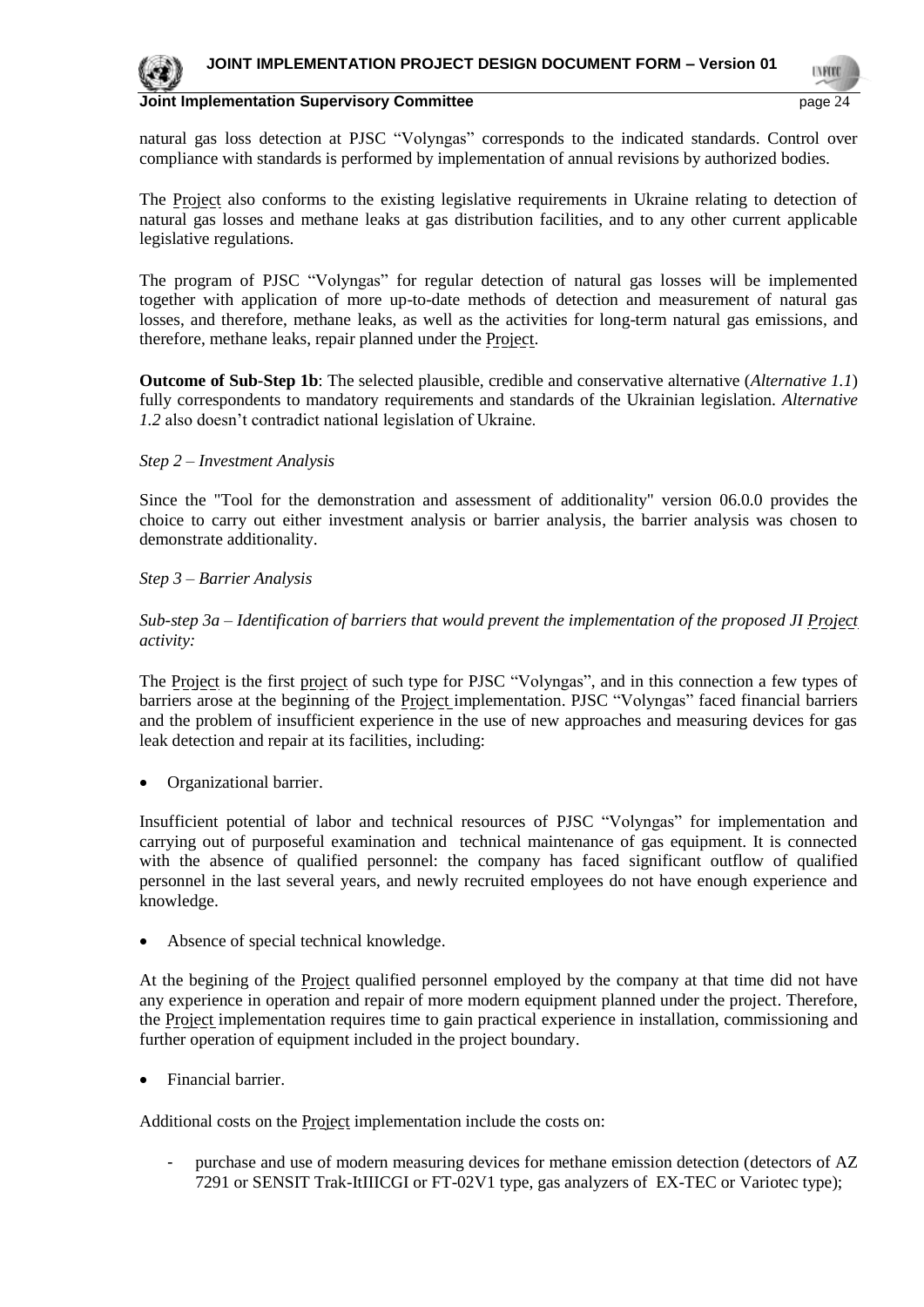

- purchase of modern and more expensive sealing materials of different types;
- replacement of old types of GDN components with new gas equipment of European producers;
- personnel training, realization of direct prophylactic overview and technical maintenance;
- systematic collection of data and data management;
- systematic and long-term control of efficiency of detected methane leak repairs.

During the project implementation modern sealing material is used. In accordance with the previous results of research, the sealing materials that comply with GOST 7338-90, GOST 10330-76 and GOST 5152-84 are far more effective, but at the same time more expensive than sealing materials that are used in the current practice. In the current practice PJSC "Volyngas" does not gain any additional benefits in case of reduction of methane leaks. Thus, there are no incentives for PJSC "Volyngas" to purchase and use more expensive sealing material.

At the beginning of the Project old GDP (CGDP) gas equipment and shut-off and control valves of the USSR production were mostly used at networks of PJSC «Volyngas». They are much worse than the new gas equipment and shut-off and control valves of European producers in terms of leak-proofness. But at the same time they are considerably cheaper. Thus, installation of new gas equipment of European producers and their analogues of national production at the gas pipelines could not prevail because of the shortage of funds.

Application of the JI mechanisms to this **Project** makes these measures economically attractive and is the only way of their introduction.

**Outcome of Sub-Step 3a**: We may conclude, that this **Project** is economically not attractive without registration of the **Project** as a JI Project. This proves additionality of this Project.

*Sub-step 3b: Demonstrate that the identified barriers would not prevent the implementation of at least one of the alternatives (but for the proposed Project activity):*

Financial barriers are also connected with the structure of the existing tariffs for gas transportation and distribution. The tariffs are regulated by the state and do not take into account the depreciation and investment needs of gas distribution enterprises. Such situation results in the constant shortage of money and impossibility of timely implementation of major repairs, ensurance of equipment operation, investing in modernization and development of gas distribution infrastructure.

PJSC "Volyngas" will get no direct economic benefits from reduction of methane emissions that will be achieved during the Project implementation but for revenues from the sale of emission reduction units, as lower gas losses will lead to tariff reduction for consumers under the existing tariff system.

Also, it should be taken into account that in Ukraine methane is not included in the list of ecologically harmful gases and emitting methane is not punished by means of ecological fines. Thus, no sanctions are imposed on PJSC "Volyngas" in connection with methane leaks at gas pipelines and PJSC "Volyngas" gets no financial benefits for reduction of methane leaks.

**Outcome of Sub-Step 3b***:* As reduction of methane emissions does not bring any economic benefits to PJSC "Volyngas" and implementation of this Project does not bring any economic benefits to other Project participants, including the applicant of the Project, but for the benefits within the framework of JI Project, we may conclude that implementation of the Project without the receipt of revenues within the framework of the JI Project, faces the investment barrier.

At the same time, based on the barrier analysis provided above, we may conclude that the barriers listed above would not prevent the implementation of only one of two alternatives, namely - *Alternative 1.1*: The continuation of the existing system of leak detection and repair.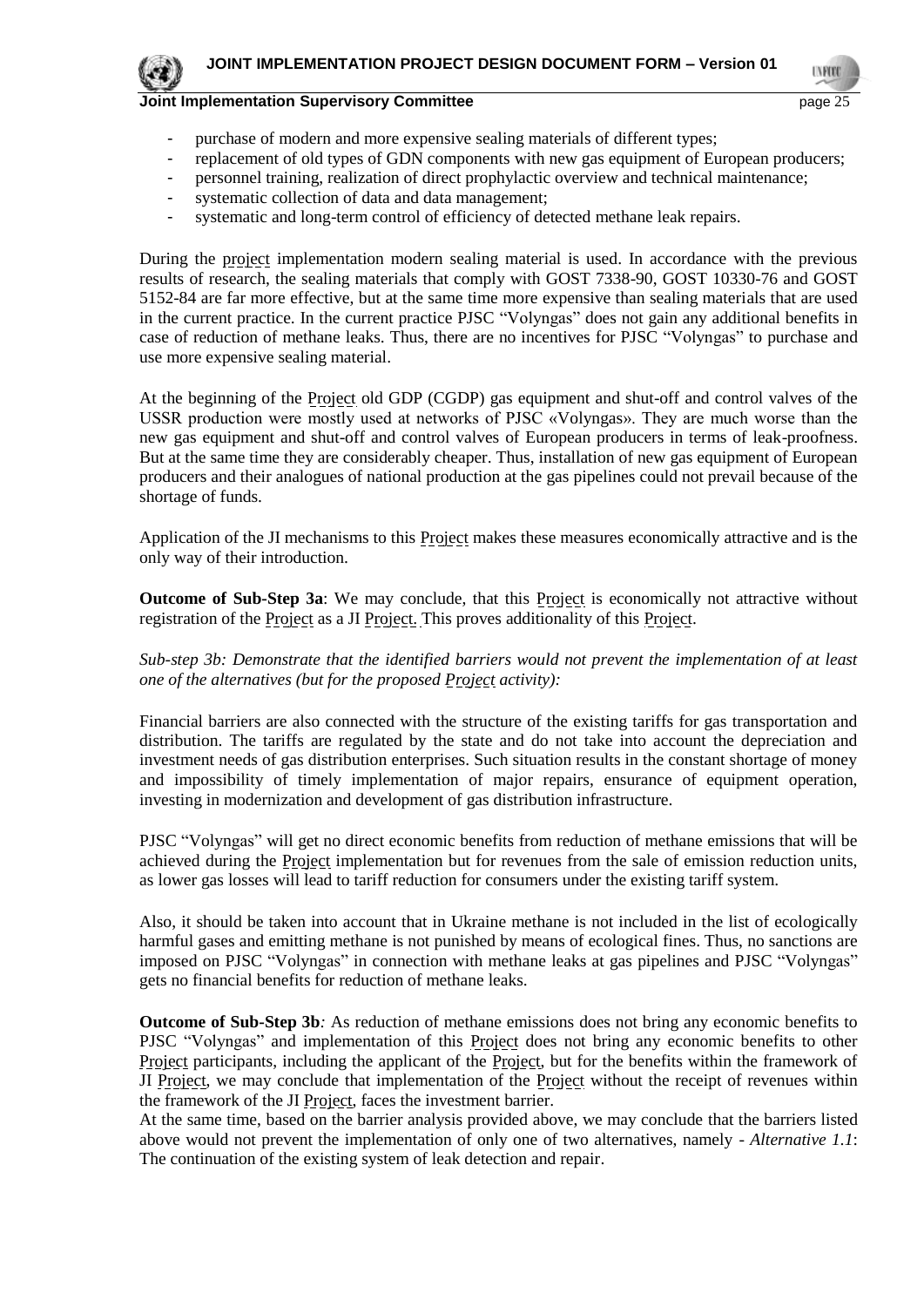#### *Step 4: Common practice analysis*

*Sub-step 4a: Analysis of other activities similar to the proposed Project activity:* 

The absence of financial incentives described in Step 3 are typical not only for PJSC "Volyngas", but also for other companies operating mean and low pressure gas distribution networks in Ukraine. Therefore existing practice for detection and repair of methane emissions represented in the baseline scenario selected for this Project is the common one for Ukraine.

In general, the gas distribution companies in Ukraine use the same methods of natural gas loss detection as the ones used at gas pipelines of PJSC "Volyngas" before the beginning of the Project. Sealing materials that are used for reduction of losses are also very similar in the regions of Ukraine. Programs of natural gas loss detection and repair that are used in Ukraine, in most cases are aimed at meeting safety requirements and prevention of accidents.

#### *Sub-step 4b: Discussion of any similar Options that are occurring:*

But for this Project and other projects, implemented within the framework of the mechanism set by article 6 of the Kyoto protocol to the UNFCCC (United Nations Framework Convention on Climate Change), no programs of direct detection and repair of natural gas losses at gas distribution networks are implemented in Ukraine. The Project provides for the use of modern technologies and methodologies for methane leak detection and calculation.

The prospects of obtaining financing for the Project within the framework of the mechanism set by article 6 of the Kyoto protocol to the UNFCCC allowed its developer to prepare this Project. Thus, it can be concluded that any actions, similar to those which are planned under this Project, are developed and implemented in Ukraine, expecting the receipt of benefits in accordance with the mechanisms set by article 6 of the Kyoto protocol to the UNFCCC.

**Outcome**: Activities similar to the project activities, can be currently implemented only on condition of receipt of revenue from realization of the mechanism set by article 6 of the Kyoto protocol to the UNFCCC. Thus, this Project is considered to satisfy the criteria of additionality.

#### **B.3. Description of how the definition of the project boundary is applied to the project:**

PJSC «Volyngas» is the legal user of all gas distribution facilities where GDN components included in the JI project boundary are located on the basis of Agreement on the use of state property that is not subject to privatization № 04/01-820 dated 28/12/2001.

There are three types of methane emission sources in the JI Project:

(i) Emissions that are under the control of the project participants, such as: technological natural gas leaks during scheduled repair of gas pipelines;

(ii) Emissions that are reasonably attributable to the project, such as: methane leaks at gas fittings of house distribution networks;

(iii) Significant leaks:

Leaks at gas equipment (pressure relief valves, gate valves, filters, etc.) of gas distribution points (cabinet-type gas distribution points);

- methane leaks at gas fittings (faucets, slide valve, etc.), , located at gas distribution networks of PJSC "Volyngas".

Only methane leaks of type (iii) are included in the JI Project boundary:

Leaks at gas equipment (reducers, valves, filters, etc.) of gas distribution points (cabinet-type gas distribution points);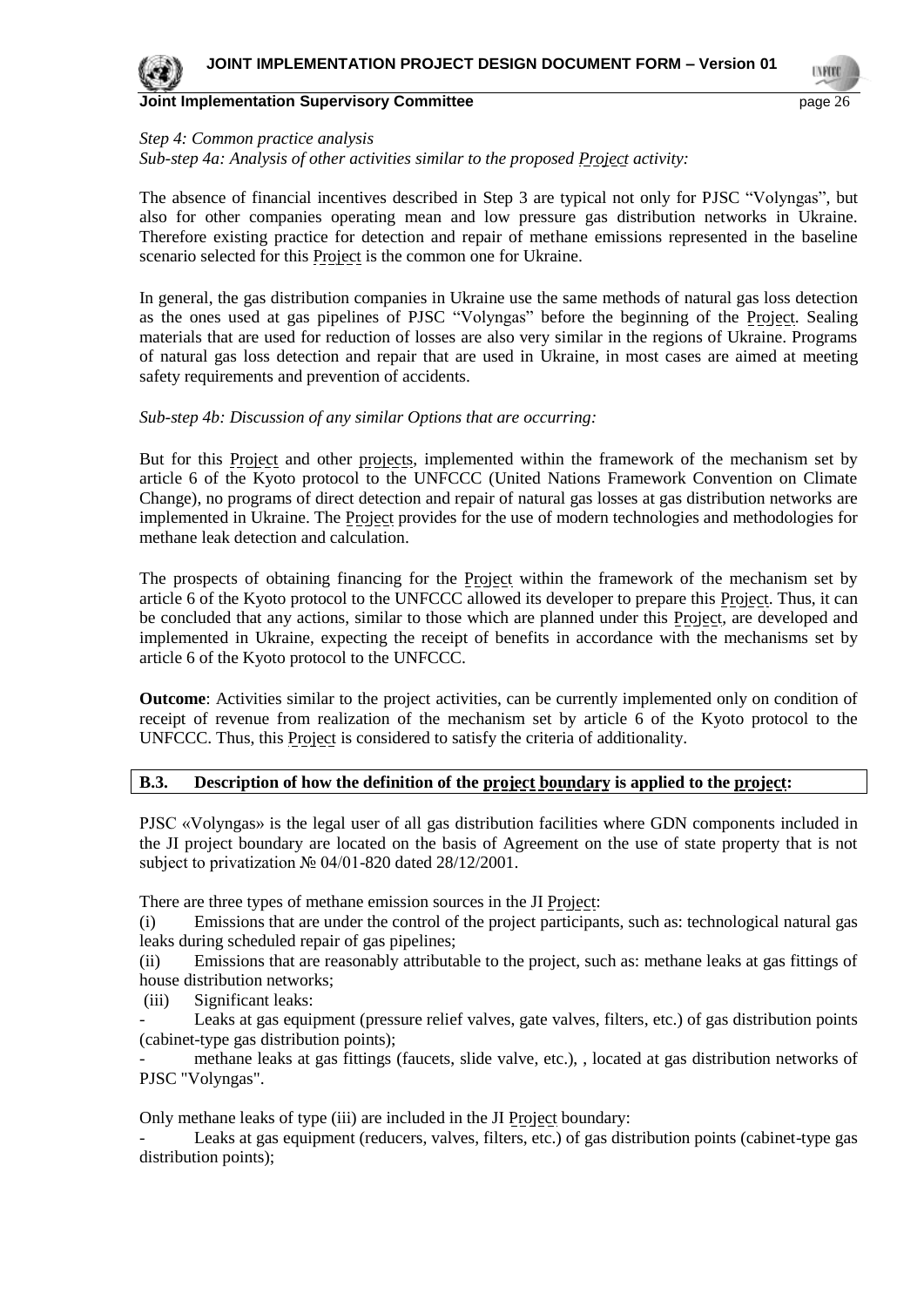

leaks at gas armature (faucets, valves, etc.), threaded and flanged joints, located in gas distribution networks of PJSC "Volyngas".

Complete list of gas distribution points (1134 units), cabinet-type gas distribution points (1519 units) and gas fittings (1625 units), that are including into the JI Project boundary, is provided in the Supporting document 1.

Sources of leaks of type (i) - technological natural gas losses during repair of gas pipelines - are not included in the project boundary as PJSC "Volyngas" does not apply the technologies which allow the company to avoid such leaks.

Sources of leaks of type (ii) – methane leaks at house distribution networks - are not included in the JI Project boundary because, volumes of such leaks are much lower, than volumes of leaks of type (iii), and sources of these leaks, as a rule, are in private houses (apartments).

The JI Project boundary for the baseline and project scenarios is outlined by the dotted line in Figure 3.



*Fіgure 3. Project boundary*

Geographically GDPs (CGDPs) and gas pipelines of PJSC «Volyngas» are located in Volyn region, Ukraine.

#### **B.4. Further baseline information, including the date of baseline setting and the name(s) of the person(s)/entity(ies) setting the baseline:**

Date of baseline setting: 07/02/2005

Baseline was determined by CEP Carbon Emissions Partners S.A. (Switzerland) and PJSC "Volyngas" (Ukraine)

PJSC "Volyngas" Address: 12 Franka Str., Lutsk, Volyn region, Ukraine. Telephone: +380 (0332) 77-69-00 Fax:  $+380(0332)$  77-69-01 E-mail: [mailgaz@volyngaz.com.ua](mailto:mailgaz@volyngaz.com.ua)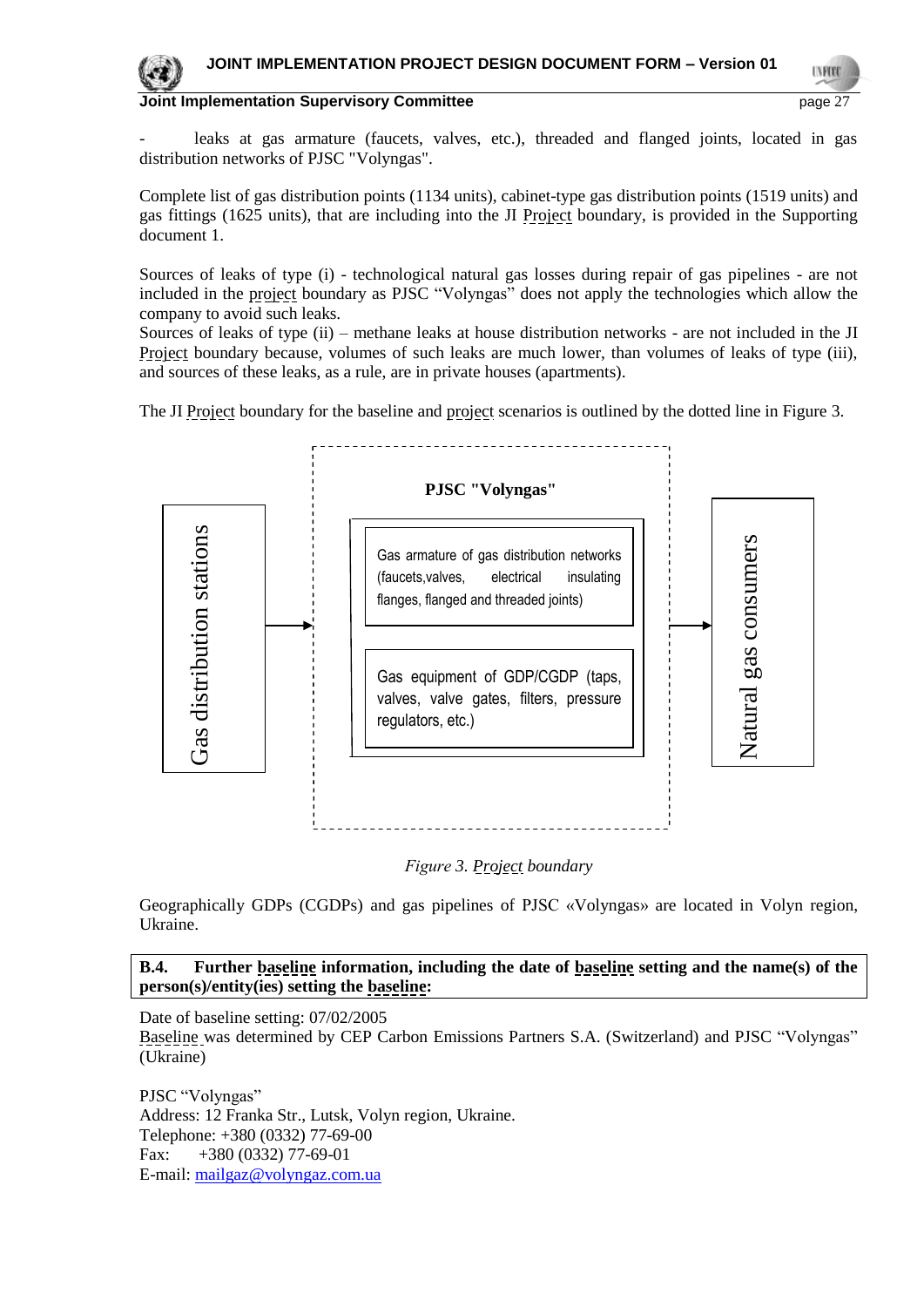www: www.volyngaz.com.ua Contact person: Myroslav Korotia PJSC "Volyngas" is the Project participant (stated in Annex 1).

CEP Carbon Emissions Partners S.A. Route de Thonon 52 Geneva, Switzerland Fabian Knodel Director Telephone: +41 (76) 346 11 57 Fax: +41 (76) 346 11 57 e-mail[:0709bp@gmail.com](mailto:0709bp@gmail.com) CEP Carbon Emissions Partners S.A. is the participant of the Project (stated in Annex 1)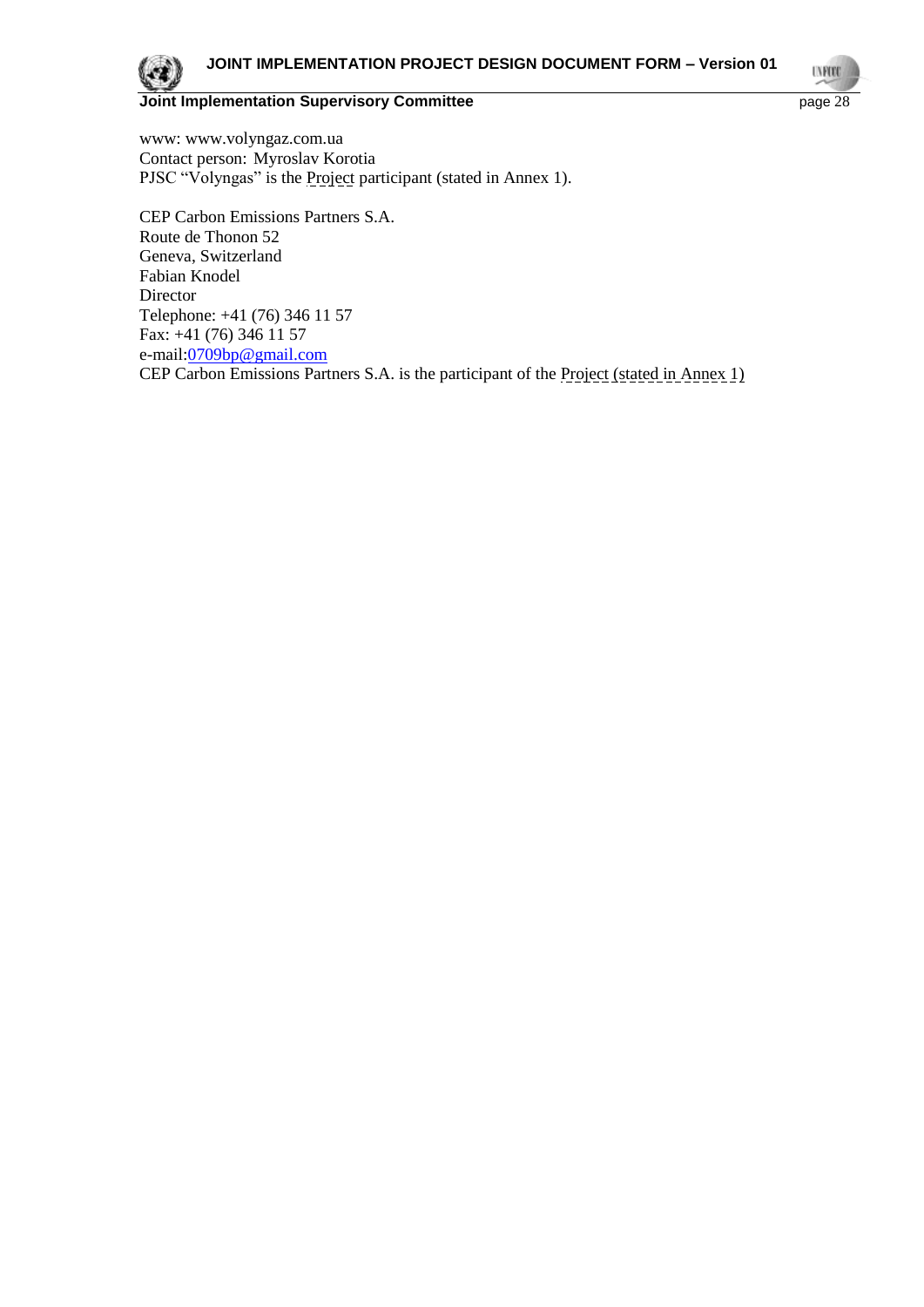

## **SECTION C. Duration of the project / crediting period**

## **C.1. Starting date of the project:**

Starting date of the Project is 18/05/2005 – the date when PJSC "Volyngas" started inspection and repair works at GDP (CGDP) gas equipment and gas fittings, flanged and threaded joints of PJSC «Volyngas» gas distribution networks in the framework of the JI Project.

#### **C.2. Expected operational lifetime of the project:**

Functioning of the system of leak detection and repair, and also further maintaining of leakproofness of gas equipment that was created within the framework of the Project, are not limited in time, as periodic repair (replacement) of GDP (CGDP) gas equipment and gas fittings of gas pipelines will be performed constantly.

Expected operational lifetime of the Project in years and months is 12 years and 6 months, or 150 months, from 01/06/2005 to 31/12/2017.

#### **C.3. Length of the crediting period:**

The JI Project refers to the first commitment period and makes 5 years/60 months (January 1, 2008 – December 31, 2012).

The starting date of the crediting period is the first day of full month when the first project measures were carried out at gas pipelines of PJSC "Volyngas" and when the first GHG emission reductions are expected to be generated, namely 01/06/2005. The end of the crediting period is December 31, 2012. The crediting period lasts for 7 years and 6 months or 95 months.

If after the first commitment period according to the Kyoto Protocol it will be prolonged, the crediting period of the Project will be prolonged till December 31, 2017. The prolongation of the crediting periof after 2012 is subject to the Host party's approval. The total crediting period (before the crediting period, the crediting period and after the crediting period) will last for 12 years and 6 months or 150 months.

**TYPE**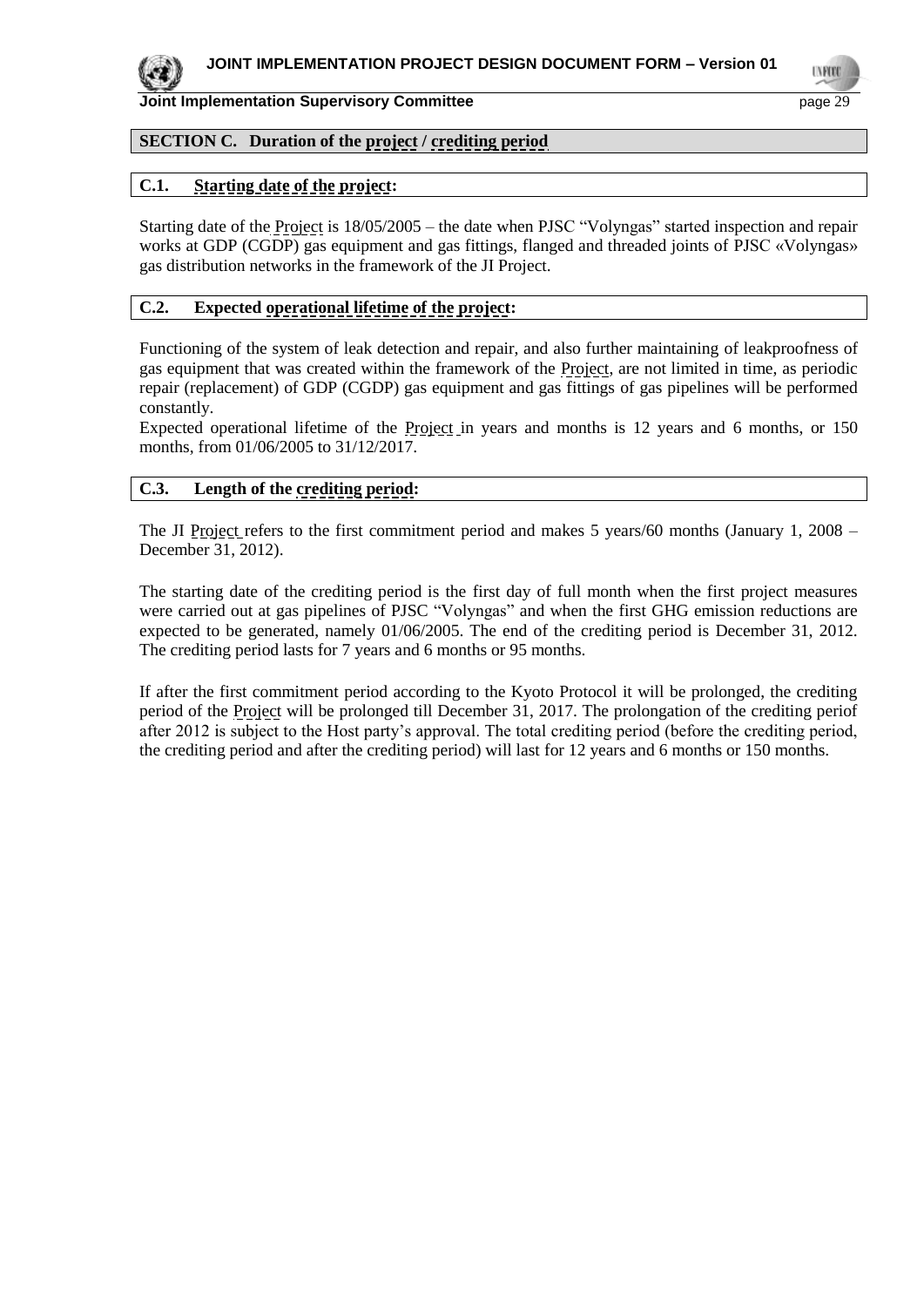

l



#### **SECTION D. Monitoring plan**

#### **D.1. Description of monitoring plan chosen:**

The proposed project uses the specific approach to JI projects based on "Guidance on criteria for baseline setting and monitoring" (Version 03) of the Joint Implementation Supervisory Committee - JISC<sup>14</sup>

The Monitoring plan was developed for correct and clear calculation of greenhouse gas emissions and preparation of reports on methane emission reductions on the basis of the baseline and project activities. JI specific approach was developed in accordance with "Methodology for calculation of greenhouse gas emission reductions achieved by above-standard natural gas leak repair at the gas distribution networks" (registration number UkrNTI 0112U00A816 dated 2012) that was developed by the Institute of Gas of the National Academy of Sciences of Ukraine (hereinafter – the Methodology).

The Methodology provides for the possibility to use two equal and independent of each other methods of calculating methane emissions at gas distribution networks, namely:

- Calculation method that is based on the use of data on natural gas leaks from GDN components that are formed from the standard values of methane emissions for each GDN component and data obtained through statistical processing of results of actual measurements of methane leaks before and after activities aimed at leak repair.

- Measurement method that is based on actual measurements of natural gas leaks from each GDN component before and after the repair or replacement.

Because of a large number of components that can potentially leak at gas distribution networks, the difficulty in accessing some part of them for conducting actual methane leak measurements, as well as lack of necessary measuring equipment at the beginning of the project, PJSC "Volyngas" uses the calculation method to estimate emission reductions achieved by implementation of the advanced leak reduction and repair program.

When using the calculation method according to the Methodology to determine the Above-standard Physical Leak of Natural Gas (APLNG) from GDN component the values of natural gas leak factor (NGLF) are taken from Table. A.1 in Annex A to the Methodology, which is included in a package of supporting documents; to determine the Standard Physical Leak of Natural Gas (SPLNG) - standard values or in case of their absence, NGLF obtained on the basis of statistical processing of results of actual measurements of methane leaks before and after the activities aimed at leak repair, provided in Table A.1 in Annex A to the Methodology are used. The NGLF values listed in Annex A to the Methodology, derived from the statistical treatment of results of actual measurements of methane leaks before and after the activities aimed at leak repair <sup>1516</sup>.

*<sup>14</sup>*http://ji.unfccc.int/Ref/Documents/Baseline\_setting\_and\_monitoring.pdf

<sup>&</sup>lt;sup>15</sup>Report on the scientific and technical work "Development of methodological fundamentals of reducing greenhouse gas emissions by repairing above-standard leaks of natural gas at gas distribution networks," Gas Institute of NAS of Ukraine, 2012

<sup>&</sup>lt;sup>16</sup>Report on the scientific and technical work "Assessment of methane leaks at gas distribution networks of Ukraine". Institute of General Energy of National Academy of Sciences of Ukraine, 2011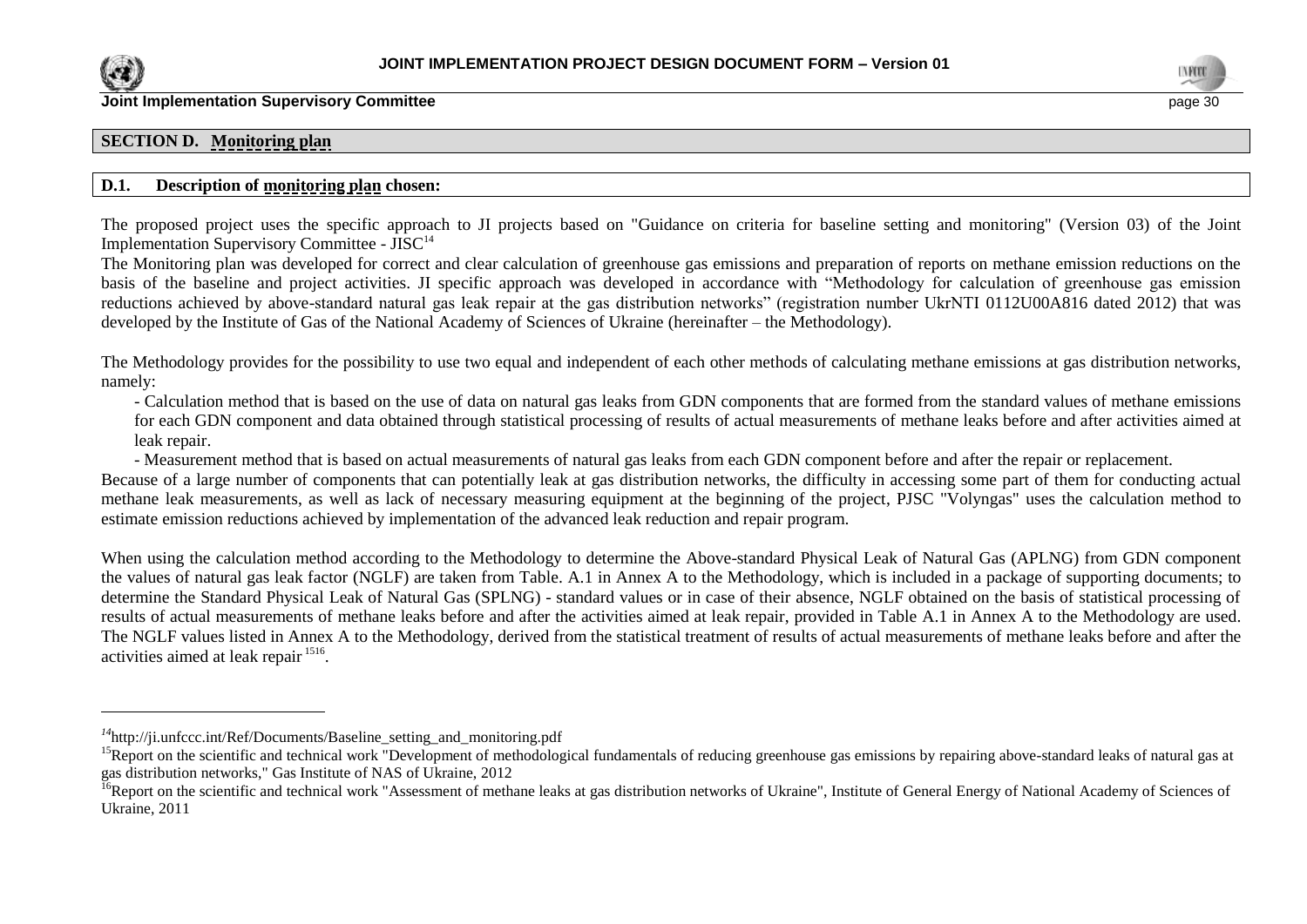



Assessment of whether the state of GDN component is conditionally leakproof or not, shall be conducted by using audio, visual and olfactory response system and by detection with the help of individual dosimeters during the check of the presence of leaks in the process of conducting the project activities.

Each GDN component is characterized by NGLF that can be standard, i.e., the one for a conditional leakproof state of equipment, or above-standard when an equipment unit is not in a conditional leakproof state, i.e., actual physical leak of natural gas exceeds the limit, which is set for standard operational condition of GDN component. Equipment unit for which APLNG was detected but wasn't repaired in a corresponding monitoring period is considered conditionally leakproof, i.e., emissions from such a unit are taken as equal to SPLNG in a corresponding monitoring period. Reduction of methane leak at GDN component *i* in a monitoring period occurs only after the component above-standard leak is repaired (by replacement of component *i* and / or replacement sealants of component *i*). It is defined as the difference between NGLFs for APLNG and SPLNG for hours when the unit was under pressure.

Dates of leak repair and gas pressure relief at a corresponding GDN component are the dates preceding the day when a component was actually replaced and / or the sealant of such element was replaced and the date of natural gas pressure feed at GDN component is the date following the day when the activity was carried out. Gas equipment, where repeat methane leak is detected should be excluded from calculations of greenhouse gas reductions in a respective monitoring period. That is, it will be deemed that no reduction of methane leaks at a respective GDN component took place during the period from the date of the last monitoring measurement of natural gas leak to the date when repeat leak was detected and repaired. Such equipment must be repaired (or replaced) again, and only after this activity reduction of methane leaks into the atmosphere can be calculated for a respective GDN component. Thus, application of the calculation method of the Methodology for calculating methane leak reductions in gas distribution networks in fact leads to underestimation of the reductions due to the implementation of the above mechanisms of calculation; this confirms the conservativeness of the approach.

According to the Methodology the Working team of PJSC "Volyngas" made / will make the following registries:

1. Registry of gas distribution points and gas fittings that are included in the boundary of the JI project "Reduction of methane leaks on the gas equipment of the gas distribution points and on the gas armature, flanged, threaded joints of the gas distribution pipelines of PJSC "Volyngas" (refer to Supporting document 1), which includes detailed information about all GDPs (CGDPs), shut-off and control valves, flanges and threaded connections that are included in the project boundary.

2. Registry to APLNG repaired at GDN components (refer to Supporting document 2).

3. Registry of monitoring of GDN component operating modes - under pressure or under pressureless condition, that is when NGLF is equal to zero.

4. Registry of monitoring of operating state of GDN component where APLNG were repaired (refer to Supporting document 4).

All relevant data associated with calculation of methane emission reductions are stored in an electronic database. Each Monitoring Report will contain all necessary information from this database.

Project data and documents in paper and/or electronic form will be stored till 31/12/2019 pursuant to Order No. 196 dated 17/07/2012 issued by the management board of PJSC "Volyngas".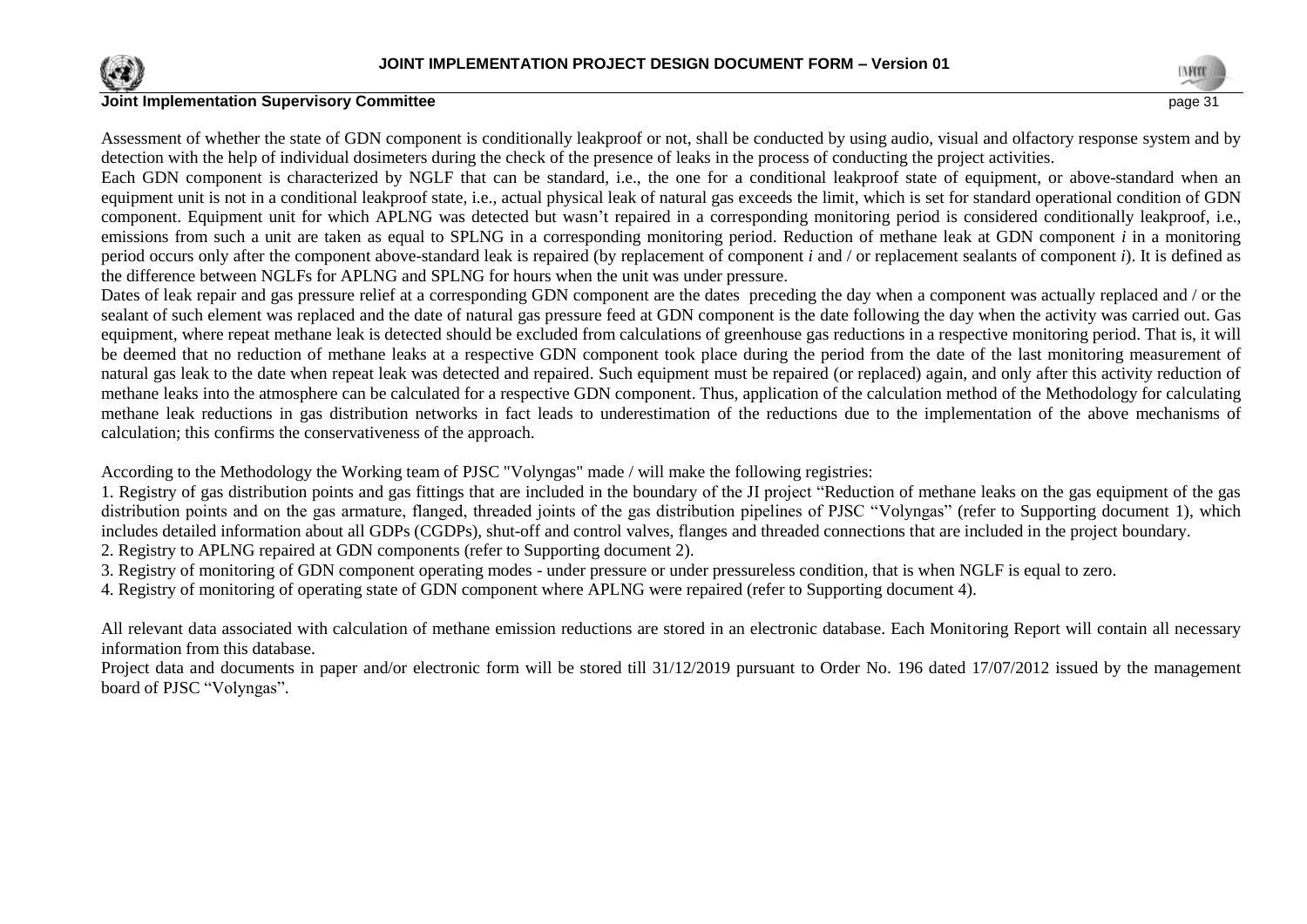



Data and parameters not monitored throughout the whole crediting period, but determined only once, which are available at the stage of PDD development:

| <b>Parameter</b><br>reference | Name to the parameter                                                                                                           | Data unit |  |
|-------------------------------|---------------------------------------------------------------------------------------------------------------------------------|-----------|--|
|                               | Sequence number of GDN component (GDP (CGDP), gas fittings of gas pipeline) included in the project   Dimensionless<br>boundary |           |  |

Data and parameters that are not monitored during the crediting period but are identified only once and are not available at the PDD development stage: none

| Data and parameters monitored during the whole crediting period: |  |
|------------------------------------------------------------------|--|
|------------------------------------------------------------------|--|

| <b>Parameter</b>   | Name to the parameter                                                                                                 | Data unit                             |
|--------------------|-----------------------------------------------------------------------------------------------------------------------|---------------------------------------|
| reference          |                                                                                                                       |                                       |
| $\boldsymbol{h}$   | Number of activity (replacement/repair) at GDN component after the presence of APLNG was determined                   | Dimensionless                         |
|                    | at such component                                                                                                     |                                       |
| $W_{y}$            | Average mass fraction of methane in the natural gas                                                                   | $\%$                                  |
| $K^s_{i,h}$        | Natural gas leak factor from GDN component in CLS                                                                     | $m^3/h$                               |
| $K_{i}^{n}$        | Natural gas leak factor that corresponds to APLNG for GDN component                                                   | $m^3/h$                               |
|                    | Time of operation of GDN component under pressure from the beginning of monitoring period "y" to $\vert$ h            |                                       |
| $H^g_{i,h,y}$      | implementation of project activities (repair / replacement) that resulted in the repair of APLNG at such<br>component |                                       |
|                    | Time of operation of GDN component under pressure from the moment of implementation of project h                      |                                       |
| $H^n_{i^*,h,y}$    | activities (repair / replacement) that resulted in the repair of APLNG at such component to the end of the            |                                       |
|                    | monitoring period "y"                                                                                                 |                                       |
|                    |                                                                                                                       |                                       |
| GWP <sub>CH4</sub> | Global Warming Potential of methane                                                                                   | tCO <sub>2</sub> e / tCH <sub>4</sub> |

[y] – index that corresponds to monitoring period;

 $[i']$  – index that corresponds to a number of GDN component, which is in a set of elements  $I'((I' + I'') = I$ , where I is a set that includes all GDN components that are in the project boundary) where the project activities did not result in any emission reductions (there was no replacement / repair of components) in the reporting monitoring period;

 $[i'']$  – index that corresponds to a number of GDN component, which is in a set of elements *I''*  $((I' + I'') = I$ , where I is a set that includes all GDN components that are in the project boundary) where the project activities resulted in emission reductions (there was replacement / repair of components) in the reporting monitoring period;

[*h*] – index that corresponds to a number of activity under the project at GDN component, if more than one activity was carried out at reporting component in the monitoring period (where H is a set, which includes all activities in the project scenario at GDN component in the monitoring period);

 $[g]$  – index that corresponds to SPLNG;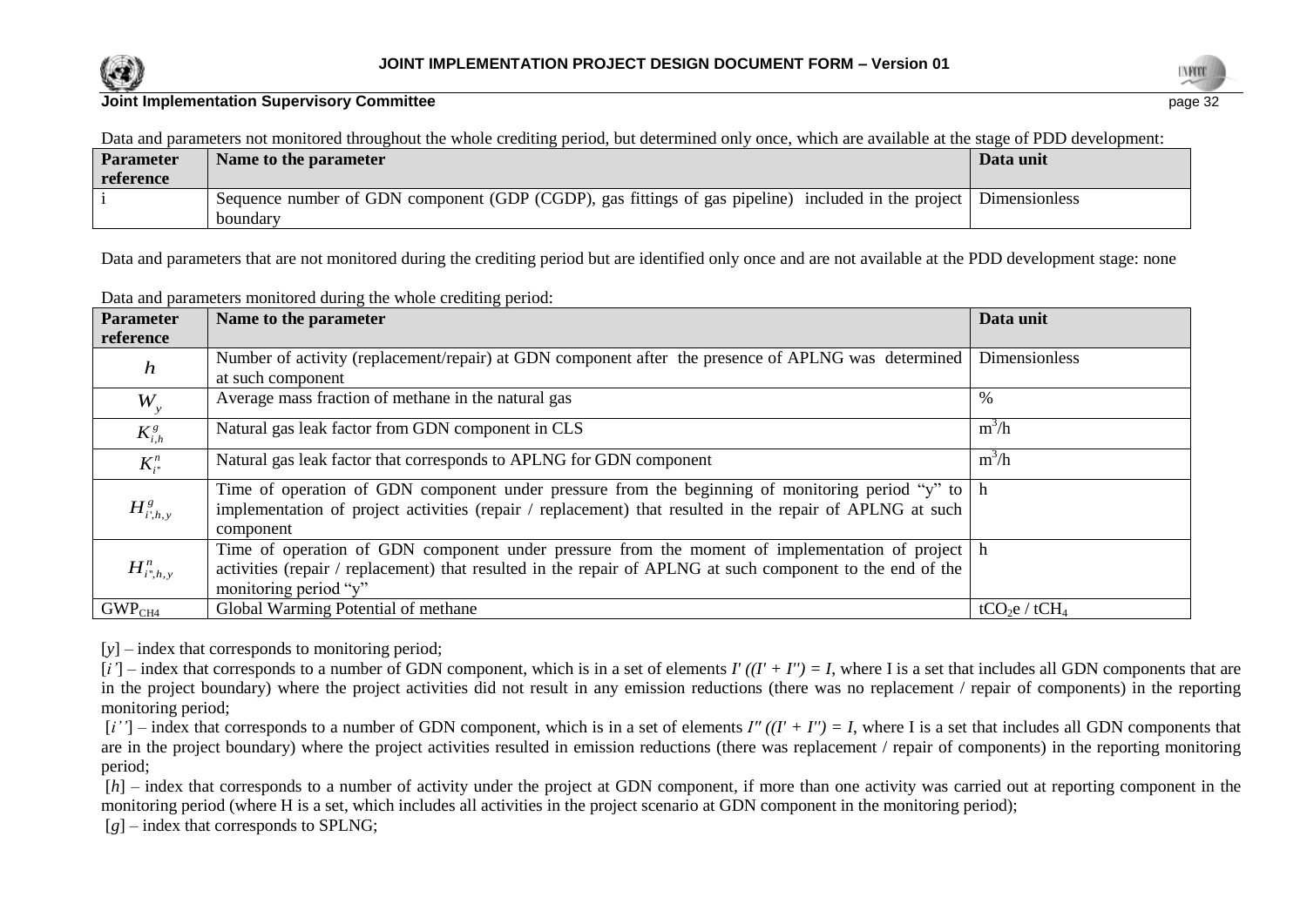

l

**Joint Implementation Supervisory Committee** page 33



[*n*] – index that corresponds to APLNG.

#### **D.1.1. Option 1. Monitoring of the emissions in the project scenario and the baseline scenario:**

## **D.1.1.1. Data to be collected in order to monitor emissions from the project, and how these data will be archived:**

| ID number<br>(Please, use<br>numbers to<br>ease cross-<br>referencing to<br>D.2.) | Data variable                                                                                                                  | Source of data                                                                                                                                                                                    | Data unit                             | Measured<br>$(m)$ ,<br>calculated<br>(c),<br>estimated<br>(e) | Recording<br>frequency                       | Proportion<br>of data to be<br>monitored | How will the data<br>be archived?<br>(electronic/paper) | Comment                                                                                                                                      |
|-----------------------------------------------------------------------------------|--------------------------------------------------------------------------------------------------------------------------------|---------------------------------------------------------------------------------------------------------------------------------------------------------------------------------------------------|---------------------------------------|---------------------------------------------------------------|----------------------------------------------|------------------------------------------|---------------------------------------------------------|----------------------------------------------------------------------------------------------------------------------------------------------|
| $\dot{i}$<br>1.                                                                   | Sequence number<br>of GDN component<br>(GDP (CGDP), gas<br>fittings of gas<br>pipeline) included<br>in the project<br>boundary | Activity on leak<br>measurements                                                                                                                                                                  | Dimensionless                         | m                                                             | Once<br>at<br>the<br>beginning<br>of Project | 100%                                     | Electronic<br>and<br>hard copy                          | All GDPs, CGDPs and gas<br>fittings included<br>in<br>the<br>project boundary are listed in<br>the Registry and<br>tagged<br>correspondingly |
| $GWP_{CH_4}$                                                                      | Global Warming<br>Potential of<br>methane                                                                                      | <b>IPCC</b> Second<br>Assessment<br>Report: Climate<br>Change<br>$1995(SAR)$ and<br>approved by the<br>COP. GWP value<br>for methane is<br>provided on the<br>site of the<br>UNFCCC <sup>17</sup> | tCO <sub>2</sub> e / tCH <sub>4</sub> | ${\bf e}$                                                     | During<br>the whole<br>crediting<br>period   | 100%                                     | Electronic<br>and<br>hard copy                          | The project developer will<br>monitor any changes in GWP<br>for methane published by the<br>IPCC and approved by the<br><b>COP</b>           |

<sup>17</sup>[http://unfccc.int/ghg\\_data/items/3825.phphttp://unfccc.int/ghg\\_data/items/3825.php](http://unfccc.int/ghg_data/items/3825.phphttp:/unfccc.int/ghg_data/items/3825.php)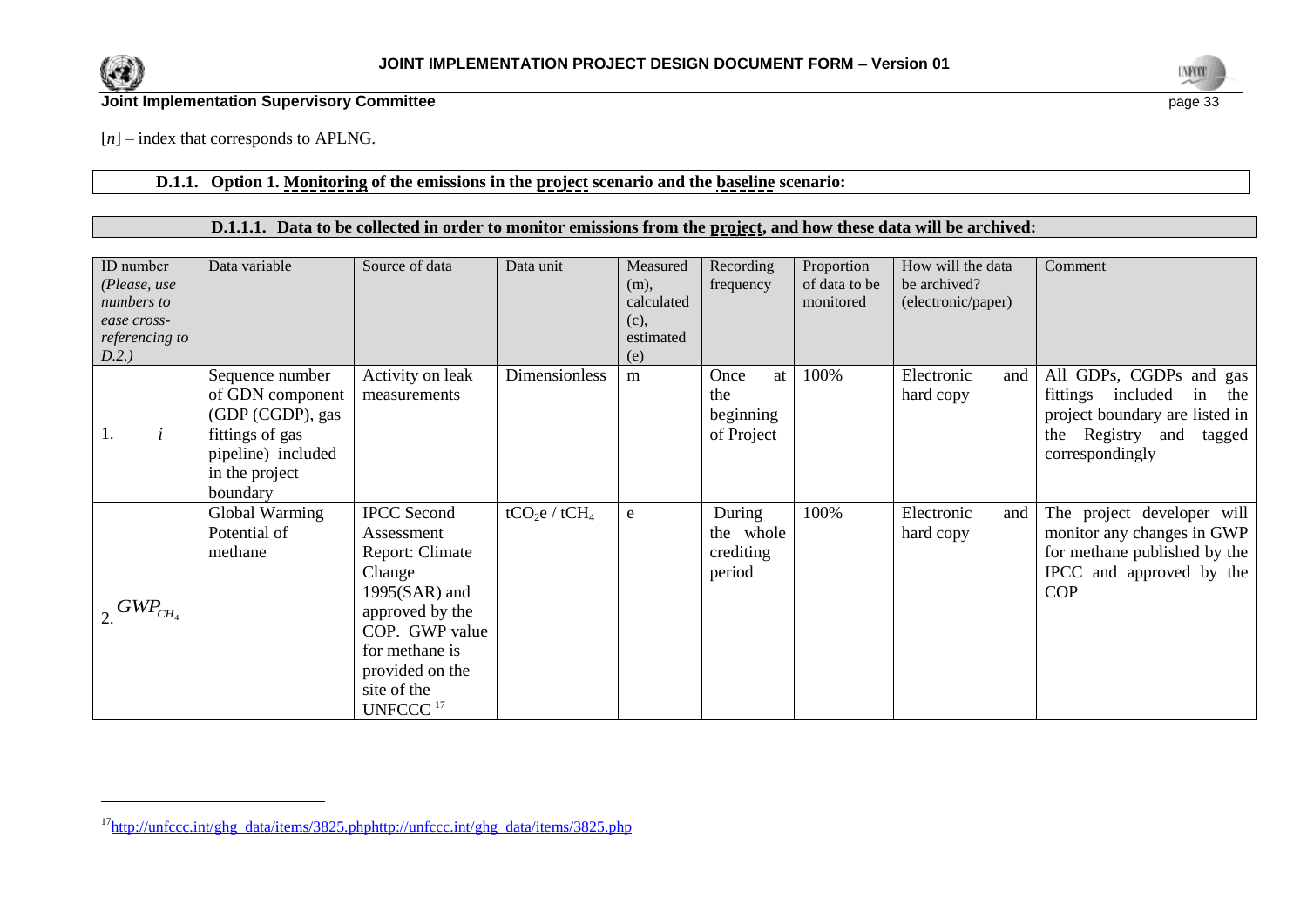



| ID number<br>(Please, use<br>numbers to<br>ease cross-<br>referencing to<br>D.2.) | Data variable                                                                                                                                      | Source of data                                                                                  | Data unit     | Measured<br>(m),<br>calculated<br>(c),<br>estimated<br>(e) | Recording<br>frequency                                                                                      | Proportion<br>of data to be<br>monitored | How will the data<br>be archived?<br>(electronic/paper) | Comment                                                                                                                                                   |
|-----------------------------------------------------------------------------------|----------------------------------------------------------------------------------------------------------------------------------------------------|-------------------------------------------------------------------------------------------------|---------------|------------------------------------------------------------|-------------------------------------------------------------------------------------------------------------|------------------------------------------|---------------------------------------------------------|-----------------------------------------------------------------------------------------------------------------------------------------------------------|
| 3. h                                                                              | Number of activity<br>(replacement/repair<br>) at GDN<br>component after<br>the presence of<br><b>APLNG</b> was<br>determined at such<br>component | Activity on leak<br>measurements                                                                | Dimensionless | m                                                          | Every time<br>after<br>activity<br>was<br>carried out<br>at<br>correspond<br><b>GDN</b><br>ing<br>component | 100%                                     | Electronic<br>and<br>hard copy                          | Each activity carried out at<br><b>GDN</b><br>that is<br>component<br>included<br>the<br>project<br>in<br>boundary is tagged with an<br>individual number |
| $W_{\rm v}$<br>4.                                                                 | Average mass<br>fraction of methane<br>in the natural gas in<br>period "y" in the<br>project scenario                                              | Information on<br>the basis of<br>company's<br>official data in<br>monitoring period<br>is used | $\%$          | $\mathbf{C}$                                               | Annually                                                                                                    | 100%                                     | Electronic<br>and<br>hard copy                          | Company's data                                                                                                                                            |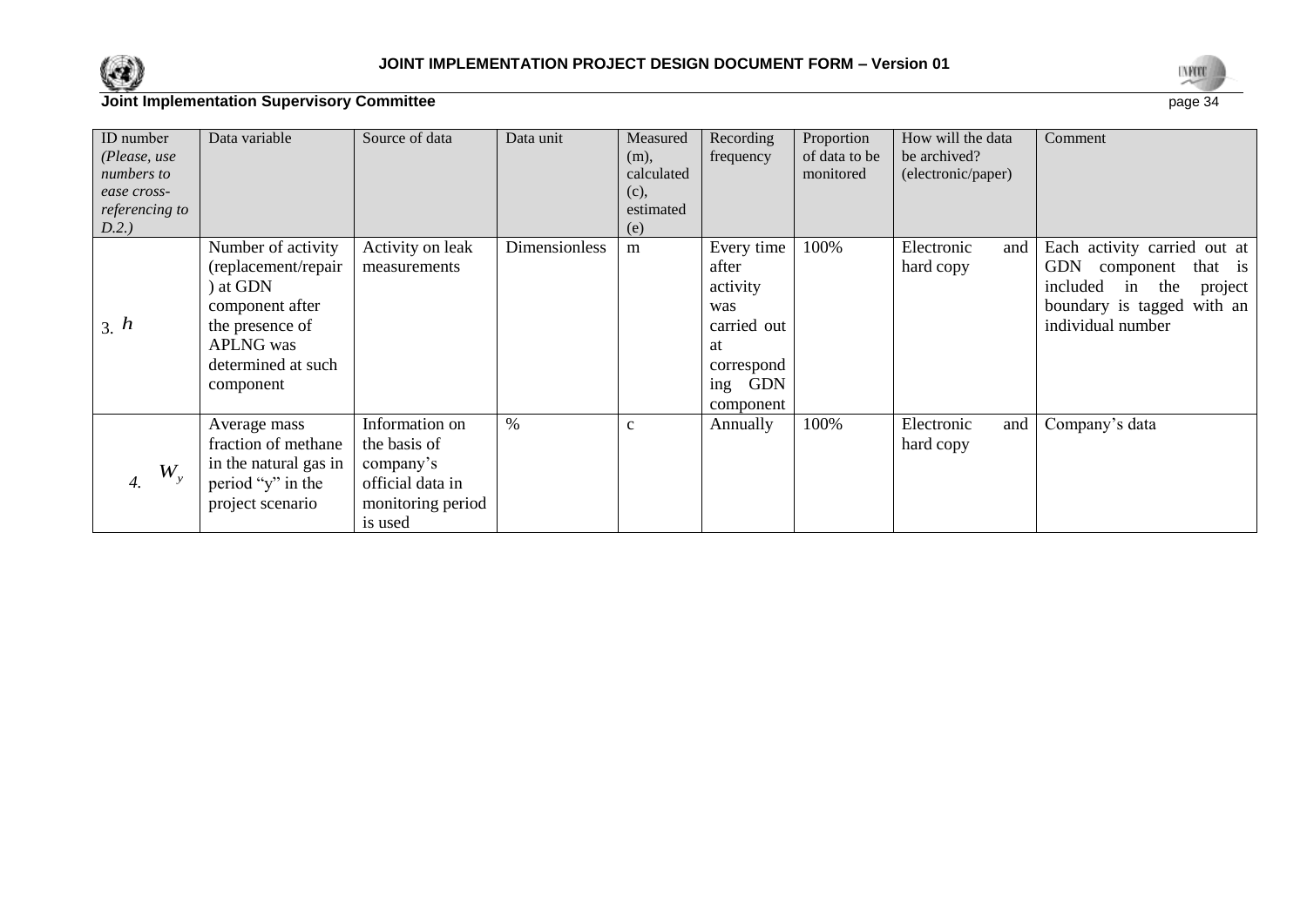



| ID number               | Data variable    | Source of data    | Data unit | Measured   | Recording        | Proportion    | How will the data  | Comment                            |
|-------------------------|------------------|-------------------|-----------|------------|------------------|---------------|--------------------|------------------------------------|
| (Please, use            |                  |                   |           | (m),       | frequency        | of data to be | be archived?       |                                    |
| numbers to              |                  |                   |           | calculated |                  | monitored     | (electronic/paper) |                                    |
| ease cross-             |                  |                   |           | (c),       |                  |               |                    |                                    |
| referencing to          |                  |                   |           | estimated  |                  |               |                    |                                    |
| D.2.)                   |                  |                   |           | (e)        |                  |               |                    |                                    |
|                         | Natural gas leak | Standard values   | $m^3/h$   | e          | Every time       | 100%          | Electronic<br>and  | Company's<br>data<br><sub>or</sub> |
|                         | factor from GDN  | or data from      |           |            | after            |               | hard copy          | calculations on the basis of       |
|                         | component in CLS | «Methodology for  |           |            | activity         |               |                    | company's data                     |
|                         |                  | calculation of    |           |            | was              |               |                    |                                    |
|                         |                  | greenhouse gas    |           |            | carried out      |               |                    |                                    |
|                         |                  | emission          |           |            | <b>GDN</b><br>at |               |                    |                                    |
|                         |                  | reductions        |           |            | component        |               |                    |                                    |
|                         |                  | achieved by       |           |            |                  |               |                    |                                    |
| $\overline{K}^s_{i' h}$ |                  | above-standard    |           |            |                  |               |                    |                                    |
| 5.                      |                  | natural gas leak  |           |            |                  |               |                    |                                    |
|                         |                  | repair at the gas |           |            |                  |               |                    |                                    |
|                         |                  | distribution      |           |            |                  |               |                    |                                    |
|                         |                  |                   |           |            |                  |               |                    |                                    |
|                         |                  | networks"         |           |            |                  |               |                    |                                    |
|                         |                  | (registration     |           |            |                  |               |                    |                                    |
|                         |                  | number UkrNTI     |           |            |                  |               |                    |                                    |
|                         |                  | 0112U00A816       |           |            |                  |               |                    |                                    |
|                         |                  | dated $2012$ )    |           |            |                  |               |                    |                                    |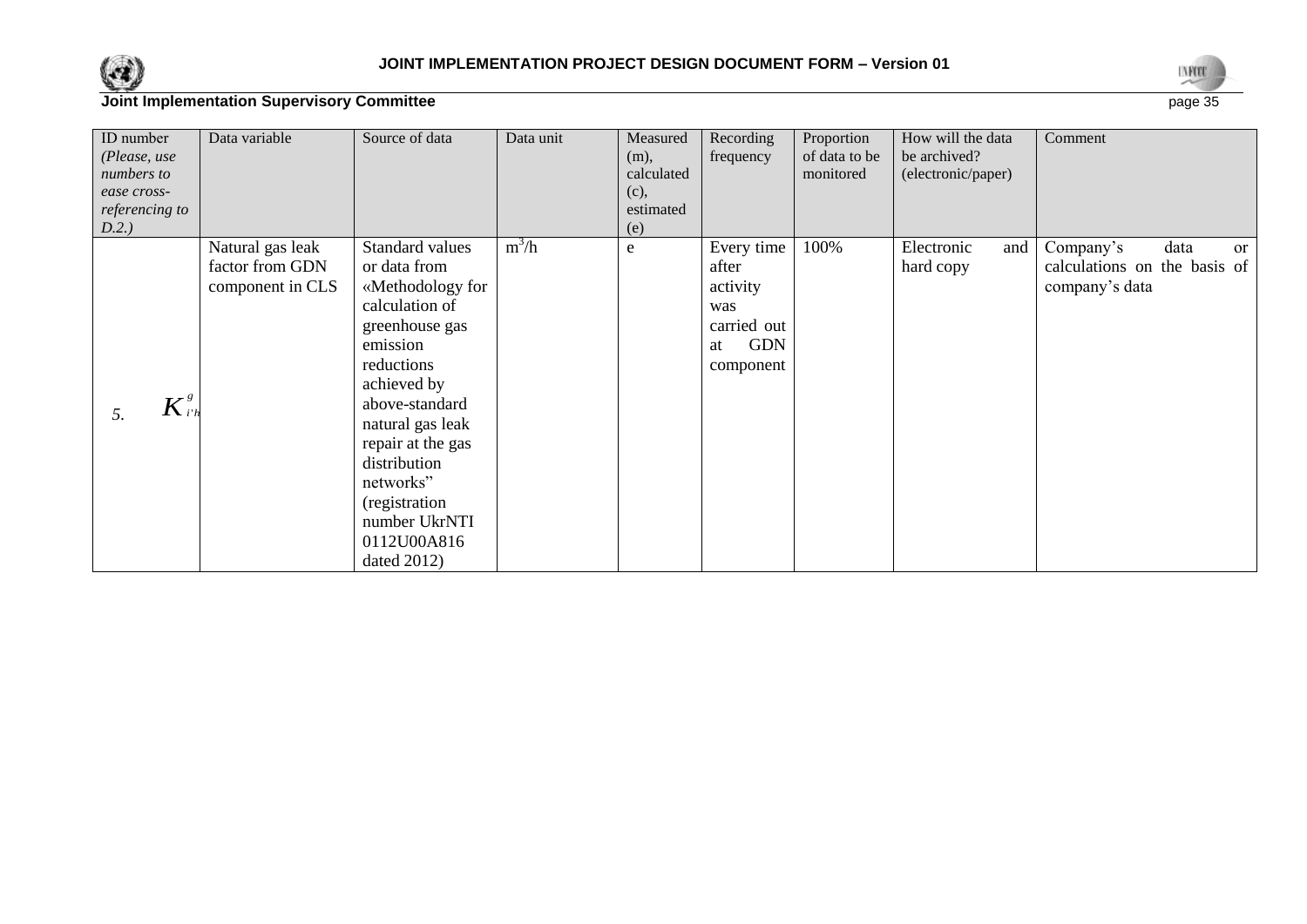



| ID number<br>(Please, use<br>numbers to<br>ease cross-<br>referencing to<br>D.2.) | Data variable                                                                                                                                                                                                                                           | Source of data                                                                                                                                                                                                                                        | Data unit | Measured<br>$(m)$ ,<br>calculated<br>(c),<br>estimated<br>(e) | Recording<br>frequency                                                                     | Proportion<br>of data to be<br>monitored | How will the data<br>be archived?<br>(electronic/paper) | Comment                                                                                                    |
|-----------------------------------------------------------------------------------|---------------------------------------------------------------------------------------------------------------------------------------------------------------------------------------------------------------------------------------------------------|-------------------------------------------------------------------------------------------------------------------------------------------------------------------------------------------------------------------------------------------------------|-----------|---------------------------------------------------------------|--------------------------------------------------------------------------------------------|------------------------------------------|---------------------------------------------------------|------------------------------------------------------------------------------------------------------------|
| $K^s_{i^*h}$<br>6.                                                                | Natural gas leak<br>factor that<br>corresponds to<br><b>APLNG</b> for GDN<br>component                                                                                                                                                                  | «Methodology for<br>calculation of<br>greenhouse gas<br>emission<br>reductions<br>achieved by<br>above-standard<br>natural gas leak<br>repair at the gas<br>distribution<br>networks"<br>(registration<br>number UkrNTI<br>0112U00A816<br>dated 2012) | $m^3/h$   | $\mathbf e$                                                   | Once<br>at<br>the<br>beginning<br>the<br>of<br>project for<br>each type<br>of<br>component | 100%                                     | Electronic<br>and<br>hard copy                          | Calculations on the basis of<br>company's data                                                             |
| $H^g_{i',h, y}$<br>7.                                                             | Time of operation<br>of GDN component<br>under pressure<br>from the beginning<br>of monitoring<br>period "y" to<br>implementation of<br>project activities<br>(repair /<br>replacement) that<br>resulted in the<br>repair of APLNG at<br>such component | Data of the<br>company received<br>during GDN<br>operation and<br>activities aimed at<br>leak repair                                                                                                                                                  | h         | $\mathbf{C}$                                                  | Annualy                                                                                    | 100%                                     | Electronic<br>and<br>hard copy                          | Company's<br>data.<br>Calculations for each<br><b>GDN</b><br>component<br>for<br>each<br>monitoring period |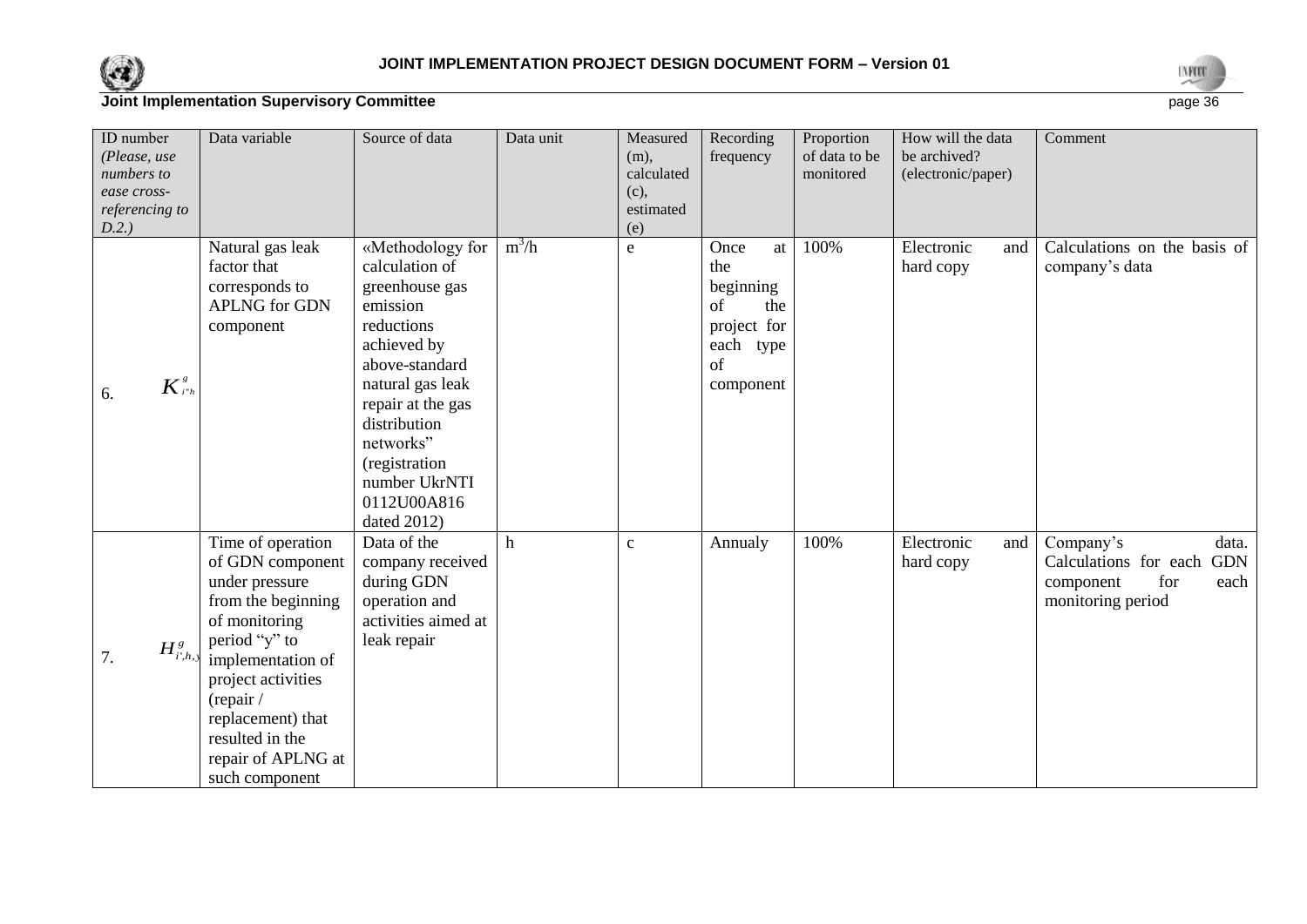



| ID number<br>(Please, use<br>numbers to<br>ease cross-<br>referencing to<br>D.2.) | Data variable                                                                                                                                                                                                                                                           | Source of data                                                                                       | Data unit | Measured<br>(m),<br>calculated<br>(c),<br>estimated<br>(e) | Recording<br>frequency | Proportion<br>of data to be<br>monitored | How will the data<br>be archived?<br>(electronic/paper) | Comment                                                                                                                                           |
|-----------------------------------------------------------------------------------|-------------------------------------------------------------------------------------------------------------------------------------------------------------------------------------------------------------------------------------------------------------------------|------------------------------------------------------------------------------------------------------|-----------|------------------------------------------------------------|------------------------|------------------------------------------|---------------------------------------------------------|---------------------------------------------------------------------------------------------------------------------------------------------------|
| $H^n_{i^*,h}$<br>8.                                                               | Time of operation<br>of GDN component<br>under pressure<br>from the moment of<br>implementation of<br>project activities<br>(repair /<br>replacement) that<br>resulted in the<br>repair of APLNG at<br>such component to<br>the end of the<br>monitoring period<br>``v" | Data of the<br>company received<br>during GDN<br>operation and<br>activities aimed at<br>leak repair | h         | $\mathbf{C}$                                               | Annualy                | 100%                                     | Electronic<br>and<br>hard copy                          | Company's<br>data.<br>Calculations for each GDN<br>component where activities<br>on leak repair was carried<br>out; for each monitoring<br>period |

According to the current legislation, all measuring equipment in Ukraine must satisfy the set requirements and corresponding standards and undergo periodic verification.

#### **D.1.1.2. Description of the formulae used to estimate project emissions (for each gas, source etc.; emissions in units of CO<sup>2</sup> equivalent):**

Greenhouse gas emissions in the project scenario according to a specific approach to Joint Implementation projects (calculations by using the tabular method of the Methodology) are calculated according to the formula:

$$
PE_{y} = GWP_{CH_{4}} \cdot ConvFactor \cdot W_{y} \cdot P_{y}
$$
\n<sup>(1)</sup>

where:

 $PE_y$  – greenhouse gas emissions in period «y», in the project scenario (t CO<sub>2</sub>eq);

 $GWP_{CH_4}$  – global warming potential of methane (tCO<sub>2</sub>eq/tCH<sub>4</sub>);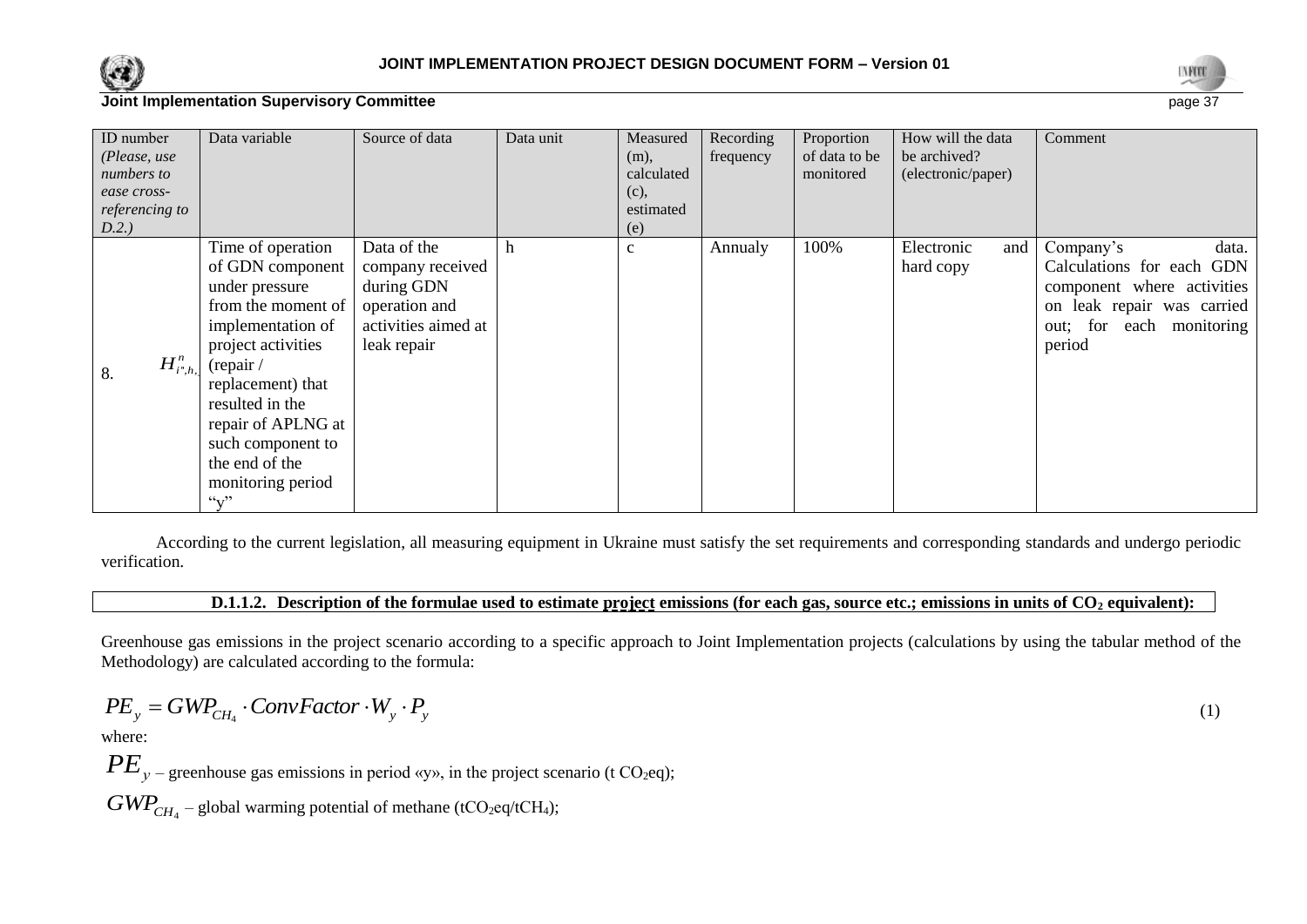



 $W_y$  – Average mass fraction of methane in the natural gas in period «y», in the project scenario (%);

 $P_y$  – volume of natural gas leaks into the atmosphere in period «y», in the project scenario (m<sup>3</sup>);

*ConvFactor* – Conversion factor to convert methane leaks from volume units to weight units (t CH<sub>4</sub>/ m<sup>3</sup> CH<sub>4</sub>). Under normal conditions defined as 0 degree Celsius and 0.1013 MPa,  $ConvFactor = 0.0007168$  (t/m<sup>3</sup>).

[y] – index that corresponds to monitoring period;

 $[CH_4]$  – index that corresponds to methane.

Emissions of natural gas (92-95% of which is methane) in the atmosphere caused by leaks from gas transportation networks are calculated according to the formula:  
\n
$$
\boldsymbol{P}_{y} = \sum_{h \in H_{i}} \sum_{i' \in I'} \boldsymbol{K}_{i'h}^{s} \cdot \boldsymbol{H}_{i'hy}^{s} + \sum_{h \in H_{i'}} \sum_{i'' \in I''} \boldsymbol{K}_{i''h}^{s} \cdot \boldsymbol{H}_{i''hy}^{n}
$$
\n(2)

 $i_h$  – natural gas leak factor for GDN component  $i'$  in CLS (i.e. corresponds to SPLNG), in the project scenario (m<sup>3</sup>/h);  $\boldsymbol{K}^{\,g}_{i'h}$ – natural gas leak factor for GDN component  $\,i$   $^{\prime}$ 

 $K^{g}_{i^*h}$  – natural gas leak factor that corresponds to APLNG for GDN component  $i^"$ , in the project scenario (m<sup>3</sup>/h);

 $v_{hy}$  – Time of operation of GDN component under pressure from the beginning of monitoring period "y" to implementation of project activities (repair / replacement) that resulted in the repair of APLNG at such component (h);  $H^g_{i'hy}$ 

 $H_{i^*h}^n$ 

 $r_{hy}$  – Time of operation of GDN component under pressure from the moment of implementation of project activities (repair / replacement) that resulted in the

repair of APLNG at such component to the end of the monitoring period "y" (h);

[y] – index that corresponds to monitoring period;

 $[i']$  – index that corresponds to a number of GDN component, which is in a set of elements  $I'((I' + I'') = I$ , where I is a set that includes all GDN components that are in the project boundary) where the project activities did not result in any emission reductions (there was no replacement / repair of components) in the reporting monitoring period;

 $[i'']$  – index that corresponds to a number of GDN component, which is in a set of elements *I''*  $((I' + I'') = I$ , where I is a set that includes all GDN components that are in the project boundary) where the project activities resulted in emission reductions (there was replacement / repair of components) in the reporting monitoring period;

[*h*] – index that corresponds to a number of activity under the project at GDN component, if more than one activity was carried out at reporting component in the monitoring period (where H is a set, which includes all activities in the project scenario at GDN component in the monitoring period);

 $[g]$  – index that corresponds to SPLNG;

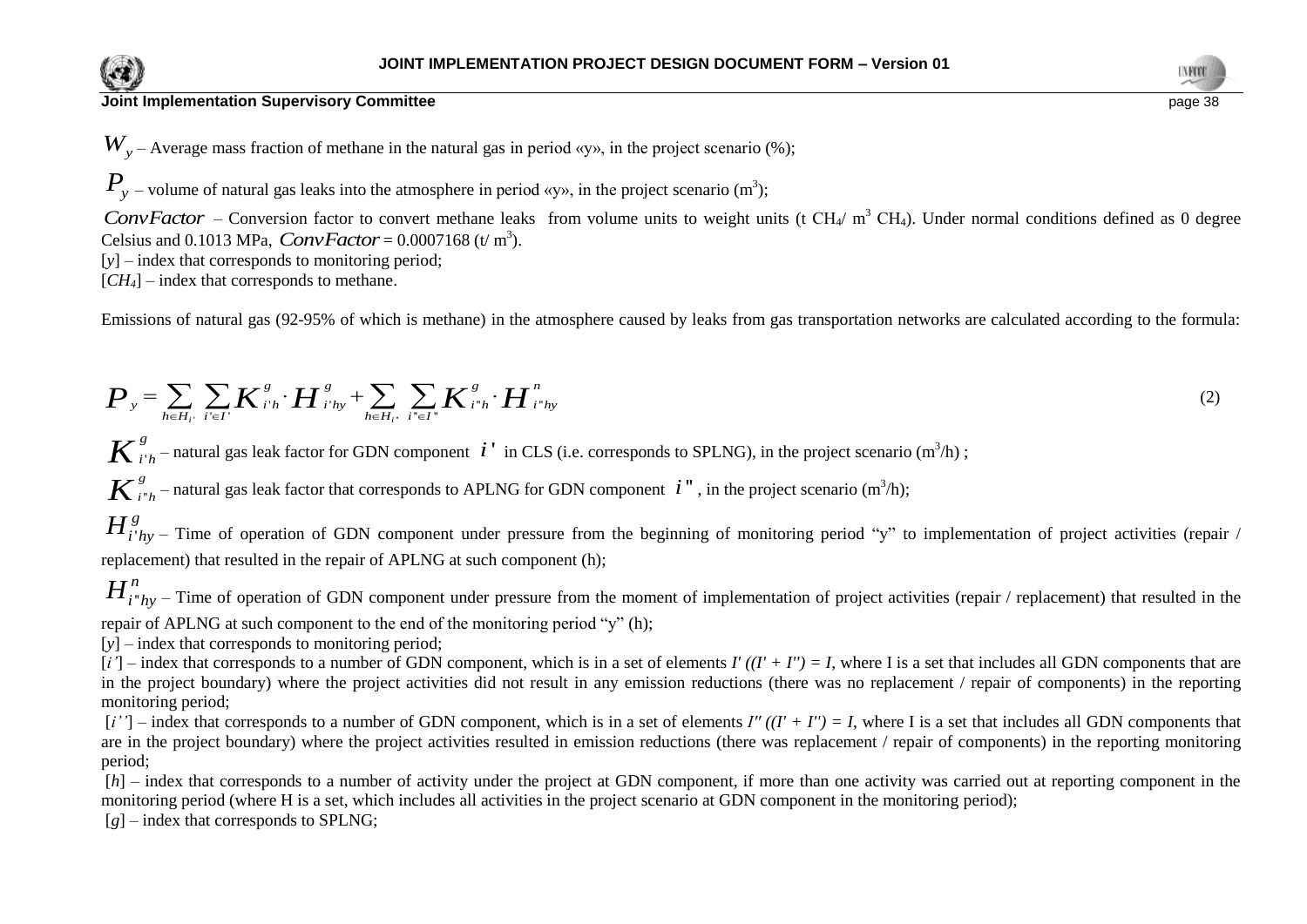

l



## **Joint Implementation Supervisory Committee** page 39

[*n*] – index that corresponds to APLNG.

## **D.1.1.3. Relevant data necessary for determining the baseline of anthropogenic emissions of greenhouse gases by sources within the project boundary, and how such data will be collected and archived:**

| ID number<br>(Please, use<br>numbers to<br>ease cross-<br>referencing to<br>D.2.) | Data variable                                                                                                                  | Source of data                                                                                                                                                                                    | Data unit        | Measured<br>$(m)$ ,<br>calculated<br>(c),<br>estimated<br>(e) | Recording<br>frequency                       | Proportion<br>of data to be<br>monitored | How will the data<br>be archived?<br>(electronic/paper) | Comment                                                                                                                                      |
|-----------------------------------------------------------------------------------|--------------------------------------------------------------------------------------------------------------------------------|---------------------------------------------------------------------------------------------------------------------------------------------------------------------------------------------------|------------------|---------------------------------------------------------------|----------------------------------------------|------------------------------------------|---------------------------------------------------------|----------------------------------------------------------------------------------------------------------------------------------------------|
| 1. i                                                                              | Sequence number<br>of GDN component<br>(GDP (CGDP), gas<br>fittings of gas<br>pipeline) included<br>in the project<br>boundary | Activity on leak<br>measurements                                                                                                                                                                  | Dimensionless    | m                                                             | Once<br>at<br>the<br>beginning<br>of Project | 100%                                     | Electronic<br>and<br>hard copy                          | All GDPs, CGDPs and gas<br>fittings included<br>the<br>in<br>project boundary are listed in<br>the Registry and<br>tagged<br>correspondingly |
| $_{2}$ GWP <sub>CH<sub>4</sub></sub>                                              | Global Warming<br>Potential of<br>methane                                                                                      | <b>IPCC</b> Second<br>Assessment<br>Report: Climate<br>Change<br>$1995(SAR)$ and<br>approved by the<br>COP. GWP value<br>for methane is<br>provided on the<br>site of the<br>UNFCCC <sup>18</sup> | $tCO_2e / tCH_4$ | ${\bf e}$                                                     | During<br>the whole<br>crediting<br>period   | 100%                                     | Electronic<br>and<br>hard copy                          | The project developer will<br>monitor any changes in GWP<br>for methane published by the<br>IPCC and approved by the<br><b>COP</b>           |

<sup>18</sup>[http://unfccc.int/ghg\\_data/items/3825.phphttp://unfccc.int/ghg\\_data/items/3825.php](http://unfccc.int/ghg_data/items/3825.phphttp:/unfccc.int/ghg_data/items/3825.php)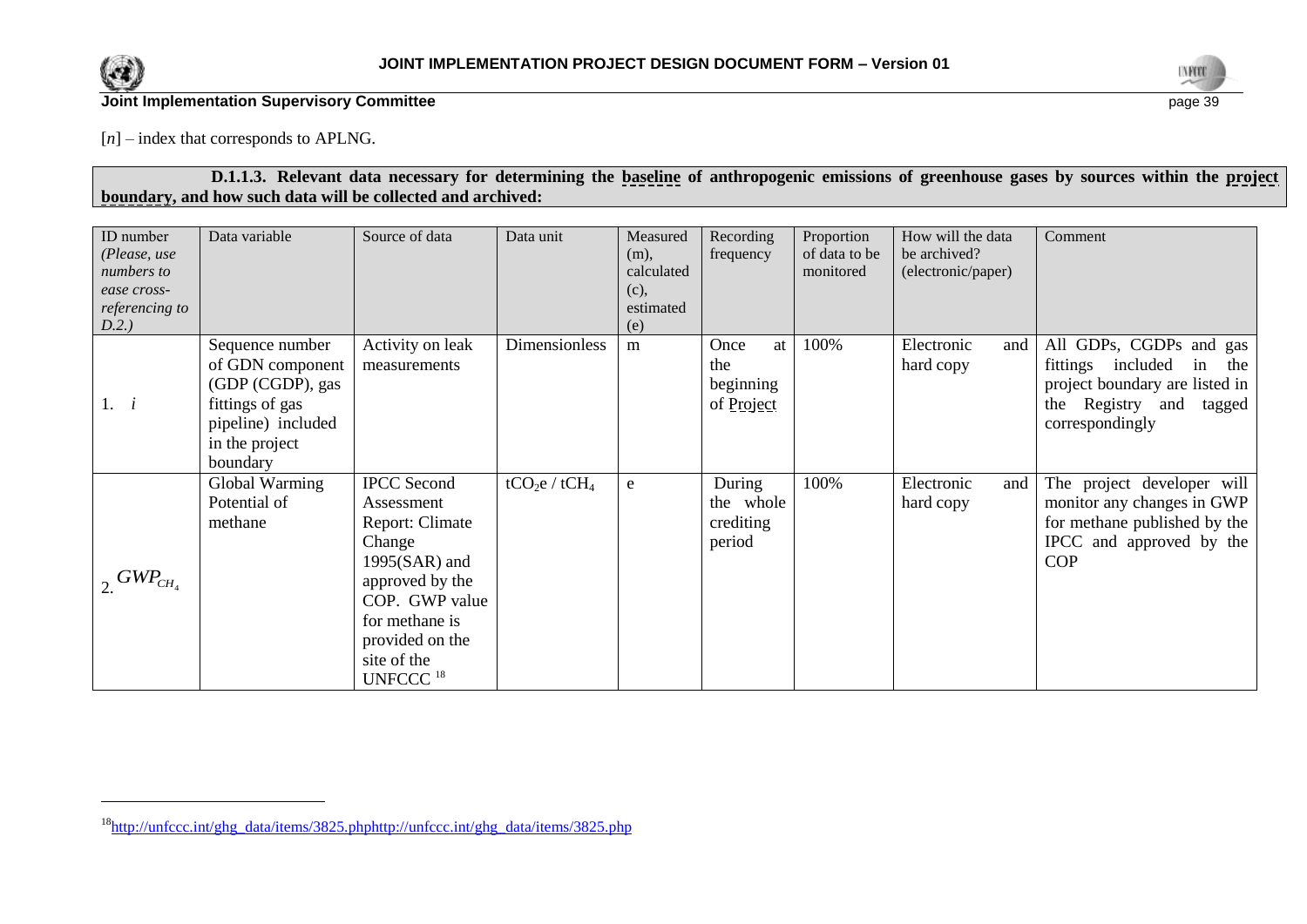



| ID number<br>(Please, use<br>numbers to<br>ease cross-<br>referencing to<br>D.2.) | Data variable                                                                                                                                      | Source of data                                                                                  | Data unit            | Measured<br>(m),<br>calculated<br>(c),<br>estimated<br>(e) | Recording<br>frequency                                                                                      | Proportion<br>of data to be<br>monitored | How will the data<br>be archived?<br>(electronic/paper) | Comment                                                                                                                                                   |
|-----------------------------------------------------------------------------------|----------------------------------------------------------------------------------------------------------------------------------------------------|-------------------------------------------------------------------------------------------------|----------------------|------------------------------------------------------------|-------------------------------------------------------------------------------------------------------------|------------------------------------------|---------------------------------------------------------|-----------------------------------------------------------------------------------------------------------------------------------------------------------|
| 3. h                                                                              | Number of activity<br>(replacement/repair<br>) at GDN<br>component after<br>the presence of<br><b>APLNG</b> was<br>determined at such<br>component | Activity on leak<br>measurements                                                                | <b>Dimensionless</b> | m                                                          | Every time<br>after<br>activity<br>was<br>carried out<br>at<br>correspond<br><b>GDN</b><br>ing<br>component | 100%                                     | Electronic<br>and<br>hard copy                          | Each activity carried out at<br><b>GDN</b><br>that is<br>component<br>included<br>the<br>project<br>in<br>boundary is tagged with an<br>individual number |
| $4. W_y$                                                                          | Average mass<br>fraction of methane<br>in the natural gas in<br>period "y" in the<br>project scenario                                              | Information on<br>the basis of<br>company's<br>official data in<br>monitoring period<br>is used | $\%$                 | $\mathbf{c}$                                               | Annually                                                                                                    | 100%                                     | Electronic<br>and<br>hard copy                          | Company's data                                                                                                                                            |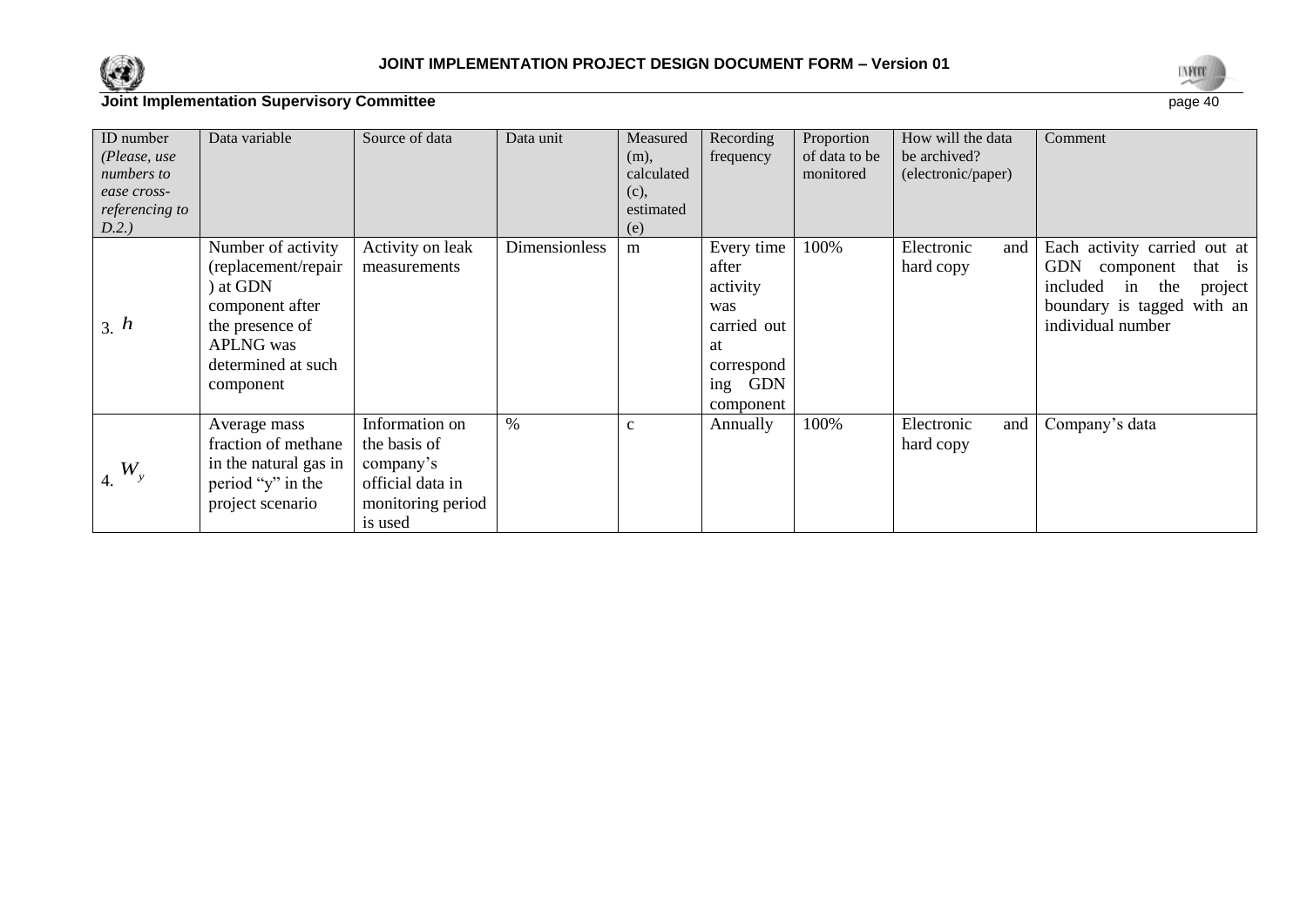



| ID number      | Data variable    | Source of data    | Data unit | Measured   | Recording        | Proportion    | How will the data  | Comment                            |
|----------------|------------------|-------------------|-----------|------------|------------------|---------------|--------------------|------------------------------------|
| (Please, use   |                  |                   |           | $(m)$ ,    | frequency        | of data to be | be archived?       |                                    |
| numbers to     |                  |                   |           | calculated |                  | monitored     | (electronic/paper) |                                    |
| ease cross-    |                  |                   |           | (c),       |                  |               |                    |                                    |
| referencing to |                  |                   |           | estimated  |                  |               |                    |                                    |
| D.2.)          |                  |                   |           | (e)        |                  |               |                    |                                    |
|                | Natural gas leak | Standard values   | $m^3/h$   | e          | Every time       | 100%          | Electronic<br>and  | Company's<br>data<br><sub>or</sub> |
|                | factor from GDN  | or data from      |           |            | after            |               | hard copy          | calculations on the basis of       |
|                | component in CLS | «Methodology for  |           |            | activity         |               |                    | company's data                     |
|                |                  | calculation of    |           |            | was              |               |                    |                                    |
|                |                  | greenhouse gas    |           |            | carried out      |               |                    |                                    |
|                |                  | emission          |           |            | <b>GDN</b><br>at |               |                    |                                    |
|                |                  | reductions        |           |            | component        |               |                    |                                    |
|                |                  | achieved by       |           |            |                  |               |                    |                                    |
| $K_{i,h}^g$    |                  | above-standard    |           |            |                  |               |                    |                                    |
| 5.             |                  | natural gas leak  |           |            |                  |               |                    |                                    |
|                |                  | repair at the gas |           |            |                  |               |                    |                                    |
|                |                  | distribution      |           |            |                  |               |                    |                                    |
|                |                  | networks"         |           |            |                  |               |                    |                                    |
|                |                  | (registration     |           |            |                  |               |                    |                                    |
|                |                  |                   |           |            |                  |               |                    |                                    |
|                |                  | number UkrNTI     |           |            |                  |               |                    |                                    |
|                |                  | 0112U00A816       |           |            |                  |               |                    |                                    |
|                |                  | dated 2012)       |           |            |                  |               |                    |                                    |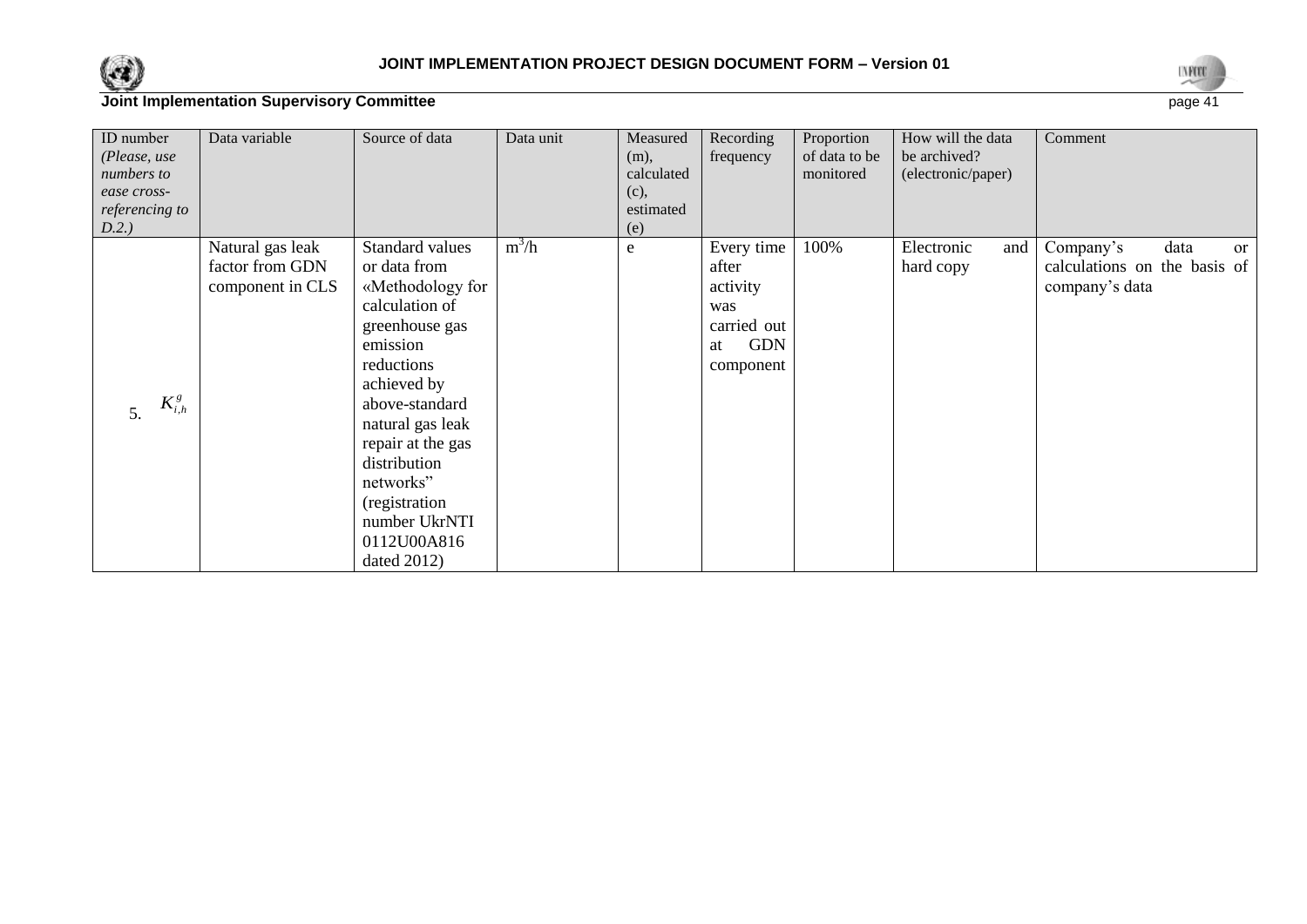



| ID number<br>(Please, use<br>numbers to<br>ease cross-<br>referencing to<br>D.2.) | Data variable                                                                                                                                                                                                                                           | Source of data                                                                                                                                                                                                                                        | Data unit | Measured<br>$(m)$ ,<br>calculated<br>(c),<br>estimated<br>(e) | Recording<br>frequency                                                                     | Proportion<br>of data to be<br>monitored | How will the data<br>be archived?<br>(electronic/paper) | Comment                                                                                                    |
|-----------------------------------------------------------------------------------|---------------------------------------------------------------------------------------------------------------------------------------------------------------------------------------------------------------------------------------------------------|-------------------------------------------------------------------------------------------------------------------------------------------------------------------------------------------------------------------------------------------------------|-----------|---------------------------------------------------------------|--------------------------------------------------------------------------------------------|------------------------------------------|---------------------------------------------------------|------------------------------------------------------------------------------------------------------------|
| $K_{i}^{n}$<br>6.                                                                 | Natural gas leak<br>factor that<br>corresponds to<br><b>APLNG</b> for GDN<br>component                                                                                                                                                                  | «Methodology for<br>calculation of<br>greenhouse gas<br>emission<br>reductions<br>achieved by<br>above-standard<br>natural gas leak<br>repair at the gas<br>distribution<br>networks"<br>(registration<br>number UkrNTI<br>0112U00A816<br>dated 2012) | $m^3/h$   | $\mathbf e$                                                   | Once<br>at<br>the<br>beginning<br>of<br>the<br>project for<br>each type<br>of<br>component | 100%                                     | Electronic<br>and<br>hard copy                          | Calculations on the basis of<br>company's data                                                             |
| $H^s_{i,k}$<br>7.                                                                 | Time of operation<br>of GDN component<br>under pressure<br>from the beginning<br>of monitoring<br>period "y" to<br>implementation of<br>project activities<br>(repair /<br>replacement) that<br>resulted in the<br>repair of APLNG at<br>such component | Data of the<br>company received<br>during GDN<br>operation and<br>activities aimed at<br>leak repair                                                                                                                                                  | h         | $\mathbf c$                                                   | Annualy                                                                                    | 100%                                     | Electronic<br>and<br>hard copy                          | data.<br>Company's<br>Calculations for each<br><b>GDN</b><br>component<br>for<br>each<br>monitoring period |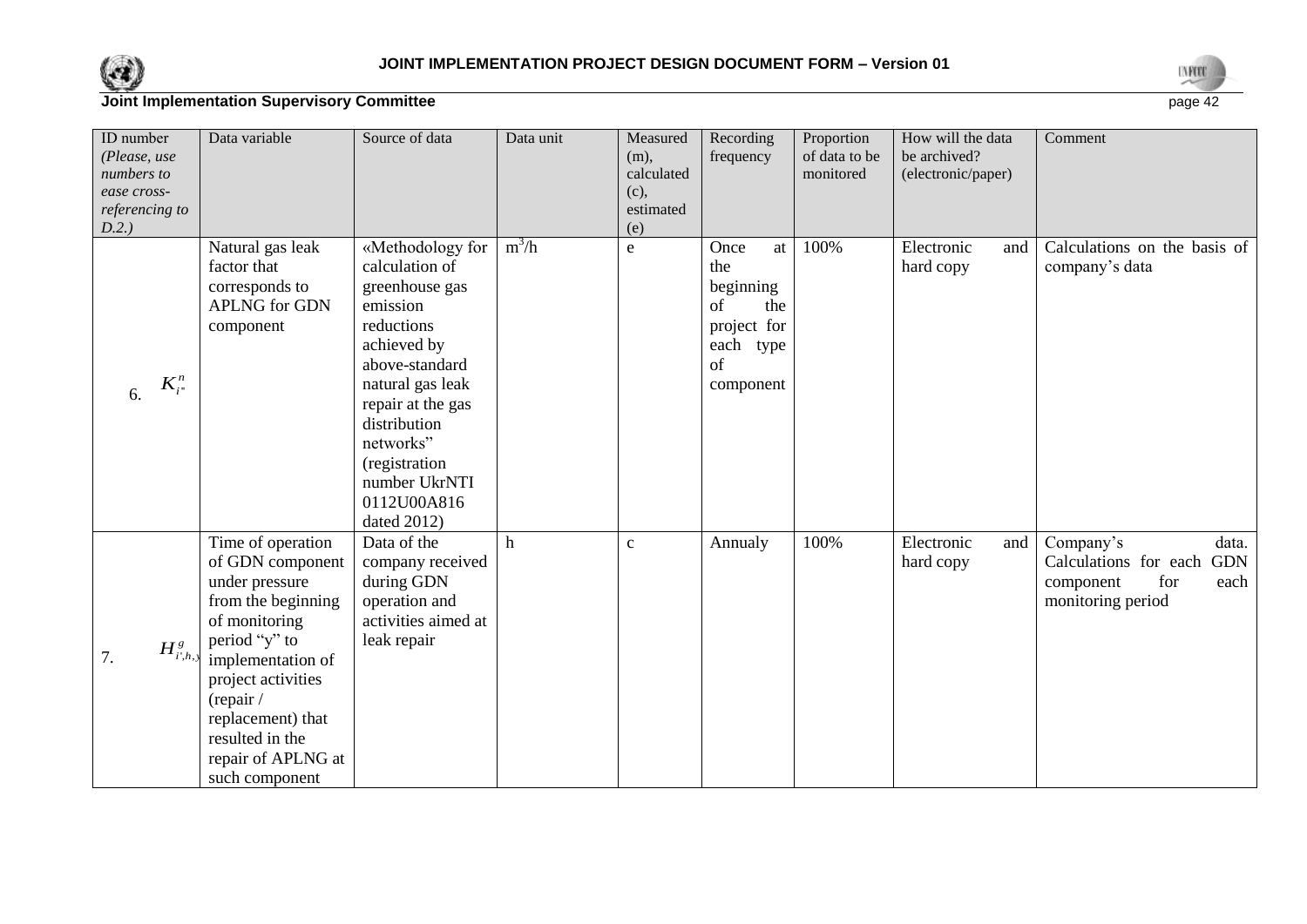



| ID number<br>(Please, use<br>numbers to<br>ease cross-<br>referencing to<br>D.2.) | Data variable                                                                                                                                                                                                                                                                                 | Source of data                                                                                       | Data unit | Measured<br>(m),<br>calculated<br>(c),<br>estimated<br>(e) | Recording<br>frequency | Proportion<br>of data to be<br>monitored | How will the data<br>be archived?<br>(electronic/paper) | Comment                                                                                                                                           |
|-----------------------------------------------------------------------------------|-----------------------------------------------------------------------------------------------------------------------------------------------------------------------------------------------------------------------------------------------------------------------------------------------|------------------------------------------------------------------------------------------------------|-----------|------------------------------------------------------------|------------------------|------------------------------------------|---------------------------------------------------------|---------------------------------------------------------------------------------------------------------------------------------------------------|
| $H^n_{i^*,h, h}$<br>8.                                                            | Time of operation<br>of GDN component<br>under pressure<br>from the moment of<br>implementation of<br>project activities<br>(repair /<br>replacement) that<br>resulted in the<br>repair of APLNG at<br>such component to<br>the end of the<br>monitoring period<br>$\mathcal{L}_{\mathbf{V}}$ | Data of the<br>company received<br>during GDN<br>operation and<br>activities aimed at<br>leak repair | h         | $\mathbf{C}$                                               | Annualy                | 100%                                     | Electronic<br>and<br>hard copy                          | Company's<br>data.<br>Calculations for each GDN<br>component where activities<br>on leak repair was carried<br>out; for each monitoring<br>period |

#### **D.1.1.4. Description of formulae used to estimate baseline emissions (for each gas, source etc.; emissions in units of CO<sup>2</sup> equivalent):**

Greenhouse gas emissions in the baseline scenario according to a JI specific approach (which is calculated by using the tabular method of the Methodology) are calculated according to the formula:

$$
BE_{y} = GWP_{CH_{4}} \cdot ConvFactor \cdot W_{y} \cdot B_{y}
$$

Where:

 $BE_y$  – greenhouse gas emissions in period «y», in the baseline scenario (t CO<sub>2</sub>eq);

 $GWP_{CH_4}$  – global warming potential of methane (tCO<sub>2</sub>eq/tCH<sub>4</sub>);

 $W_y$  – Average mass fraction of methane in the natural gas in period «y», in the project scenario (%);

 $B_y$  – volume of natural gas leaks into the atmosphere in period «y», in the baseline scenario (m<sup>3</sup> natural gas);

(3)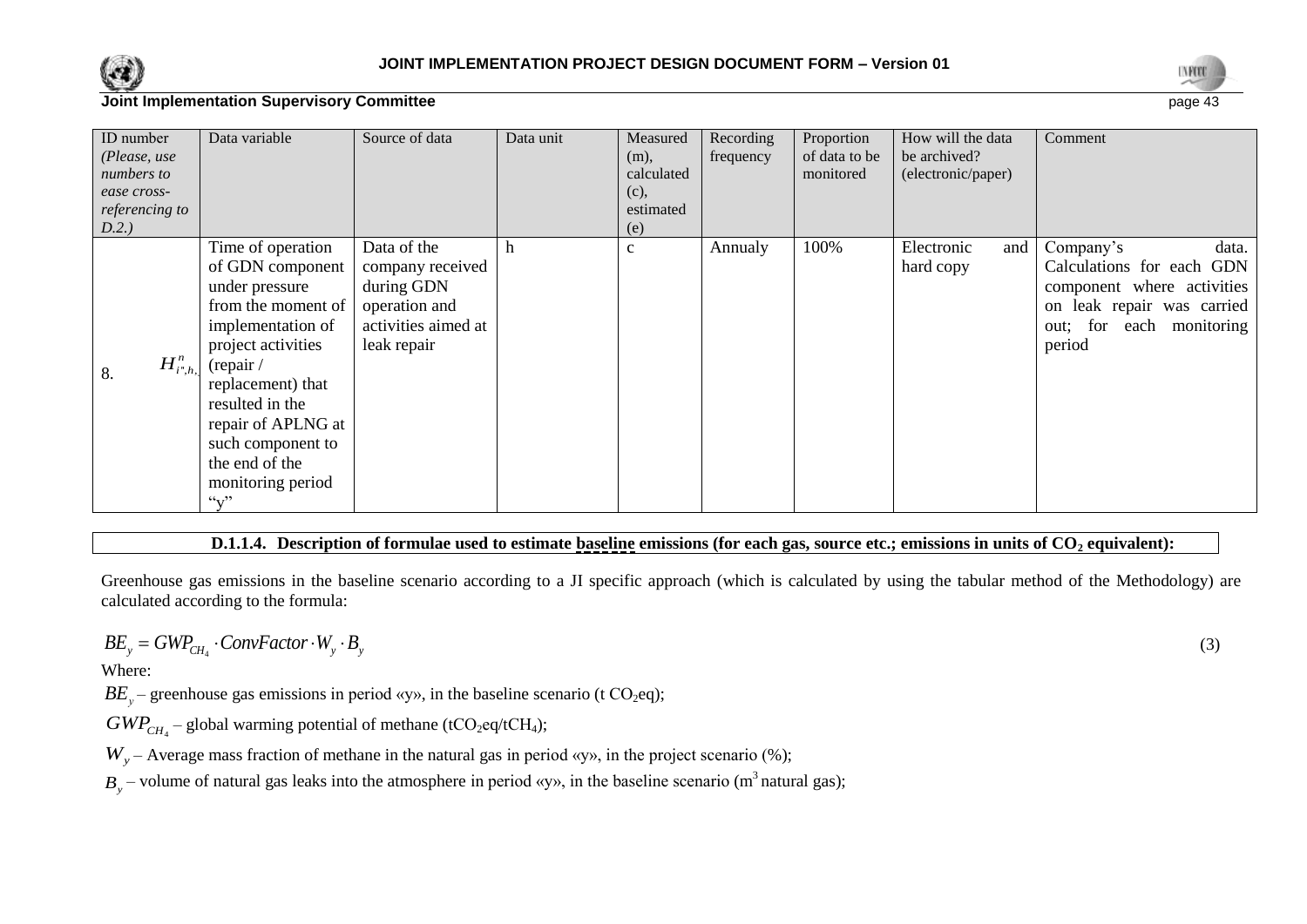



ConvFactor – Conversion factor to convert methane leaks from volume units to weight units (t CH<sub>4</sub>/ m<sup>3</sup> CH<sub>4</sub>). Under normal conditions defined as 0 degree Celsius and 0.1013 MPa,  $ConvFactor = 0.0007168 \text{ t/m}^3$ .

[y] – index that corresponds to monitoring period;

 $[CH_4]$  – index that corresponds to methane.

Emissions of natural gas (92-95% of which is methane) in the atmosphere caused by leaks from gas transportation networks are calculated according to the formula:  
\n
$$
B_{y} = \sum_{h \in H_{i}} \left( \sum_{i' \in I'} K_{i'h}^{g} \cdot H_{i'hy}^{g} + \sum_{i'' \in I''} K_{i''}^{n} \cdot H_{i''hy}^{n} \right)
$$
\n(4)

Where:

 $K_{i',h}^g$  natural gas leak factor for GDN component  $i'$  that is in CLS (i.e. corresponds to SPLNG), in the baseline scenario (m<sup>3</sup>/h);

 $K^n_{i}$  – natural gas leak factor that corresponds to APLNG for GDN component  $i$ ", in the baseline scenario (m<sup>3</sup>/h);

'  $H_{i'hy}^g$  – Time of operation of GDN component in CLS under pressure in period «y», in the baseline scenario (h);

''  $H^n_{i^n}$  – Time of operation of GDN component from the moment when project activities (repair / replacement) that resulted in the repair of APLNG were implemented to the end of monitoring period «у» (h);

[*y*] – index that corresponds to monitoring period;

 $[i']$  – index that corresponds to a number of GDN component, which is in a set of elements  $I'((I' + I'') = I$ , where I is a set that includes all GDN components that are in the project boundary) where the project activities did not result in any emission reductions (there was no replacement / repair of components) in the reporting monitoring period;

 $[i'']$  – index that corresponds to a number of GDN component, which is in a set of elements *I''*  $((I' + I'') = I$ , where I is a set that includes all GDN components that are in the project boundary) where the project activities resulted in emission reductions (there was replacement / repair of components) in the reporting monitoring period;

[*h*] – index that corresponds to a number of activity under the project at GDN component, if more than one activity was carried out at reporting component in the monitoring period (where H is a set, which includes all activities in the project scenario at GDN component in the monitoring period);

[*g*] – index that corresponds to SPLNG;

[*n*] – index that corresponds to APLNG.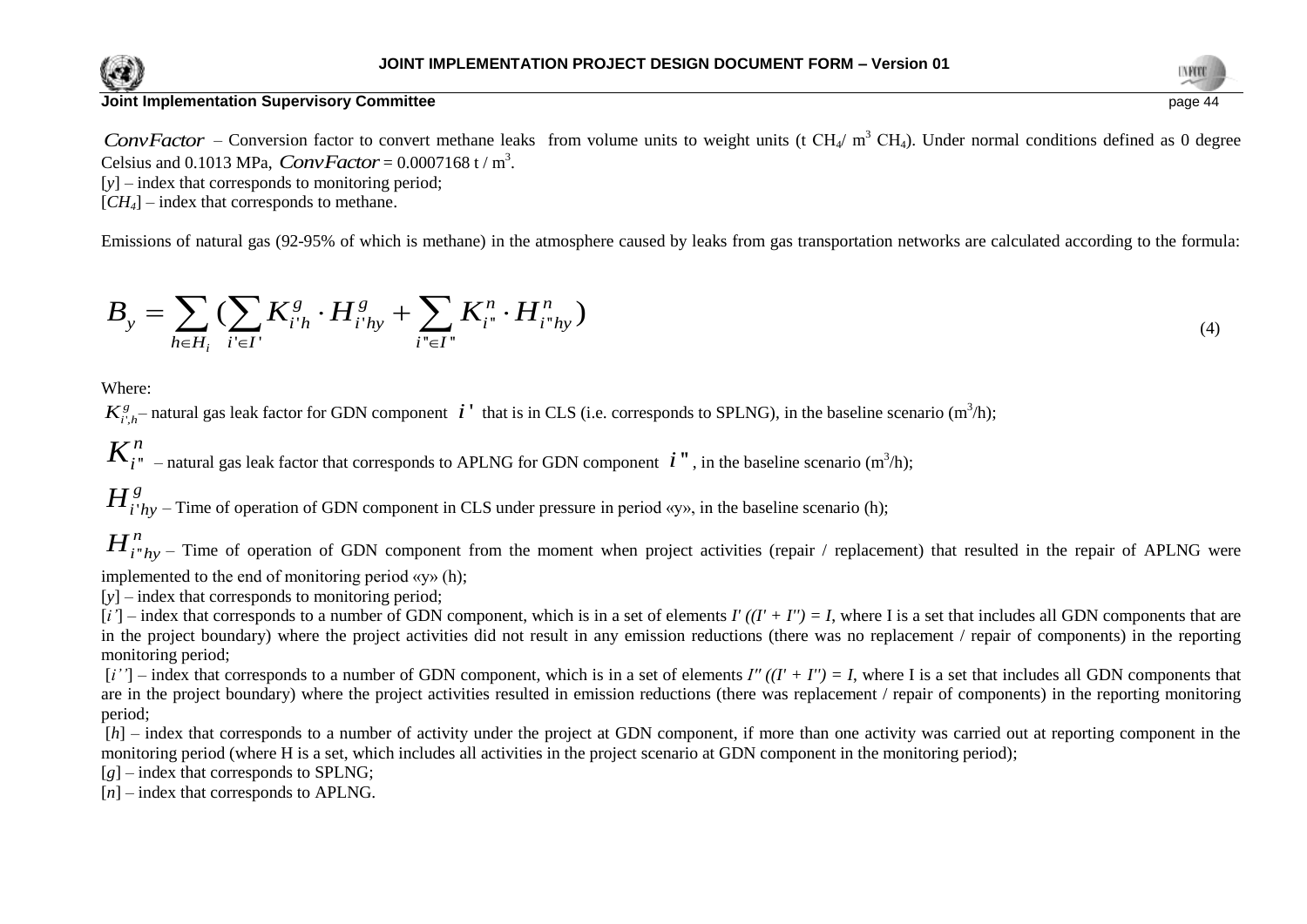



## **D.1.2. Option 2. Direct monitoring of emission reductions from the project (values should be consistent with those in section E.):**

|                          | D.1.2.1 Data to be collected in order to monitor emission reductions from the project, and how these data will be archived: |                |           |                    |           |               |                      |         |  |  |
|--------------------------|-----------------------------------------------------------------------------------------------------------------------------|----------------|-----------|--------------------|-----------|---------------|----------------------|---------|--|--|
| ID number                | Data variable                                                                                                               | Source of data | Data unit | Measured (m),      | Recording | Proportion of | How will the data be | Comment |  |  |
| (Please use              |                                                                                                                             |                |           | calculated $(c)$ , | frequency | data to be    | archived?            |         |  |  |
| numbers to ease          |                                                                                                                             |                |           | estimated (e)      |           | monitored     | (electronic/         |         |  |  |
| <i>cross-referencing</i> |                                                                                                                             |                |           |                    |           |               | paper)               |         |  |  |
| to $D.2.$ )              |                                                                                                                             |                |           |                    |           |               |                      |         |  |  |
|                          |                                                                                                                             |                |           |                    |           |               |                      |         |  |  |

Direct monitoring of emission reductions is not used.

**D.1.2.2 Description of formulae used to calculate emission reductions from the project (for each gas, source etc.; emissions/emission reductions in units of CO<sup>2</sup> equivalent):**

Direct monitoring of emission reductions is not used.

#### **D.1.3. Determination of leakage in the monitoring plan:**

|                       | D.1.3.1. If applicable, please describe the data and information that will be collected in order to monitor leakage effects of the project: |                |           |                  |           |               |                      |         |  |  |  |
|-----------------------|---------------------------------------------------------------------------------------------------------------------------------------------|----------------|-----------|------------------|-----------|---------------|----------------------|---------|--|--|--|
| ID number             | Data variable                                                                                                                               | Source of data | Data unit | Measured $(m)$ , | Recording | Proportion of | How will the data be | Comment |  |  |  |
| (Please use           |                                                                                                                                             |                |           | calculated (c),  | frequency | data to be    | archived?            |         |  |  |  |
| numbers to ease       |                                                                                                                                             |                |           | estimated (e)    |           | monitored     | (electronic/         |         |  |  |  |
| $\mathit{cross}$ -    |                                                                                                                                             |                |           |                  |           |               | paper)               |         |  |  |  |
| <i>referencing to</i> |                                                                                                                                             |                |           |                  |           |               |                      |         |  |  |  |
| D.2.                  |                                                                                                                                             |                |           |                  |           |               |                      |         |  |  |  |
|                       |                                                                                                                                             |                |           |                  |           |               |                      |         |  |  |  |

According to a JI specific approach based on the Joint Implementation requirements in accordance with paragraph 9 (a) of the JI Guidance on criteria for baseline setting and monitoring, Version 03, the "Methodology for calculation of greenhouse gas emission reductions achieved by above-standard natural gas leak repair at the gas distribution networks" (registration number UkrNTI 0112U00A816 dated 2012) that was developed by the Institute of Gas of the National Academy of Sciences of Ukraine and on the basis of elements of approved CDM methodology AM0023 version 4.0 no leakage is expected.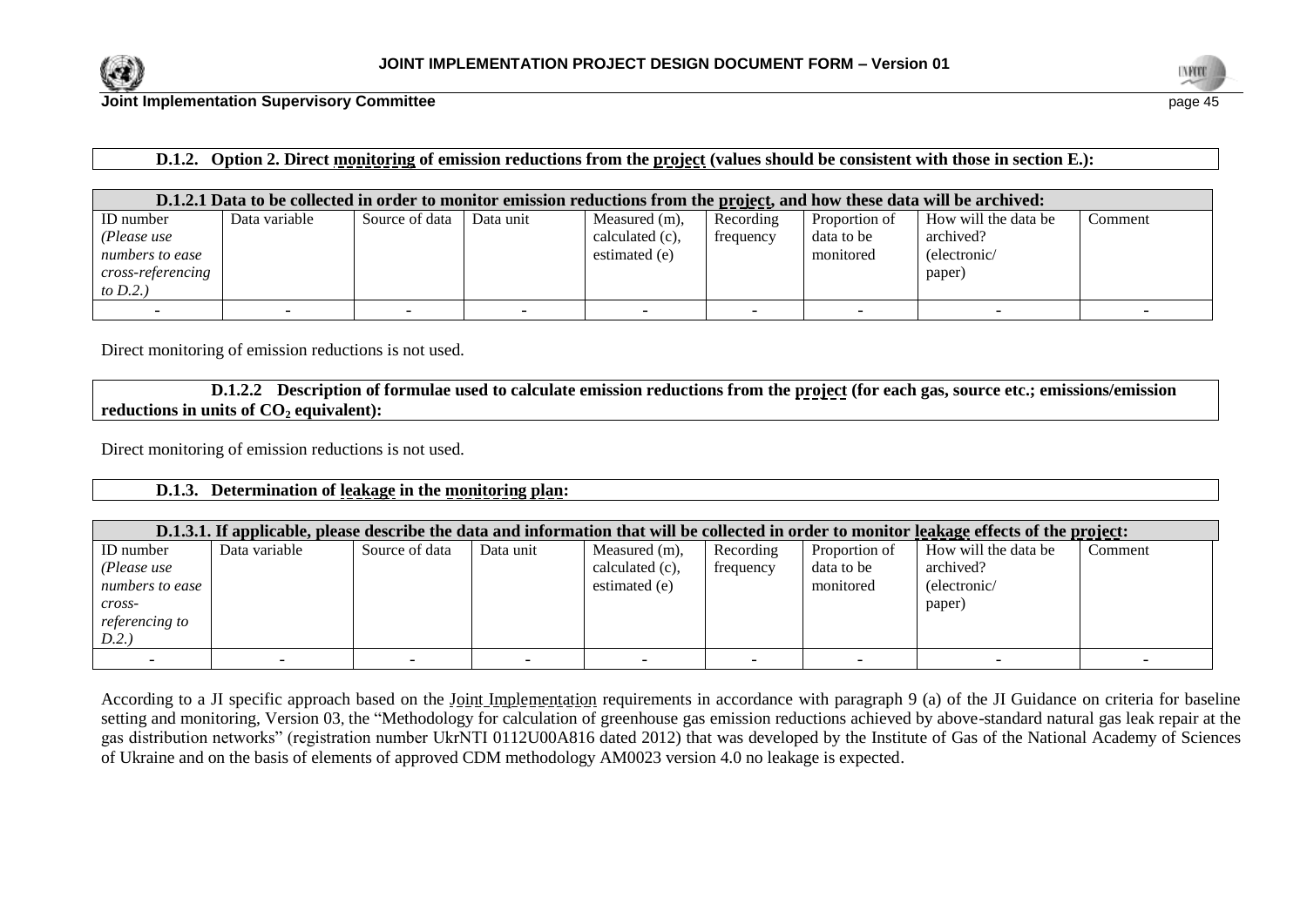



**D.1.3.2. Description of formulae used to estimate leakage (for each gas, source etc.; emissions in units of CO<sup>2</sup> equivalent):**

No leakage is expected.

**D.1.4. Description of formulae used to estimate emission reductions for the project (for each gas, source etc.; emissions/emission reductions in units of CO**<sup>2</sup> **equivalent**):

GHG Emission Reductions are calculated in accordance with the formula:  $ER_{y} = BE_{y} - PE_{y}$ ;

where:

 $ER_y$  – reduction of GHG emission into the atmosphere in period «y» (t CO<sub>2</sub>e);

 $BE_y$  – GHG emission in period «y» in the baseline scenario (t CO<sub>2</sub>e);

 $PE<sub>y</sub>$  – GHG emission in period «y» in the project scenario (t CO<sub>2</sub>e);

[*y*] – index corresponding to monitoring period.

**D.1.5. Where applicable, in accordance with procedures as required by the host Party, information on the collection and archiving of information on the environmental impacts of the project:**

Implementation of this Project does not provide for any negative environmental impact (Refer to section F below). Therefore data collection on environmental impacts of the Project is not required. There are no laws or regulations in Ukraine requiring collection of such information.

| D.2.                |                           | Quality control (QC) and quality assurance (QA) procedures undertaken for data monitored:                      |
|---------------------|---------------------------|----------------------------------------------------------------------------------------------------------------|
| Data                | Uncertainty level of data | Explain QA/QC procedures planned for these data, or why such procedures are not necessary.                     |
| (Indicate table and | (high/medium/low)         |                                                                                                                |
| <i>ID</i> number)   |                           |                                                                                                                |
|                     |                           |                                                                                                                |
|                     |                           | Each GDN component included into the project boundary shall be listed in Supporting document $1 -$             |
|                     |                           | "Registry of gas distribution points and gas fittings of gas distribution networks included in the boundary of |
| 1. i                | Low                       | the Joint Implementation Project "Reduction of methane leaks on the gas equipment of the gas distribution      |
|                     |                           | points and on the gas armature, flanged, threaded joints of the gas distribution pipelines of PJSC             |
|                     |                           | "Volyngas" and tagged with an individual number                                                                |

(5)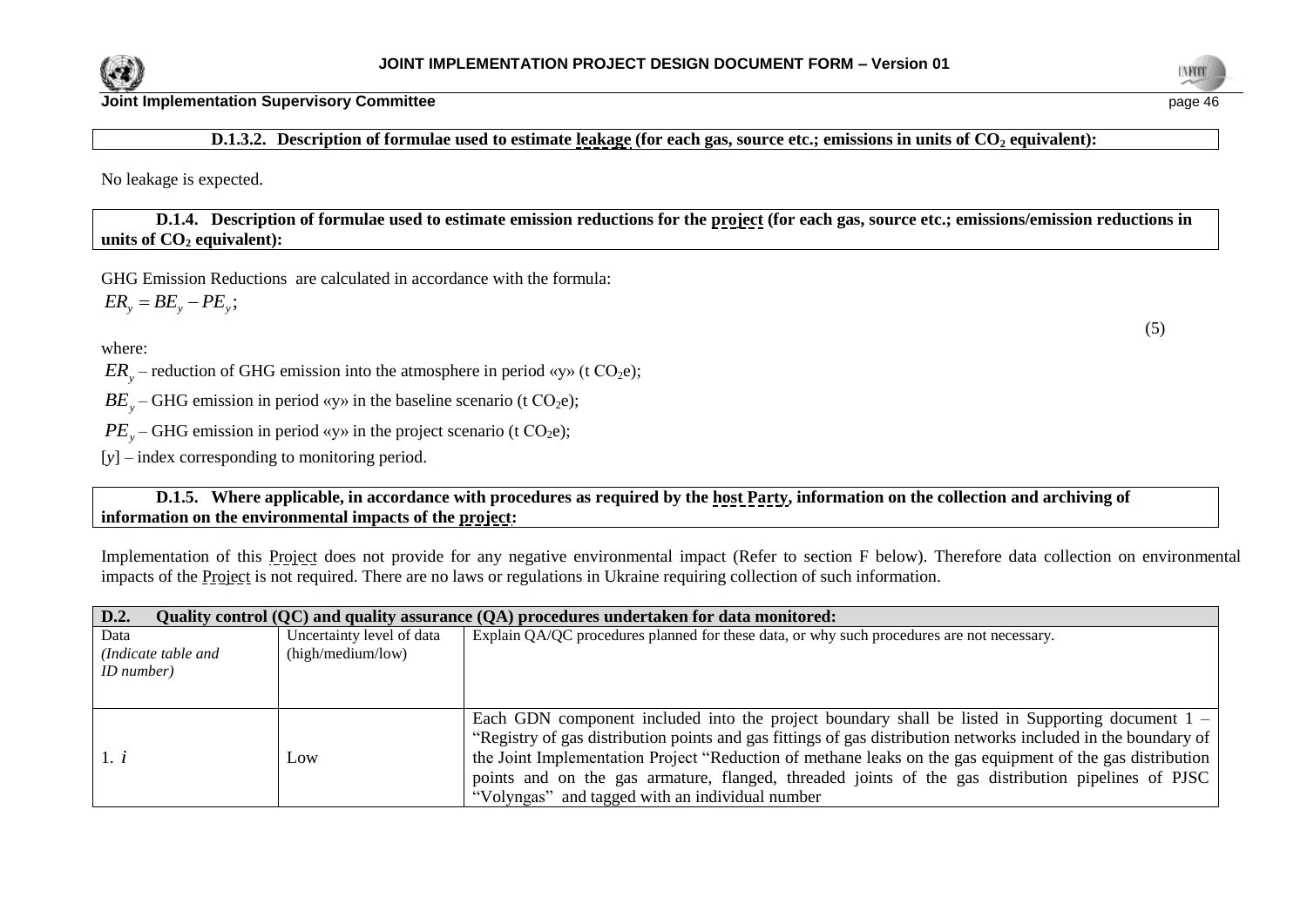

l



## **Joint Implementation Supervisory Committee** page 47

|                    | Med/Low | IPCC Second Assessment Report: Climate Change 1995(SAR) and approved by the COP. GWP value for                  |
|--------------------|---------|-----------------------------------------------------------------------------------------------------------------|
| 2. $GWP_{CH_4}$    |         | methane is provided on the site of the UNFCCC <sup>19</sup>                                                     |
|                    |         | The project developer will monitor any changes in GWP for methane published by the IPCC and approved            |
|                    |         | by the COP                                                                                                      |
|                    |         | According to the procedures of GDN operation and activity on leak measurement each implementation               |
| 3. h               | Low     | (replacement / repair) at GDN component should be entered in the repair logs and the electronic database        |
|                    |         | provided by the project.                                                                                        |
|                    |         | According to the procedures of GDN operation the company determines the average mass fraction of                |
| 4. $W_{v}$         | Low     | methane in the natural gas, which appears in the official reports of the enterprise and influences the price of |
|                    |         | gas transportation by GDN.                                                                                      |
|                    | Low     | Standard values for each GDN component or in case of their absence factors provided in Table A.1 in             |
|                    |         | Annex A to «Methodology for calculation of greenhouse gas emission reductions achieved by above-                |
| 5. $K_{ih}^g$      |         | standard natural gas leak repair at the gas distribution networks" (registration number UkrNTI                  |
|                    |         | 0112U00A816 dated 2012) that was developed by the Institute of Gas of the National Academy of Sciences          |
|                    |         | of Ukraine are used                                                                                             |
|                    |         | Factors provided in Table A.1 in Annex A to «Methodology for calculation of greenhouse gas emission             |
| 6. $K_i^n$         | Low     | reductions achieved by above-standard natural gas leak repair at the gas distribution networks" (registration   |
|                    |         | number UkrNTI 0112U00A816 dated 2012) that was developed by the Institute of Gas of the National                |
|                    |         | Academy of Sciences of Ukraine are used                                                                         |
|                    |         | Company's official data that are entered in GDN component operation logs and duplicated in electronic           |
| 7. $H_{i'hy}^g$    | Low     | database are used                                                                                               |
|                    |         | Company's official data that are entered in GDN component operation logs and duplicated in electronic           |
| 8. $H_{i^*h\nu}^n$ | Low     | database are used                                                                                               |

## **D.3. Please describe the operational and management structure that the project operator will apply in implementing the monitoring plan:**

Coordination of activities of all departments and services of PJSC "Volyngas" relating to the JI project implementation is carried out by the Working Team created pursuant to Order No.252 of PJSC "Volyngas" management board as of 17/07/2012. The structure of the Working Team is shown in Figure 4.

<sup>19</sup>[http://unfccc.int/ghg\\_data/items/3825.phphttp://unfccc.int/ghg\\_data/items/3825.php](http://unfccc.int/ghg_data/items/3825.phphttp:/unfccc.int/ghg_data/items/3825.php)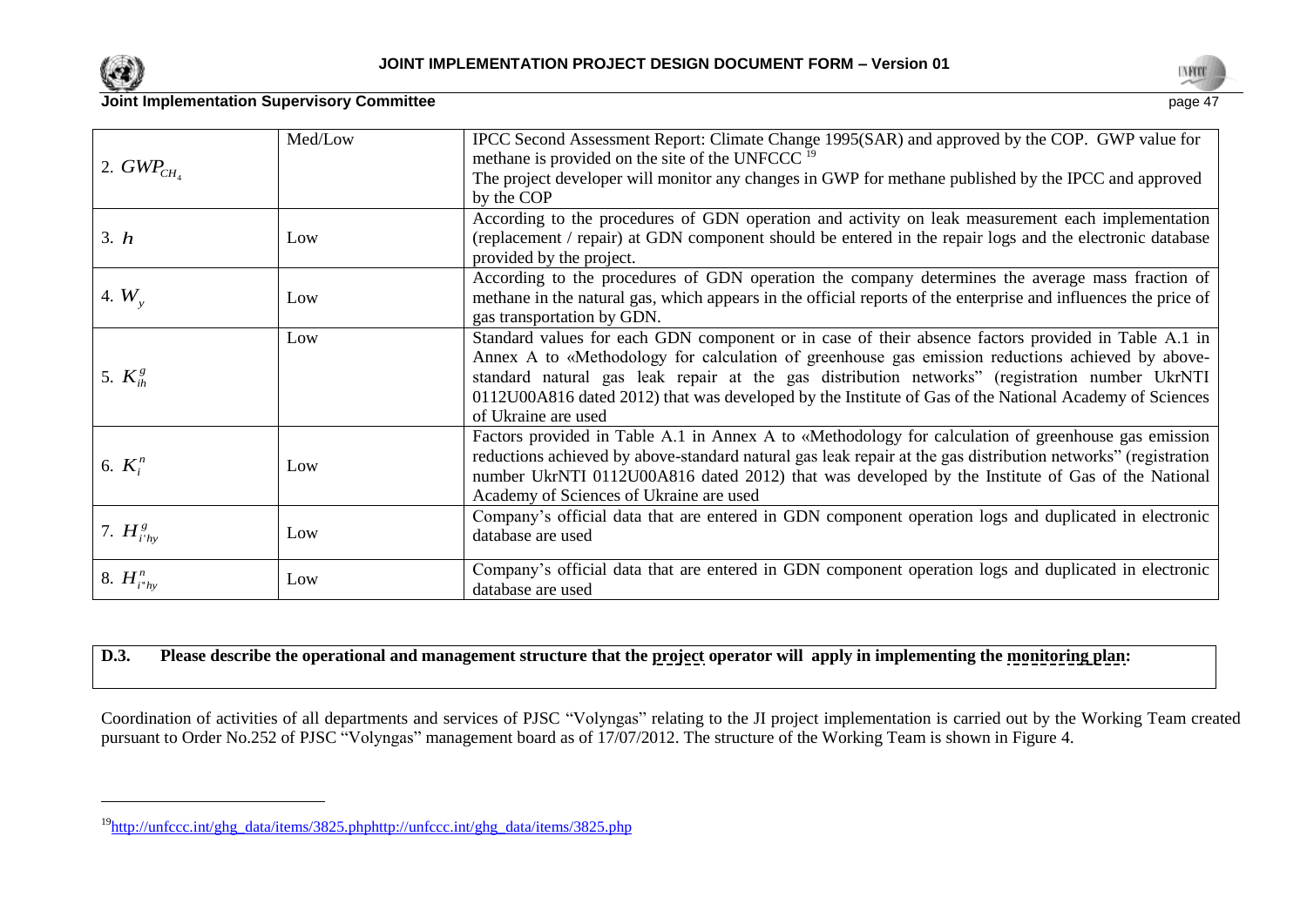





*Figure 4. Structure of the Working team*

The technologist is responsible for collection of all information under the monitoring plan and conduction of all necessary calculations. The engineer is responsible for organization of monitoring measurements of leaks and their repair. On the basis of the information received, Head of the Working Team shall determine the plan of project activities and the amount of resources required. The metrologist shall ensure the availability of verified metering devices and technical support. The coordinator is responsible for storage, archiving and backuping of project information.

## **D.4. Name of person(s)/entity(ies) establishing the monitoring plan:**

PJSC "Volyngas" Address: 12 Franka Str., Lutsk, Volyn region, Ukraine. Telephone: +380 (0332) 77-69-00 Fax: +380 (0332) 77-69-01 E-mail: [mailgaz@volyngaz.com.ua](mailto:mailgaz@volyngaz.com.ua) www: www.volyngaz.com.ua Contact person: Myroslav Korotia PJSC "Volyngas" is the Project participant (stated in Annex 1).

CEP Carbon Emissions Partners S.A. Route de Thonon 52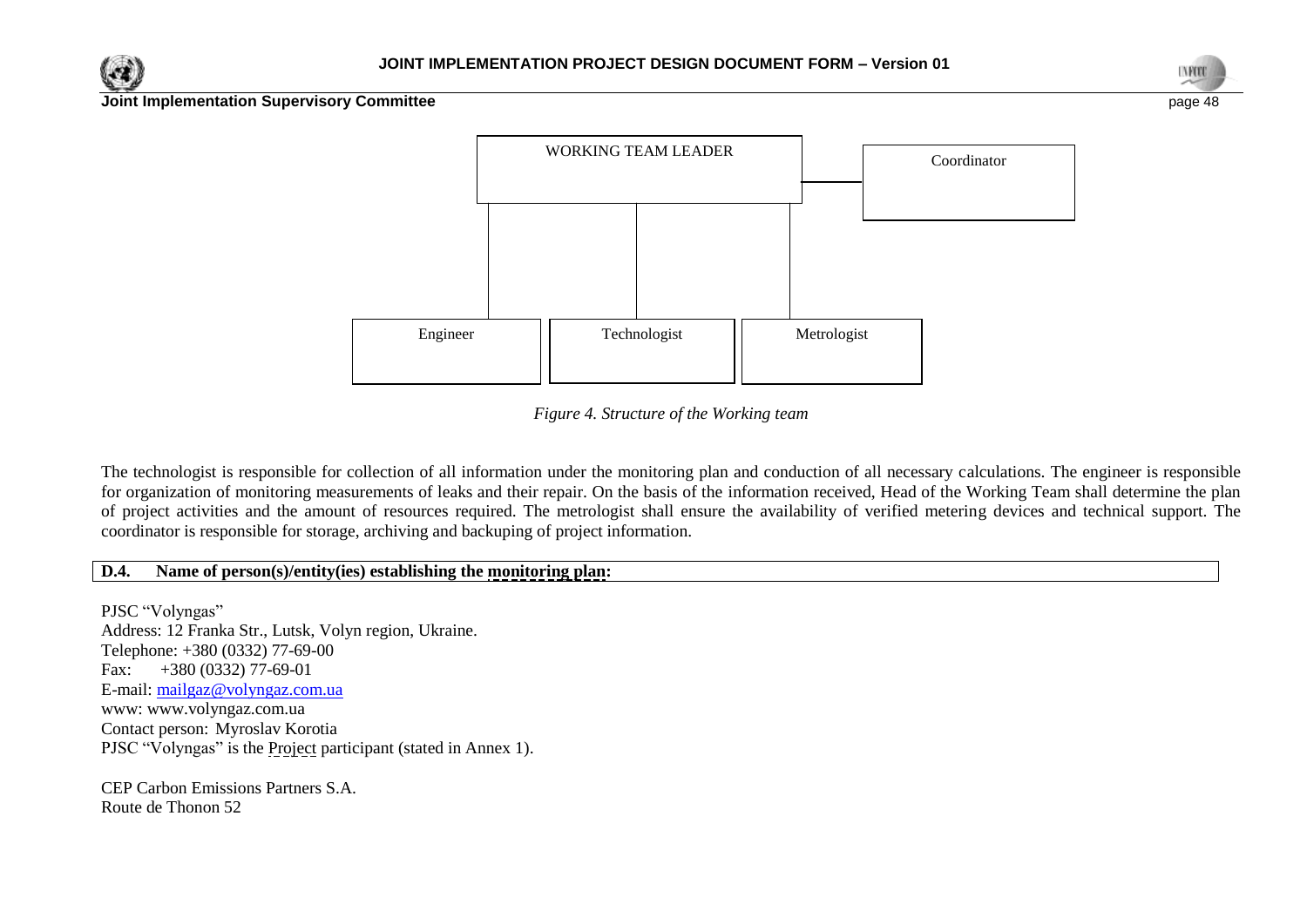

Geneva, Switzerland Fabian Knodel Director Telephone: +41 (76) 346 11 57 Fax:  $+41$  (76) 346 11 57 e-mail:<u>0709bp@gmail.com</u> CEP Carbon Emissions Partners S.A. is the participant of the Project (stated in Annex 1)

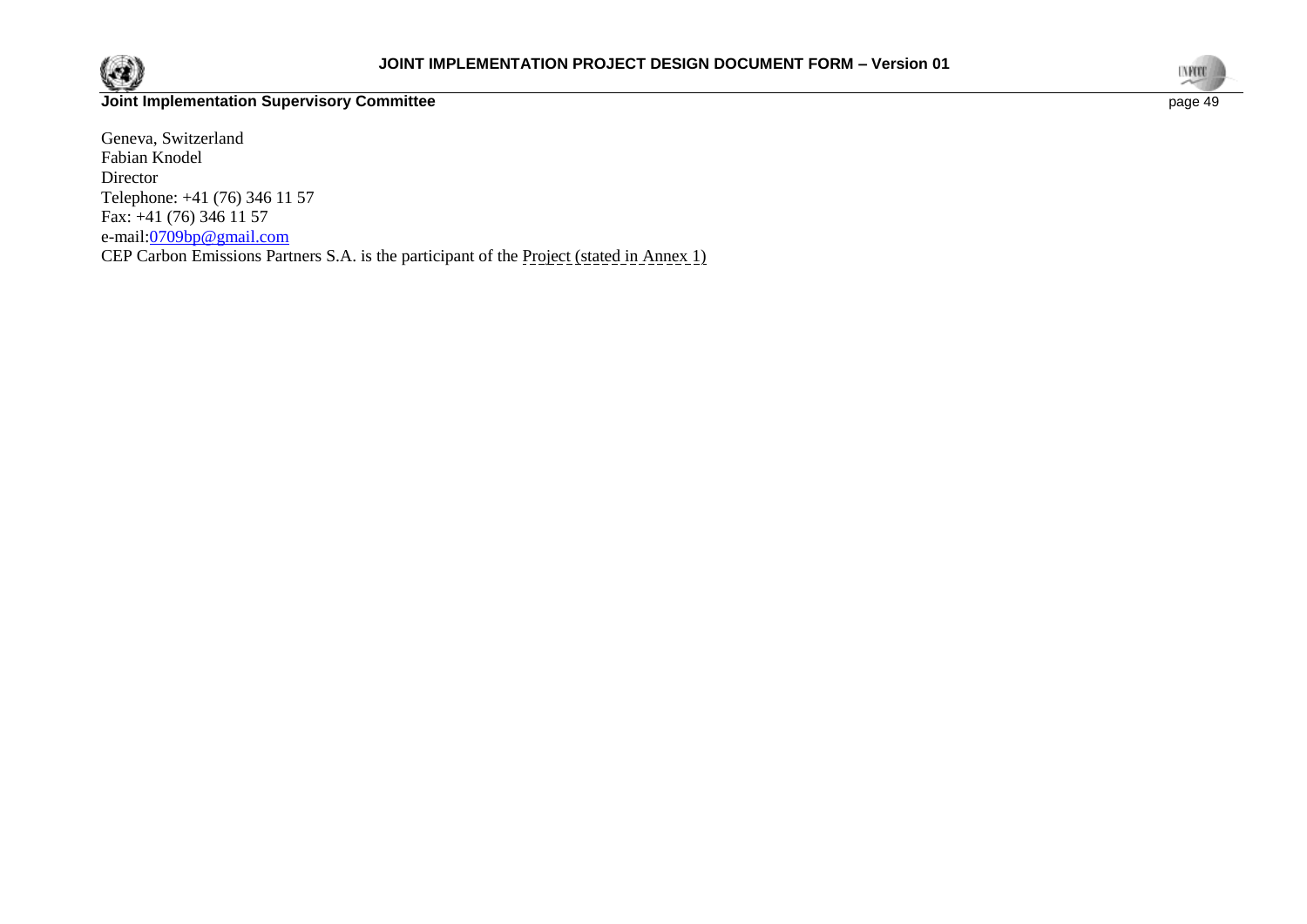

**UNFOR** 

#### **SECTION E. Estimation of greenhouse gas emission reductions**

#### **E.1. Estimated project emissions:**

The estimation of project emissions was performed on the basis of the data received according to the monitoring plan presented in Section D.1.1.2 and Annex 3. The results of measurements and calculations done by CEP Carbon Emissions Partners S.A. (refer to Supporting document 2)<sup>20</sup> are provided in Table 5.

| Year                             | <b>Estimated project emissions</b><br>(tons $CO2$ equivalent) |
|----------------------------------|---------------------------------------------------------------|
| 2005                             | 127 794                                                       |
| 2006                             | 127 794                                                       |
| 2007                             | 127 794                                                       |
| Total 2005 - 2007                | 383 382                                                       |
| 2008                             | 127 794                                                       |
| 2009                             | 127 794                                                       |
| 2010                             | 127 794                                                       |
| 2011                             | 127 794                                                       |
| 2012                             | 127 794                                                       |
| Total 2008 - 2012                | 638 970                                                       |
| 2013                             | 127 794                                                       |
| 2014                             | 127 794                                                       |
| 2015                             | 127 794                                                       |
| 2016                             | 127 794                                                       |
| 2017                             | 127 794                                                       |
| Total 2013 - 2017                | 638 970                                                       |
| Total (tons of $CO2$ equivalent) | 1 661 322                                                     |

#### *Table 5. Estimated Project Emissions*

## **E.2. Estimated leakage:**

No leakage is expected.

l

#### **E.3. The sum of E.1. and E.2.:**

As there is no leakage, the sum of E.1. and E.2. will be equal to E.1. (refer to Table 5)

#### **E.4. Estimated baseline emissions:**

<sup>&</sup>lt;sup>20</sup>Supporting document 2 "Reduction of methane leaks on the gas equipment of the gas distribution points and on the gas armature, flanged, threaded joints of the gas distribution pipelines of PJSC "Volyngas" is executed in an electronic form and submitted to the State Environmental Investment Agency of Ukraine and Bureau Veritas Certification Holding SAS – a company that verifies the project.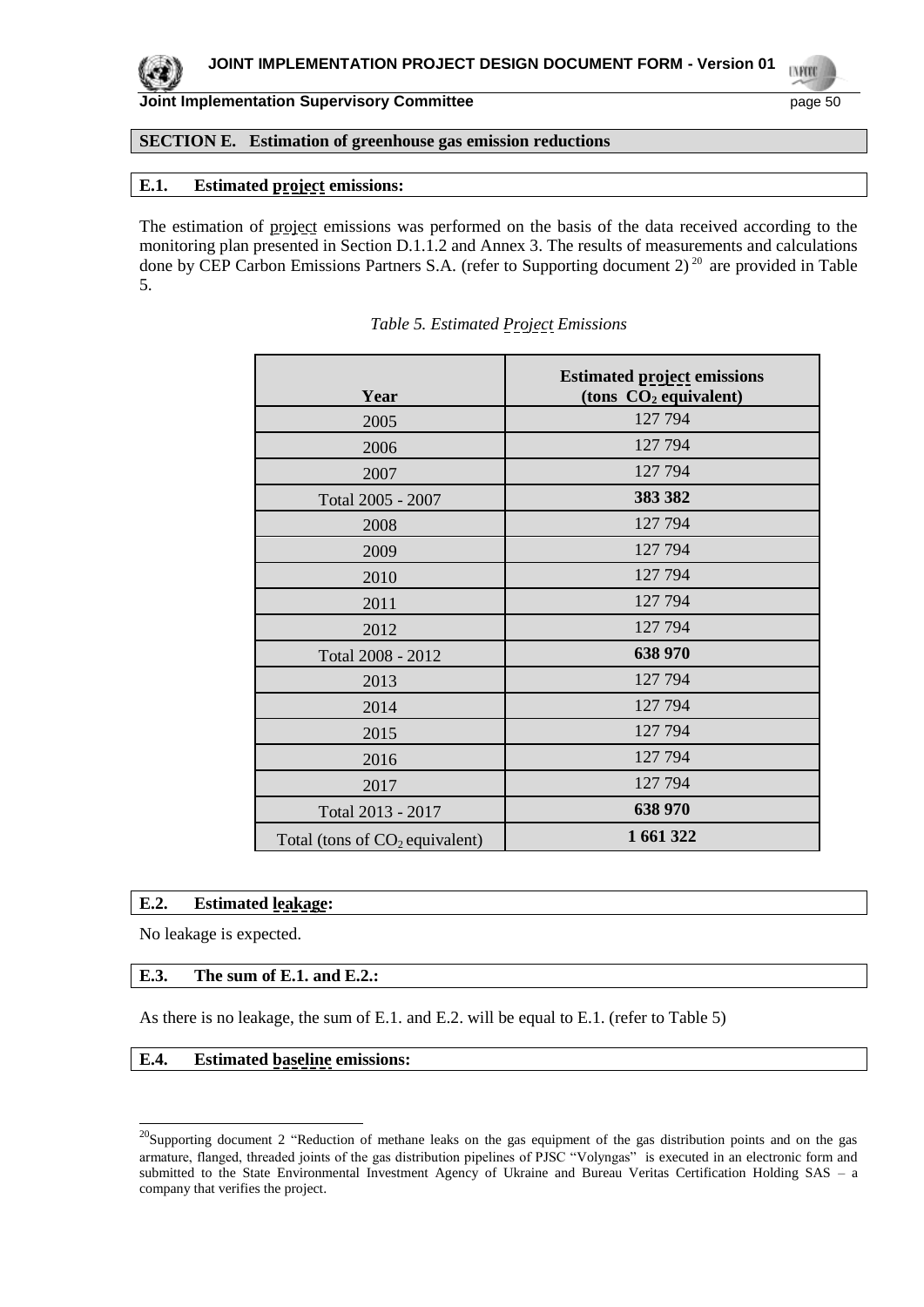Baseline emissions provided in the Table 6 were estimated by using the formulae provided in Section D.1.1.4.

| Year                             | <b>Estimated baseline emissions (tons of</b><br>$CO2$ equivalent) |
|----------------------------------|-------------------------------------------------------------------|
| 2005                             | 181787                                                            |
| 2006                             | 316769                                                            |
| 2007                             | 451 751                                                           |
| Total 2005 - 2007                | 950 307                                                           |
| 2008                             | 532 740                                                           |
| 2009                             | 667 721                                                           |
| 2010                             | 667 721                                                           |
| 2011                             | 667 721                                                           |
| 2012                             | 667 721                                                           |
| Total 2008 - 2012                | 3 203 624                                                         |
| 2013                             | 667 721                                                           |
| 2014                             | 667 721                                                           |
| 2015                             | 667721                                                            |
| 2016                             | 667 721                                                           |
| 2017                             | 667 721                                                           |
| Total 2013 - 2017                | 3 338 605                                                         |
| Total (tons of $CO2$ equivalent) | 7 492 536                                                         |

|  | Table 6. Estimated baseline emissions |  |  |
|--|---------------------------------------|--|--|
|--|---------------------------------------|--|--|

## **E.5. Difference between E.4. and E.3. representing the emission reductions of the project:**

Estimated annual reduction of greenhouse gas emissions in the project is calculated according to the formula:

Estimated emission reductions = Estimated baseline emissions – (Estimated project emissions + Estimated leakage)

All results of estimation of emission reductions in the project are provided in the Table 7 below.

#### **E.6. Table providing values obtained when applying formulae above:**

| Year | <b>Estimated project</b><br>emissions (tons of<br>$CO2$ equivalent) | <b>Estimated</b> leakage<br>(tones of $CO2$<br>equivalent) | <b>Estimated baseline</b><br>emissions (tons of<br>$CO2$ equivalent) | <b>Estimated</b><br>emission<br>reductions (tons of<br>$CO2$ equivalent) |
|------|---------------------------------------------------------------------|------------------------------------------------------------|----------------------------------------------------------------------|--------------------------------------------------------------------------|
| 2005 | 127 794                                                             |                                                            | 181787                                                               | 53 993                                                                   |

*Table 7. Estimated emission reductions under the Project*

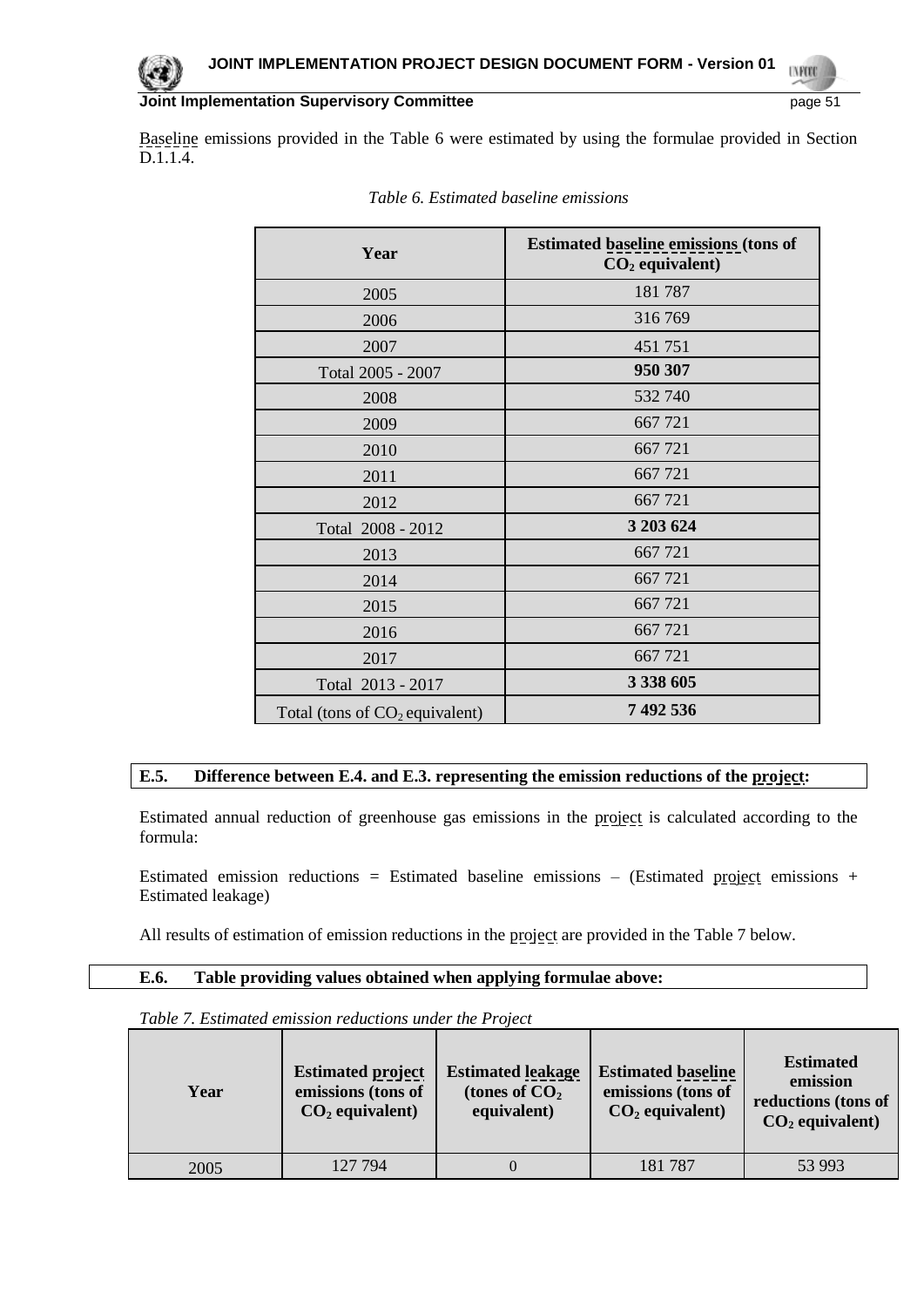

#### **JOINT IMPLEMENTATION PROJECT DESIGN DOCUMENT FORM - Version 01 UNFORD**

| 2006                                                 | 127 794 | $\theta$         | 316769    | 188 975       |
|------------------------------------------------------|---------|------------------|-----------|---------------|
| 2007                                                 | 127 794 | $\overline{0}$   | 451 751   | 323 957       |
| Total $2005 - 2007$<br>(tons of $CO2$<br>equivalent) | 383 382 | $\boldsymbol{0}$ | 950 307   | 566 925       |
| 2008                                                 | 127 794 | $\Omega$         | 532 740   | 404 946       |
| 2009                                                 | 127 794 | $\theta$         | 667 721   | 539 927       |
| 2010                                                 | 127 794 | $\mathbf{0}$     | 667 721   | 539 927       |
| 2011                                                 | 127 794 | $\Omega$         | 667 721   | 539 927       |
| 2012                                                 | 127 794 | $\mathbf{0}$     | 667721    | 539 927       |
| Total $2008 - 2012$<br>(tons of $CO2$                | 638 970 | $\boldsymbol{0}$ | 3 203 624 | 2 5 6 4 6 5 4 |
| equivalent)                                          |         |                  |           |               |
| 2013                                                 | 127 794 | $\mathbf{0}$     | 667 721   | 539 927       |
| 2014                                                 | 127 794 | $\mathbf{0}$     | 667 721   | 539 927       |
| 2015                                                 | 127 794 | $\overline{0}$   | 667 721   | 539 927       |
| 2016                                                 | 127 794 | $\mathbf{0}$     | 667 721   | 539 927       |
| 2017                                                 | 127 794 | $\boldsymbol{0}$ | 667 721   | 539 927       |
| Total 2013 - 2017<br>(tons of $CO2$<br>equivalent)   | 638 970 | $\bf{0}$         | 3 338 605 | 2 699 635     |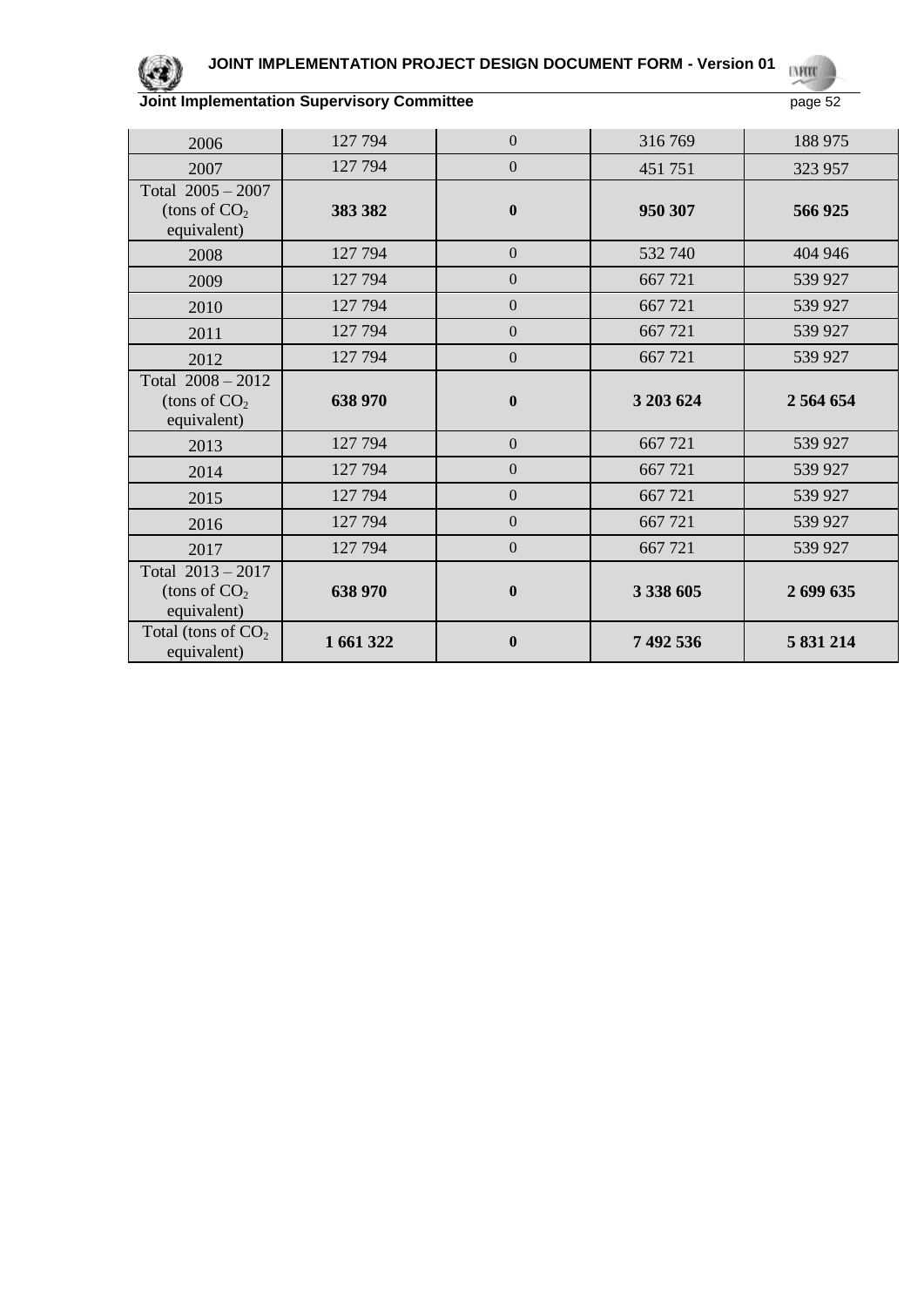

l

**Joint Implementation Supervisory Committee** page 53

#### **SECTION F. Environmental impacts**

#### **F.1. Documentation on the analysis of the environmental impacts of the project, including transboundary impacts, in accordance with procedures as determined by the host Party:**

According to the environmental standards of Ukraine, methane emissions into the air are not considered polluting. (The Decree of the Cabinet of Ministers of Ukraine №1598 dated 29/11/2001 "On approval of the list of the most widespread and dangerous polluting substances emissions of which are subject to regulation<sup>"21</sup>). Therefore no environmental permissions are required for natural gas transportation and supply. The only environmental impact is reduction of natural gas emissions into the atmosphere.

Implementation of this project will increase the safety of operation of gas distribution networks, which, in turn, will reduce the probability of explosions or fires.

No transboundary impacts of the project activity, according to their definition in the text of the "Convention on long-range tansboundary pollution" ratified by Ukraine, will take place.

The Project implementation does not cause any harmful impacts on the environment.

**F.2. If environmental impacts are considered significant by the project participants or the host Party, please provide conclusions and all references to supporting documentation of an environmental impact assessment undertaken in accordance with the procedures as required by the host Party:**

The Project implementation does not provide for any harmful impacts on the environment.

<sup>21</sup>http://search.ligazakon.ua/l\_doc2.nsf/link1/ed\_2001\_11\_29/an/16/KP011598.html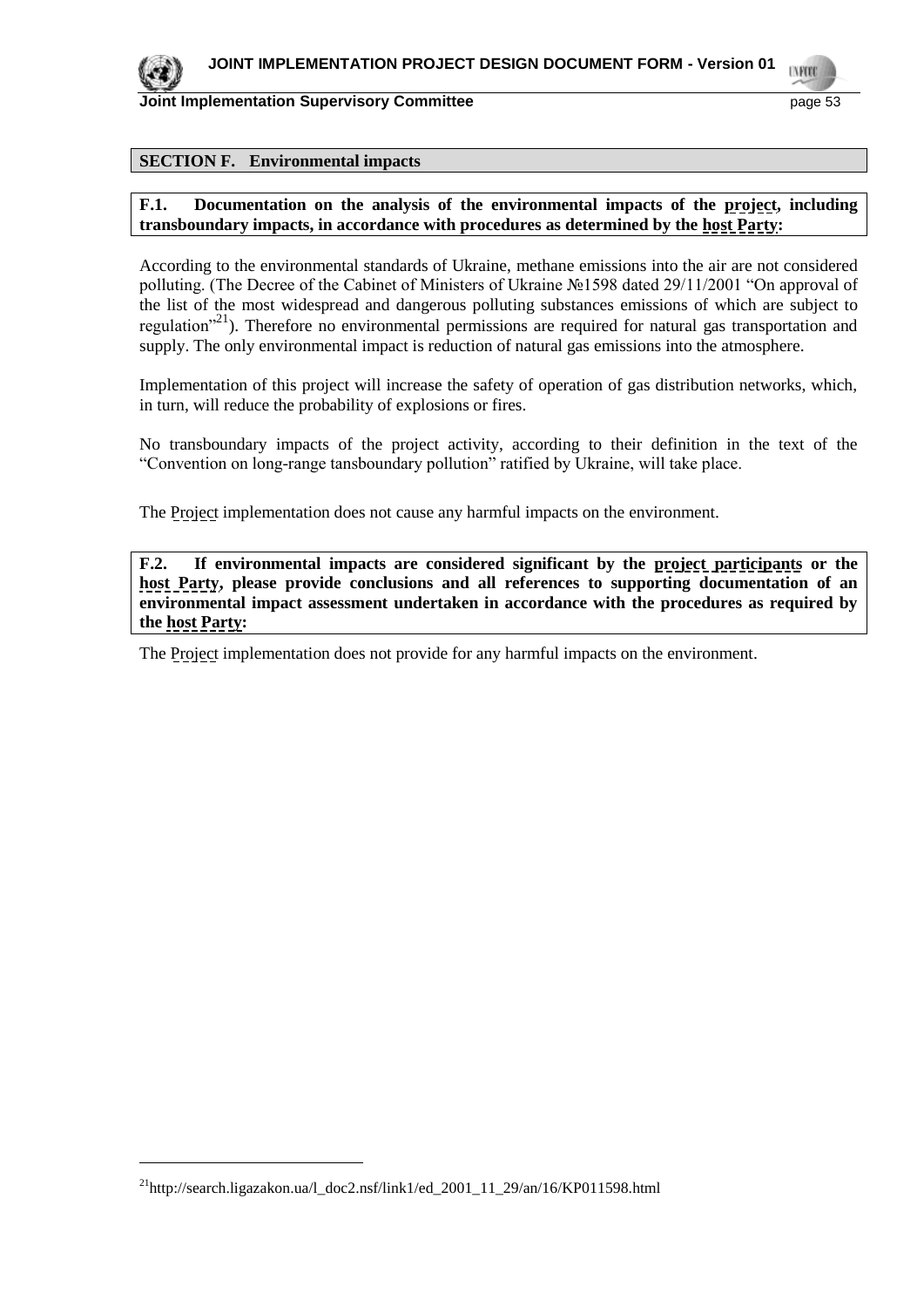

**UVFORD** 

#### **Joint Implementation Supervisory Committee** page 54

## **SECTION G. Stakeholders' comments**

## **G.1. Information on stakeholders' comments on the project, as appropriate:**

Consultations were conducted with the specialists of the Institute of General Energy of NАS of Ukraine. No comments from Stakeholders were received. The project activity provides for neither negative impact on the environment nor negative social effect.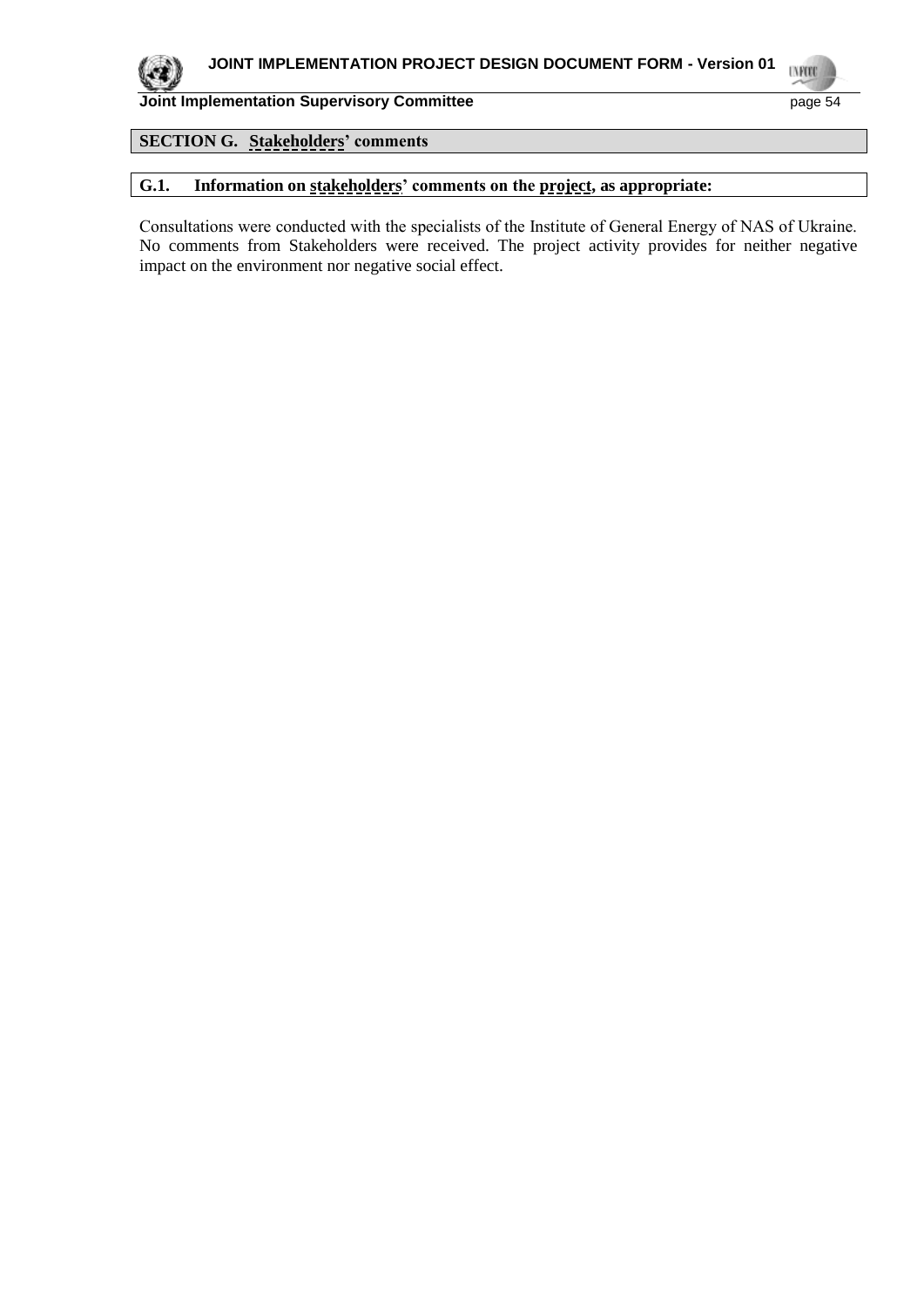Annex1

## **CONTACT INFORMATION ON PROJECT PARTICIPANTS**

| <b>Project owner:</b> |                          |
|-----------------------|--------------------------|
| Organisation:         | PJSC «Volyngas»          |
| Street/P.O.Box:       | Franka                   |
| Building:             | 12                       |
| City:                 | Lutsk                    |
| State/Region:         | Volyn region             |
| Postal code:          | 43000                    |
| Country:              | Ukraine                  |
| Phone:                | +380 (0332) 77-69-00     |
| Fax:                  | $+380(0332)$ 77-69-01    |
| E-mail:               | mailgaz@volyngaz.com.ua  |
| URL:                  | www.volyngaz.com.ua      |
| Represented by:       |                          |
| Title:                | Head of the Board        |
| Salutation:           |                          |
| Last name:            | Korotia                  |
| Middle name:          | Ivanovych                |
| First name:           | Myroslav                 |
| Department:           | $\overline{\phantom{a}}$ |
| Phone (direct):       | +380 (0332) 77-69-00     |
| Fax (direct):         | +380 (0332) 77-69-01     |
| Mobile:               |                          |
| Personal e-mail:      | mailgaz@volyngaz.com.ua  |

#### **Project participant:**

| Organisation:    | CEP Carbon Emissions Partners S.A. |
|------------------|------------------------------------|
| Street/P.O.Box:  | Route de Thonon                    |
| Building:        | 52                                 |
| City:            | Geneva                             |
| State/Region:    |                                    |
| Postal code:     | Case postale 170 CH-1222 Vesenaz   |
| Country:         | Switzerland                        |
| Phone:           | $+41(76)3461157$                   |
| Fax:             | $+41(76)3461157$                   |
| E-mail:          | 0709bp@gmail.com                   |
| URL:             |                                    |
| Represented by:  |                                    |
| Title:           | Director                           |
| Salutation:      |                                    |
| Last name:       | Knodel                             |
| Middle name:     |                                    |
| First name:      | Fabian                             |
| Department:      |                                    |
| Phone (direct):  | $+41(76)3461157$                   |
| Fax (direct):    | $+41(76)3461157$                   |
| Mobile:          |                                    |
| Personal e-mail: | 0709BP@GMAIL.COM                   |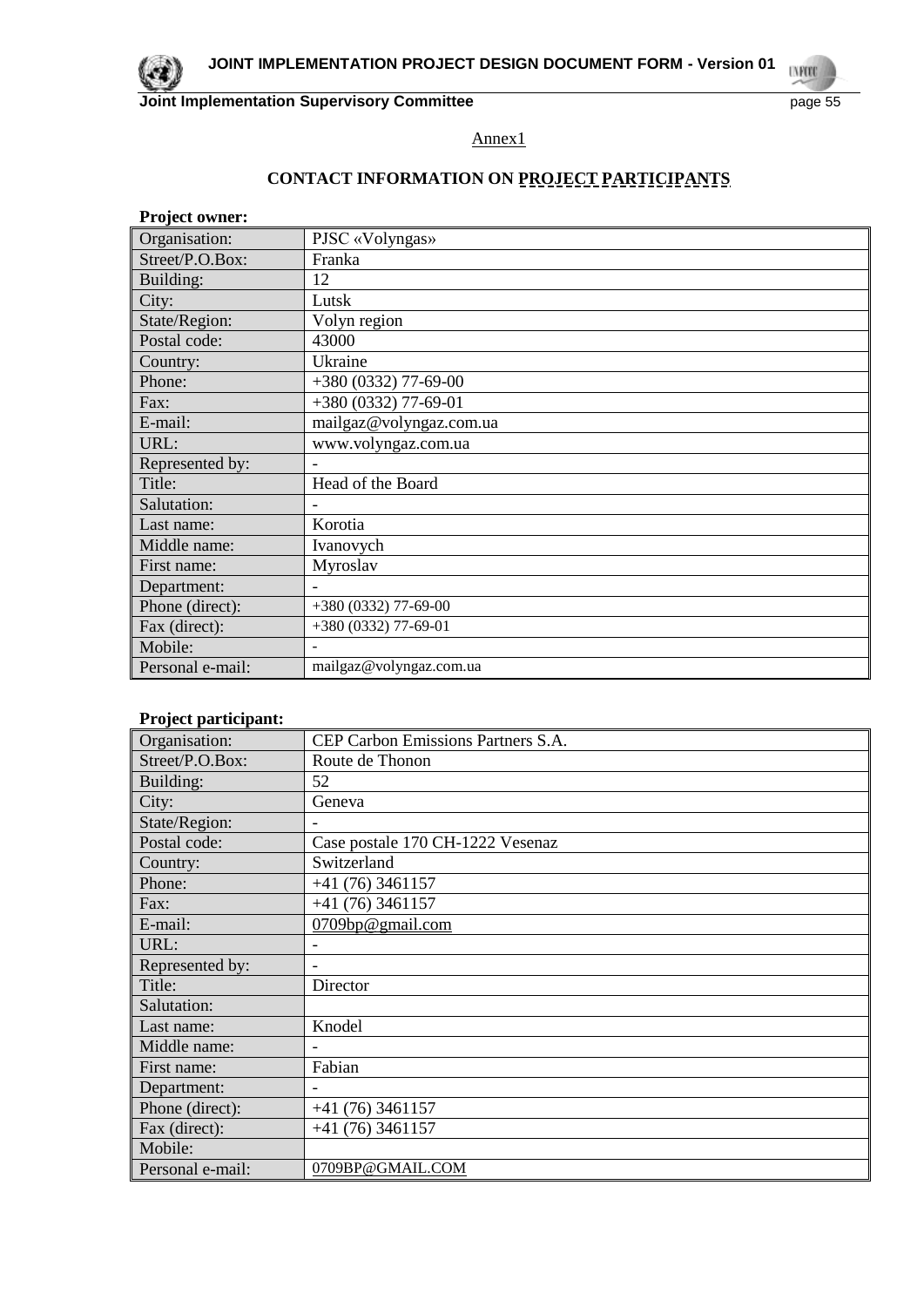

Annex 2

## **BASELINE INFORMATION**

#### **To determine the baseline the following parameters are used:**

| $N_2$          | <b>Parameter</b>     | Name to the parameter                                  | Data unit                             |
|----------------|----------------------|--------------------------------------------------------|---------------------------------------|
|                | reference            |                                                        |                                       |
| 1.             | $\mathbf{1}$         | Sequence number of GDN component (GDP (CGDP),          | Dimensionless                         |
|                |                      | gas fittings) included in the project boundary         |                                       |
| 2.             | GWP <sub>CH4</sub>   | Global Warming Potential of methane                    | tCO <sub>2</sub> e / tCH <sub>4</sub> |
| 3.             |                      | Number of activity (replacement/repair) at GDN         | <b>Dimensionless</b>                  |
|                | $\boldsymbol{h}$     | component after the presence of APLNG was              |                                       |
|                |                      | determined at such component                           |                                       |
| 4.             |                      | Average mass fraction of methane in the natural gas,   | $\frac{0}{0}$                         |
|                | $W_{\rm v}$          | in period "y", in the project scenario                 |                                       |
| 5.             | $K_{i,h}^g$          | Natural gas leak factor from GDN component in CLS      | $m^3/h$                               |
| 6              | $K_{i^*}^n$          | Natural gas leak factor that corresponds to APLNG for  | $m^3/h$                               |
|                |                      | GDN component                                          |                                       |
| $\overline{7}$ |                      | Time of operation of GDN component under pressure      | $\mathbf h$                           |
|                |                      | from the beginning of monitoring period "y" to         |                                       |
|                | $H^g_{i^\prime,h,y}$ | implementation of project activities (repair /         |                                       |
|                |                      | replacement) that resulted in the repair of APLNG at   |                                       |
|                |                      | such component                                         |                                       |
| 8.             |                      | Time of operation of GDN component under pressure      | h                                     |
|                |                      | from the moment of implementation of project           |                                       |
|                | $H^n_{i",h,y}$       | activities (repair / replacement) that resulted in the |                                       |
|                |                      | repair of APLNG at such component to the end of the    |                                       |
|                |                      | monitoring period "y"                                  |                                       |

The detailed description of parameters for determination of the baseline is presented in tables of section B.1.

Calculation of the baseline is performed as per formulae (3) and (4) (Section of D.1.1.4).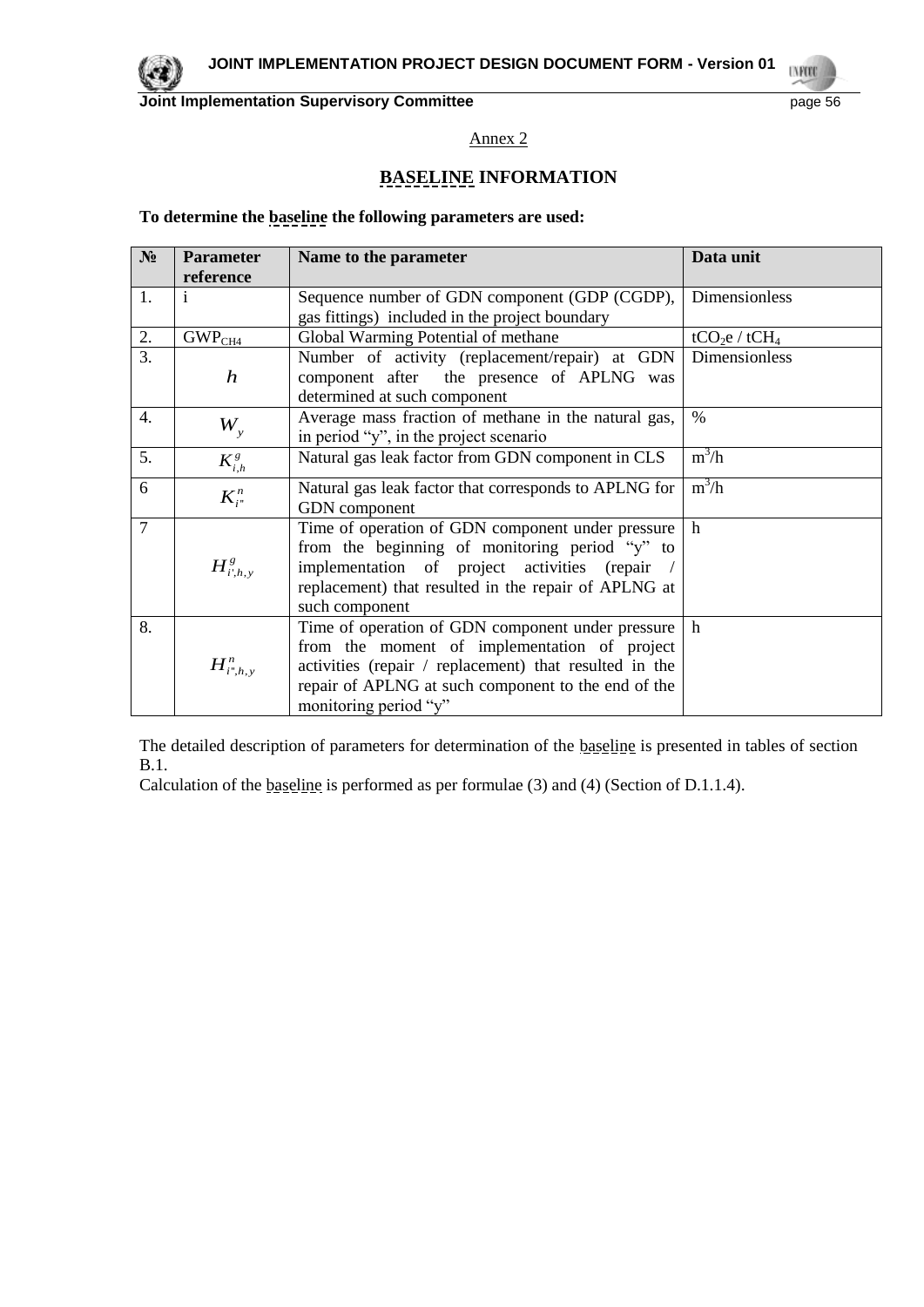

**TVPO** 

#### Annex 3

## **MONITORING PLAN**

The monitoring plan includes the following sections:

1. The program of the initial monitoring measurements of methane leaks at the gas equipment of GDPs (CGDPs), gas fittings of PJSC "Volyngas" gas distribution networks.

2. Monitoring map of methane leaks at the gas equipment of GDPs (CGDPs), gas fittings of PJSC "Volyngas" gas distribution networks.

3. Methodology of methane leak detection.

4. Guidance on monitoring measurement data collection and storage.

#### **I. PROGRAM**

#### **of the initial monitoring measurements of methane leaks at the gas equipment of GDPs (CGDPs), gas fittings of PJSC "Volyngas" gas distribution networks.**

The aim of the initial monitoring measurements of methane leaks is:

- 1. Receipt of a more reliable estimation of methane leak volumes from the gas transportation system (exept for the leaks, related to operation, technical maintenance or emergency situations).
- 2. Methane ERUs estimate during the JI Project implementation.
- 3. Determination of the potential income of the project and amount of repair work / replacement which is necessary under condition of an attractive payback period for investment.
- 4. Determination of priorities in relation to works that must be executed at gas equipment.
- 5. Obtaining of initial experience in JI project implementation, identification of questions, that must be solved or improved (such as additional measuring equipment, accuracy class of devices, necessity of training of corresponding workers) before the beginning of the project, to provide for the proper implementation.

The JI Project has the following stages:

- determination of the list of facilities where methane leaks occur;
- repair of methane leaks by replacement of sealing materials with more modern and reliable ones or complete replacement of equipment;
- calculation of methane leaks at facilities;
- monitoring of leaks at equipment that was already repaired (replaced).

Certain issues have to be determined systematically during preliminary measurements:

- where leaks take place and calculation of their volumes (at the initial stages an approximate calculation is possible to have an understanding of the size of leak volumes);

- where leaks are relatively small;
- where there are possibilities for repair or/and replacements of equipment, that require small funds;
- where significant leaks are detected and their repair will not require significant financing.

Quality information (for example, difficulties in measuring at certain components because of the limited access to them etc) also must be recorded, where possible to facilitate planning and implementation of the Project.

The system of the name/ numeration of gas equipment units must be agreed upon before the beginning of measurements.

The table, provided below must has explanatory and actual, not directing and normative character.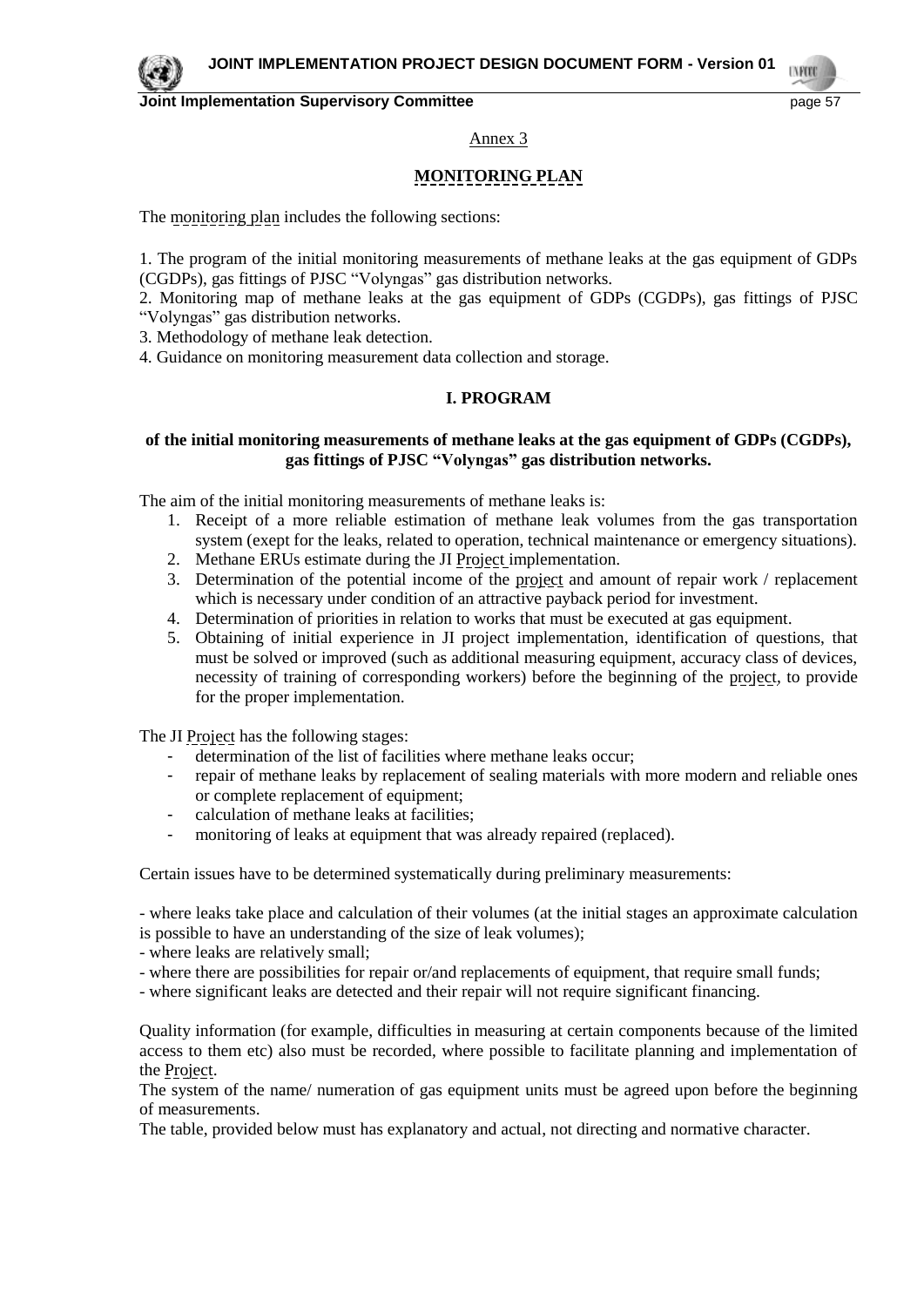

#### **Table 1MP. Information about facilities located at GDPs (CGDPs)**

A logger of technical verification of gas equipment of GDPs (CGDPs) is maintained (a maintenance log that is kept by inspectors) - one time per four days, it is performed by the corresponding authorized worker. Leaks are specified in the logger of reports (Table 1MP). Availability of APLNG is determined by using gas detector and / or by organoleptic method.

Current repair is conducted one time per year, technical maintenance - one time per half-year. Table 1MP. Information on GDP (CGDP) facility

| Name of GDP (CGDP)                                          | Gas pressure at   Average volume of   % $CH_4$ | Availability                                  |
|-------------------------------------------------------------|------------------------------------------------|-----------------------------------------------|
| (code according to the entrance /exit, the transported gas, |                                                | above-<br>$\cdot$ of $\overline{\phantom{0}}$ |
| Register)/ Name of GDP $ (MPa)$                             | $m^3/h$ .                                      | standard                                      |
| (CGDP) component                                            |                                                | leak, yes/no                                  |
|                                                             |                                                |                                               |

Date of measurement: \_\_\_\_\_\_\_\_\_\_\_\_\_\_\_\_\_\_\_\_\_\_

#### **Table 2MP. Information on facilities at gas distribution pipelines**

A logger of technical verification of gas fittings is maintained (a maintenance log that is kept by inspectors) - one time per month, it is performed by the corresponding authorized worker. Leaks are specified in the logger of reports (Table 2MP). Availability of APLNG is determined by using gas detector and / or by organoleptic method.

Current repair is conducted one time per year, technical maintenance - one time per half-year.

Table 2MP. Information on GDP (CGDP) facility

| No. (code according<br>to the registry)/name<br>of type of gas fittings | Gas pressure,<br>(MPa) | volume<br>Average<br>of the transported<br>gas, $m^3/h$ . | % $CH4$ | Availability<br>Ωt<br>above-standard<br>leak, yes/no |
|-------------------------------------------------------------------------|------------------------|-----------------------------------------------------------|---------|------------------------------------------------------|
|                                                                         |                        |                                                           |         |                                                      |

Date of measurement: \_\_\_\_\_\_\_\_\_\_\_\_\_\_\_\_\_\_\_\_\_\_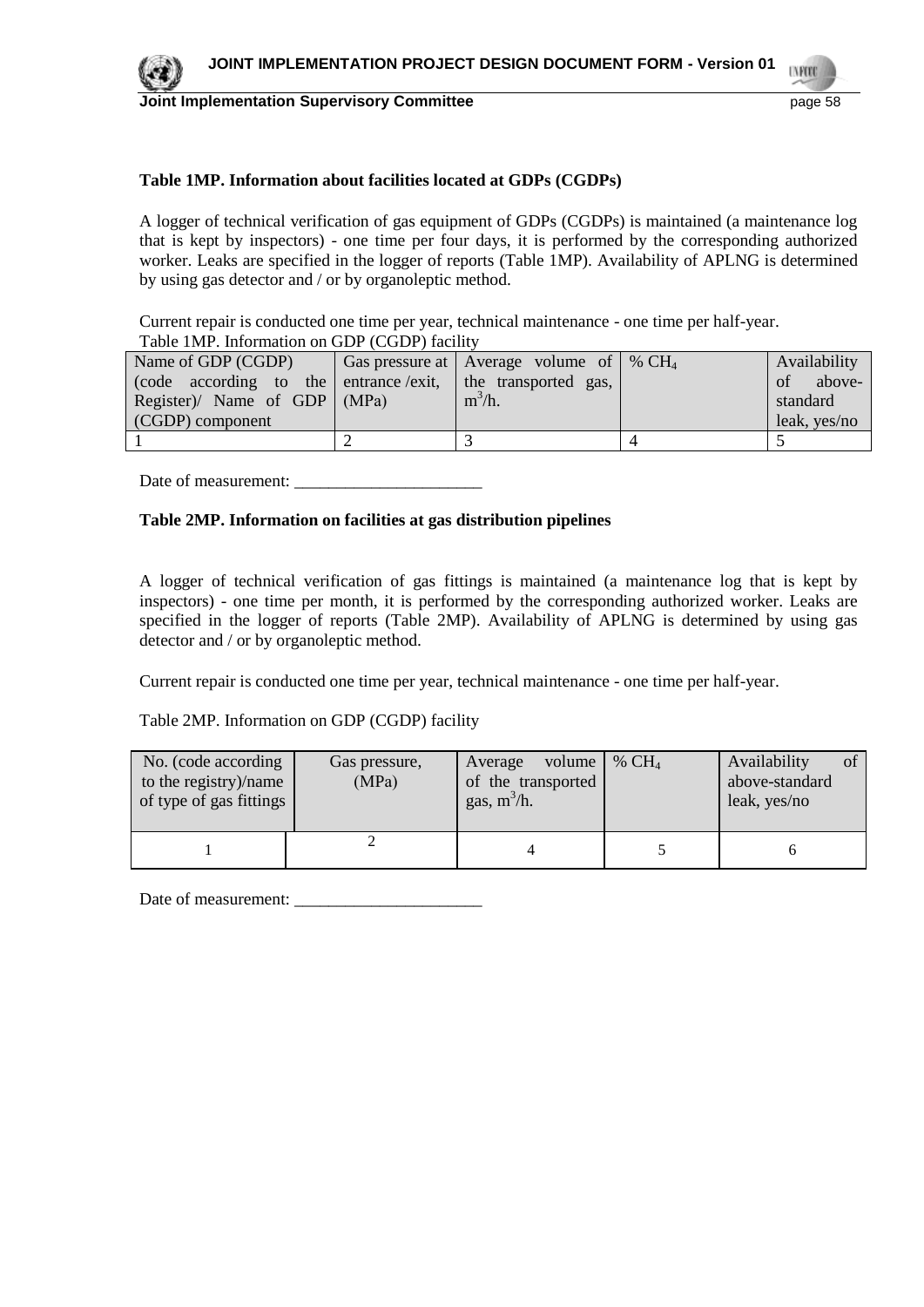

#### **II. MONITORING MAP**

#### **of methane leaks at the GDN components (gas equipment of GDPs (CGDPs), gas fittings of PJSC "Volyngas" gas distribution networks) included in the project boundary**

The monitoring map determines the general procedure for realization of the annual measurement of methane leaks at GDP (CGDP) gas equipment, gas fittings of PJSC "Volyngas" gas distribution networks, that are included in the JI project boundary.

In accordance with the Project activity (Section A.2 of the PDD), each project activity at GDP (CGDP) gas equipment unit and gas fittings of PJSC "Volyngas" gas distribution networks must be tagged with an individual number.

With the aim of tagging of each project activity at PJSC "Volyngas" GDN component included in the project boundary a Registry "Repair of APLNG at GDN components" of the project is drawn. In this Registry each activity at GDN component is tagged with individual number.

Since the beginning of the project activity, inspections aimed at determination of methane leaks are held at GDP (CGDP) gas equipment once every four days, and at gas fittings - once a month, so that one could make sure that gas equipment didn't become the source of methane leaks again. Inspections are recorded in the report of the service of gas pipelines and GDPs (CGDPs) operation and Registries planned under the project.

Methane leak detection at gas equipment during the first repair (replacements) of equipment in accordance with Project Implementation schedule is conducted twice: the first time -before repair (replacement) of equipment, the second time - after repair (replacement).

Current repair is conducted one time per year, technical maintenance - one time per half-year.

Technical maintenance of gas equipment that is in the Registry is conducted not rarer than one time per half of a year.

Current repair of gas equipment that is in the Registry is conducted one time per year.

If APLNG is identified during the reporting monitoring period at GDN component that was repaired (replaced) in the previous monitoring period, this GDN component is excluded from the calculation of leak reduction in the reporting monitoring period and the GDN component shall be repaired (replaced) on a priority basis.

Data and parameters not monitored throughout the whole crediting period, but determined only once, which are available at the stage of PDD development:

Table 3MP. Data and parameters not monitored throughout the whole crediting period, but determined only once, which are available at the stage of PDD development.

| <b>Parameter</b> | Name to the parameter                                           | Data unit |
|------------------|-----------------------------------------------------------------|-----------|
| reference        |                                                                 |           |
|                  | Sequence number of GDN component (GDP (CGDP), gas Dimensionless |           |
|                  | fittings of gas pipeline) included in the project boundary      |           |

Data and parameters that are not monitored during the crediting period but are identified only once and are not available at the PDD development stage: none

Data and parameters monitored during the whole crediting period are provided in table 4 MP:

| <b>Parameter</b> | Name to the parameter                                                    | Data unit |
|------------------|--------------------------------------------------------------------------|-----------|
| reference        |                                                                          |           |
|                  | Number of activity (replacement/repair) at GDN component   Dimensionless |           |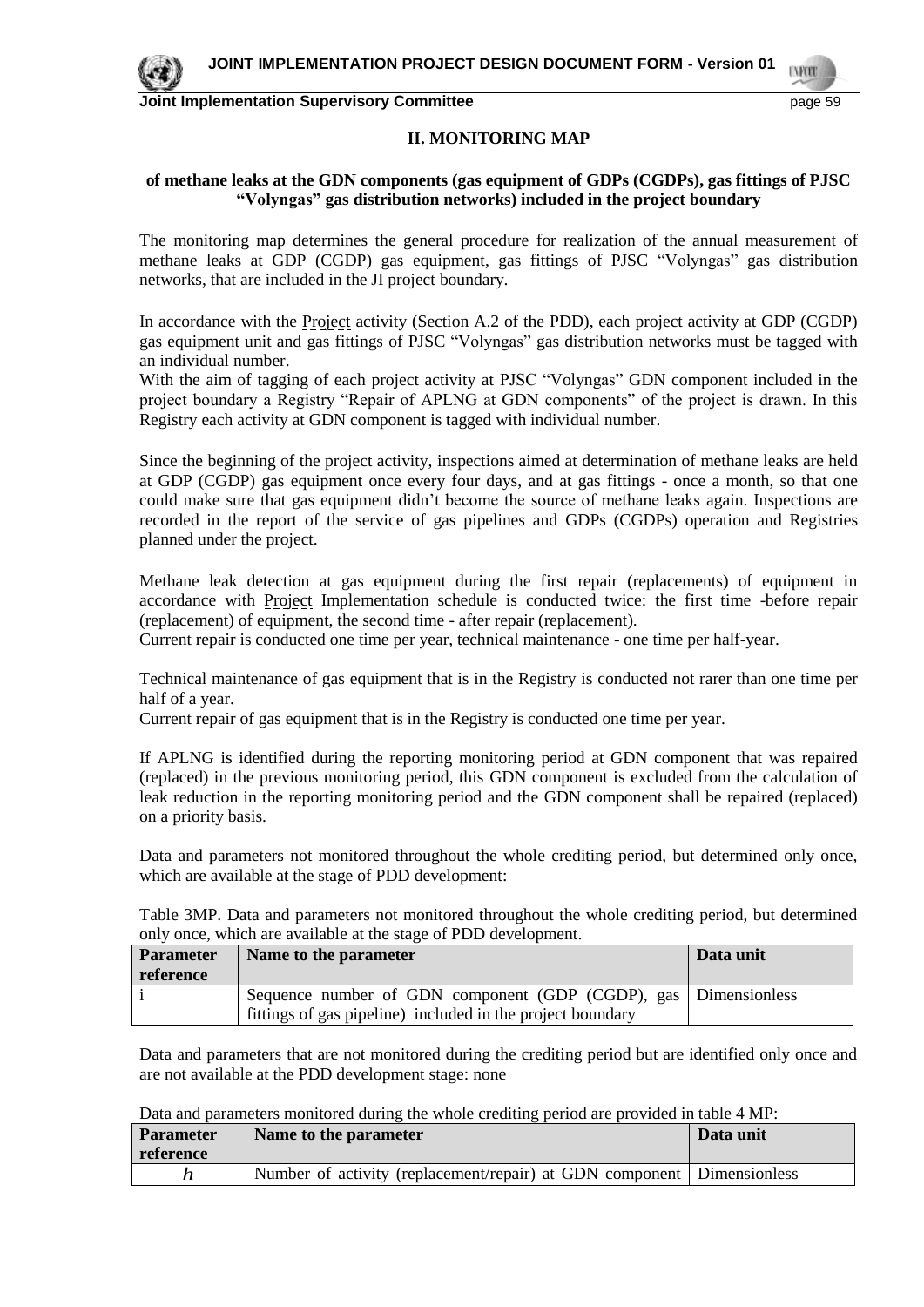

**UNFOR** 

|                    | the presence of APLNG was determined at such<br>after<br>component                                                                                                                                                                         |                                       |
|--------------------|--------------------------------------------------------------------------------------------------------------------------------------------------------------------------------------------------------------------------------------------|---------------------------------------|
| $W_{\rm v}$        | Average mass fraction of methane in the natural gas                                                                                                                                                                                        | $\%$                                  |
| $K_{i,h}^g$        | Natural gas leak factor from GDN component in CLS                                                                                                                                                                                          | $m^3/h$                               |
| $K_{i}^{n}$        | Natural gas leak factor that corresponds to APLNG for GDN<br>component                                                                                                                                                                     | $m^3/h$                               |
| $H^s_{i',h,v}$     | Time of operation of GDN component under pressure from h<br>the beginning of monitoring period "y" to implementation of<br>project activities (repair / replacement) that resulted in the<br>repair of APLNG at such component             |                                       |
| $H^n_{i^*,h,\nu}$  | Time of operation of GDN component under pressure from h<br>the moment of implementation of project activities (repair /<br>replacement) that resulted in the repair of APLNG at such<br>component to the end of the monitoring period "y" |                                       |
| GWP <sub>CH4</sub> | Global Warming Potential of methane                                                                                                                                                                                                        | tCO <sub>2</sub> e / tCH <sub>4</sub> |

[*y*] – index that corresponds to monitoring period;

 $[i']$  – index that corresponds to a number of GDN component, which is in a set of elements  $I'$   $((I' + I'') =$ *I*, where I is a set that includes all GDN components that are in the project boundary) where the project activities did not result in any emission reductions (there was no replacement / repair of components) in the reporting monitoring period;

 $[i'']$  – index that corresponds to a number of GDN component, which is in a set of elements  $I''((I' + I'')')$ *= I*, where I is a set that includes all GDN components that are in the project boundary) where the project activities resulted in emission reductions (there was replacement / repair of components) in the reporting monitoring period;

[*h*] – index that corresponds to a number of activity under the project at GDN component, if more than one activity was carried out at reporting component in the monitoring period (where H is a set, which includes all activities in the project scenario at GDN component in the monitoring period);

[*g*] – index that corresponds to SPLNG;

[*n*] – index that corresponds to APLNG.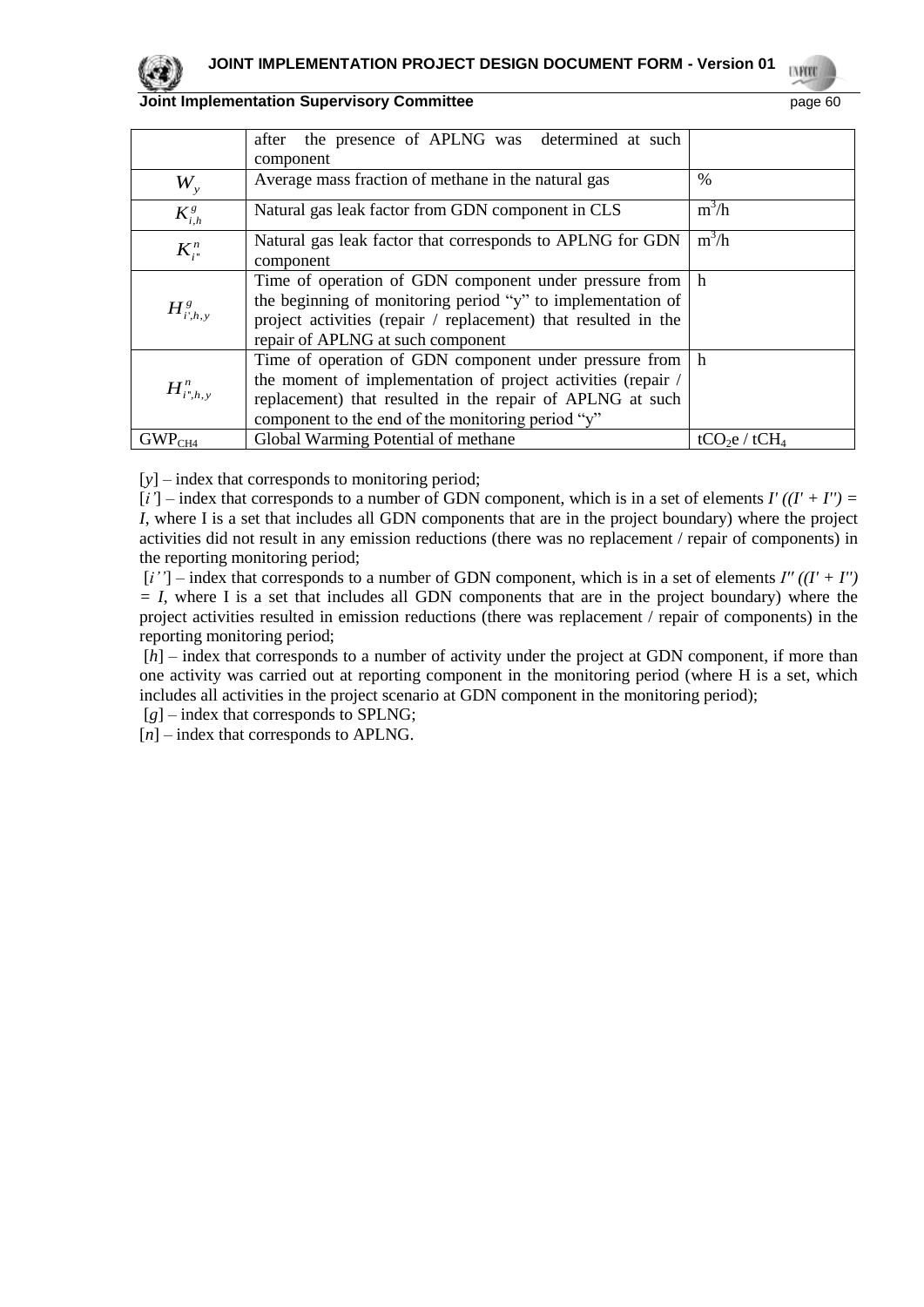## **III. METHODOLOGY OF METHANE LEAK DETECTION**

Composition of team for conduction of measuring:

A master of exploitation service of street gas pipelines and court introductions (SESG and CI);

A locksmith on exploitation and repair of gas equipment of GDP - 1 man;

A locksmith SESG and CI - 1 man.

Necessary materials, instruments and devices:

1) Keys, instruments;

2) Detector of AZ 7291 or SENSIT Trak-ItIIICGI or FT-02V1 type - 1 unit.;

3) Fire-extinguisher.

Procedure for detection of methane leaks at the gas equipment of GDPs (CGDPs) and gas fittings of gas pipelines:

1. To check where GDP (CGDP, well) where gas equipment and gas fittings, where measuring will be conducted, are located and whether they are gas contaminated or not. To conduct measuring of gas contamination of GDP (CGDP, well) with the detector of "AZ 7291 or SENSIT Trak-ItIIICGI or FT-02V1 type.

Data recorded during measuring of methane leak in protocol of measuring:

1. Name and code of GDP (CGDP) gas equipment or gas fittings, where methane leak measurements are conducted.

2. Address of location of GDP GDP (CGDP) or gas fittings, where methane leak measurements are conducted.

3. Determining whether the leak is present or not

4. The last names, name and patronymic of persons that conducted measuring.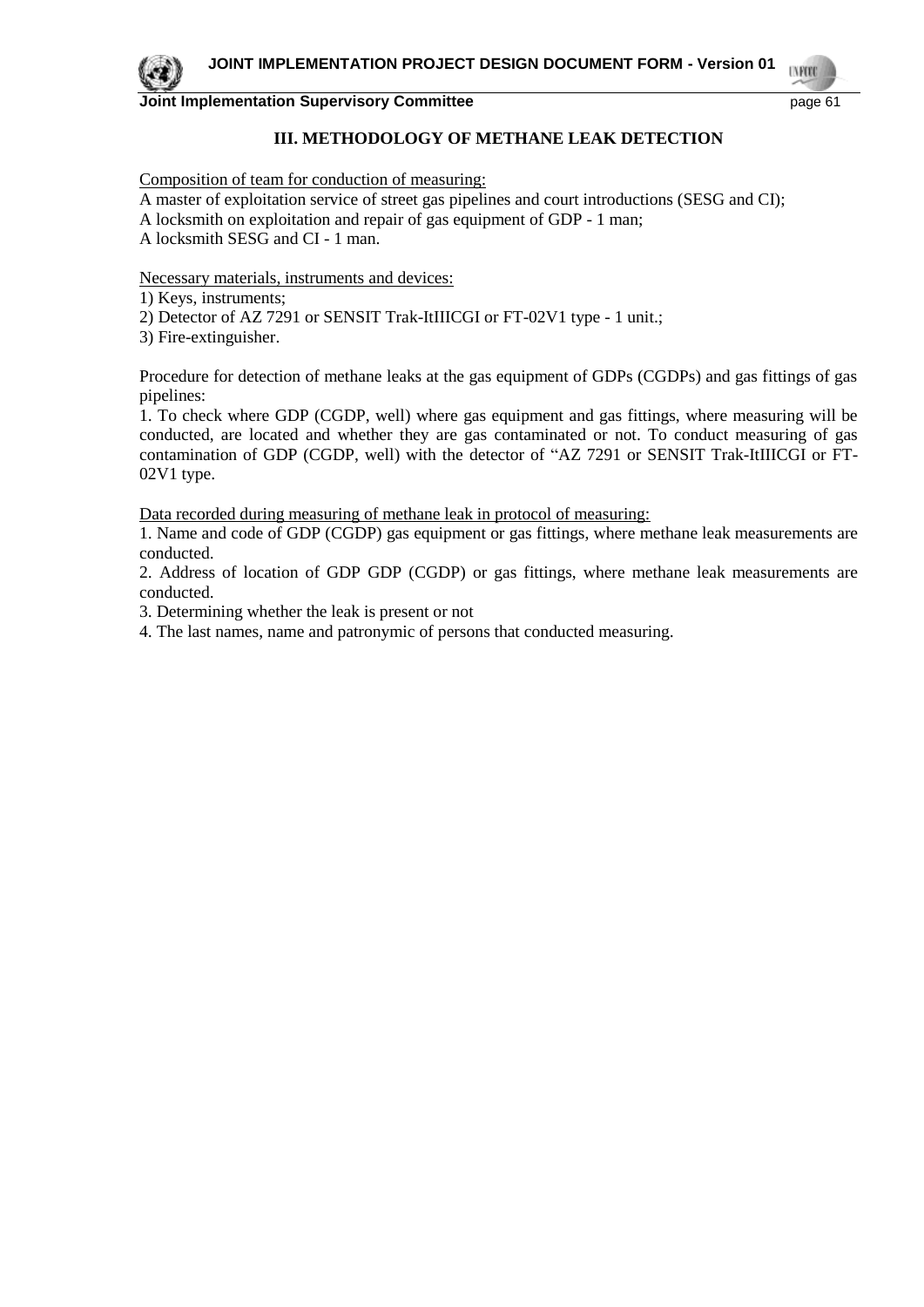

#### **IV. GUIDANCE on monitoring measurement data collection and storage**

Realization of JI Project provides for:

1. Initial and further regular monitoring inspections of each GDN component that is included in the project boundary and measurement that determine whether APLNG is present at GDN component or not.

2. Repair (replacement) of old gas equipment.

All data, collected in the process of realization of the JI project, must be collected and entered in one database. The database must be constantly updated during the JI Project lifetime. Data about the new leaks detected and repaired during the project lifetime must also be included. The data from a database must be included in monitoring reports on the JI Project.

It is recommended to create a Working team on the JI Project at the enterprise, and to define responsibility for collection of all information on the JI Project, storage and archiving of documents on the JI Project between the members of the Working team.

Basic information sources for the calculation of methane emission reduction units are documents, the qualities of which are given in Table 5MP below:

| $N_2$          | The name of<br>document                                                                                              | Document data<br>source                                                                                               | Document<br>format                                                                                                       | Person who<br>draws the                                                                          | Document is<br>formed for the                                                                                               | Place of<br>document                                                           |
|----------------|----------------------------------------------------------------------------------------------------------------------|-----------------------------------------------------------------------------------------------------------------------|--------------------------------------------------------------------------------------------------------------------------|--------------------------------------------------------------------------------------------------|-----------------------------------------------------------------------------------------------------------------------------|--------------------------------------------------------------------------------|
|                |                                                                                                                      |                                                                                                                       |                                                                                                                          | document                                                                                         | purpose                                                                                                                     | storage                                                                        |
| $\mathbf{1}$   | Logsof reports<br>on leak detection                                                                                  | Reports of<br>operation service<br>of gas pipelines<br>and GDPs<br>(CGDPs)                                            | Filled paper<br>forms with<br>data on leaks<br>detected<br>during<br>inspections<br>carried out<br>once per four<br>days | of<br><b>Masters</b><br>operation<br>service<br>of<br>pipelines<br>and<br><b>GDPs</b><br>(CGDPs) | To<br>form<br>Monitoring<br>reports,<br>calculate leak<br>reduction<br>volumes.<br>of<br>Schedule<br>unscheduled<br>repairs | At<br>departments of<br>operation<br>service of<br>pipelines and<br>GDP (CGDP) |
| 2              | Logs of<br>unscheduled<br>repair work at<br><b>GDN</b><br>components<br>(replacement of<br><b>GDN</b><br>components) | Schedule of<br>unscheduled<br>repairs                                                                                 | Filled paper<br>form                                                                                                     | of<br><b>Masters</b><br>repair teams                                                             | To form<br>the<br>of<br>Registry<br>repaired<br><b>APLNG</b><br>at<br><b>GDN</b><br>components                              | The<br>coordinator of<br>JI Project<br>Working team                            |
| $\overline{3}$ | Registry of<br>repaired APLNG<br>at GDN<br>components                                                                | Logss of<br>unscheduled<br>repair work at<br><b>GDN</b><br>components<br>(replacement of<br><b>GDN</b><br>components) | Electronic<br>table                                                                                                      | Authorized<br>member of the<br>Working team                                                      | To<br>form<br>Monitoring<br>reports,<br>calculate leak<br>reduction<br>volumes,                                             | The<br>coordinator of<br>JI Project<br>Working team                            |

## **Table 5MP. List of documents executed during JI Project implementation**